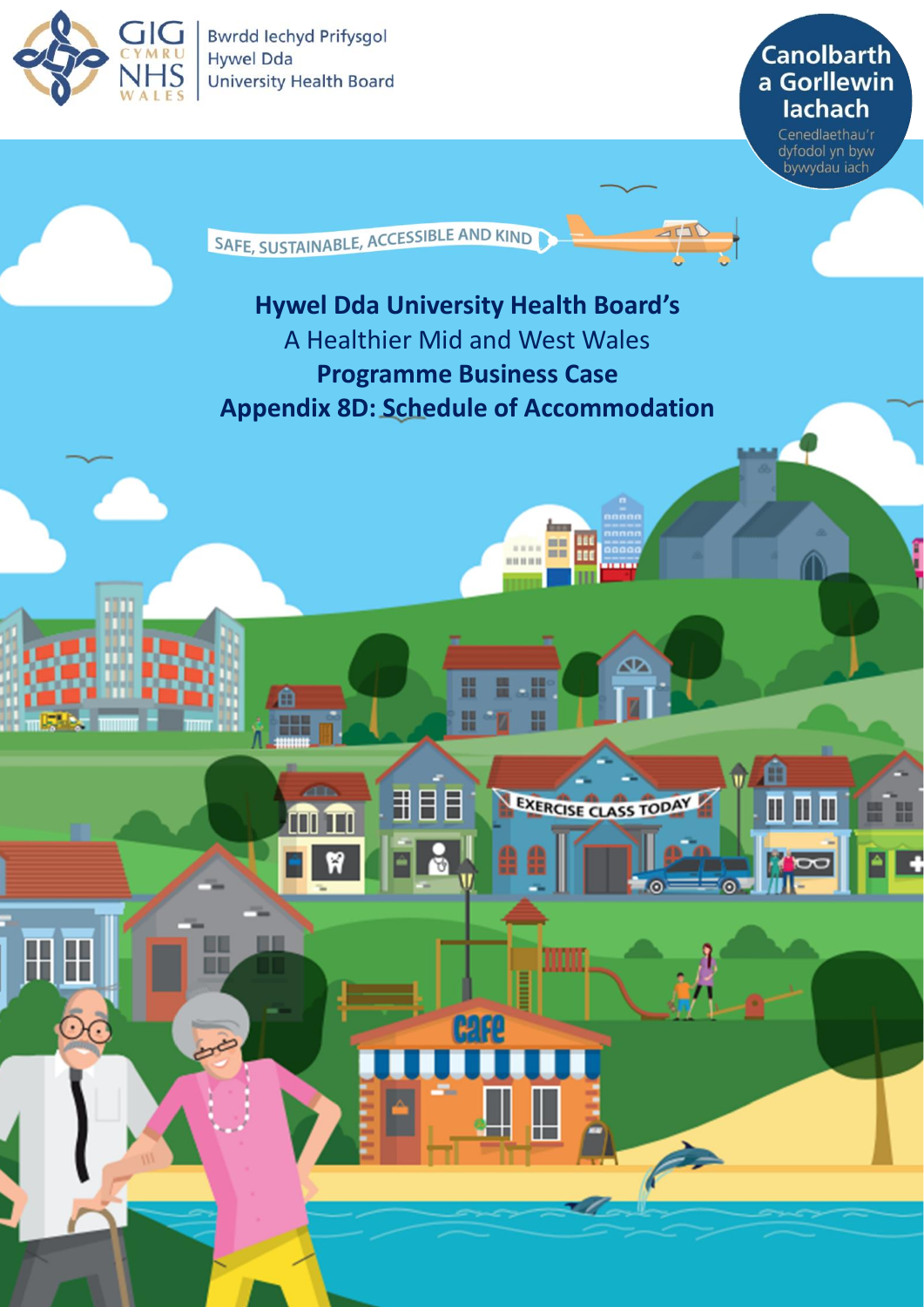### **Version 2-2**

January 2022 **20016**

- 1 Departmental Summary: Likely Scenario
- 2 Departmental Summary: Minimum Scenario
- 3 Departmental Summary: Maximum Scenario
- Document Author

**Strategic Healthcare Planning**

Document Compiler **Huw LAMBERT**

Document Owner **Huw LAMBERT**

#### **Contents**

### **Hywel Dda University Health Board (HDUHB)**

**Support to PwC - Programme Business Case & Estates Strategy**

## **SCHEDULE OF ACCOMMODATION**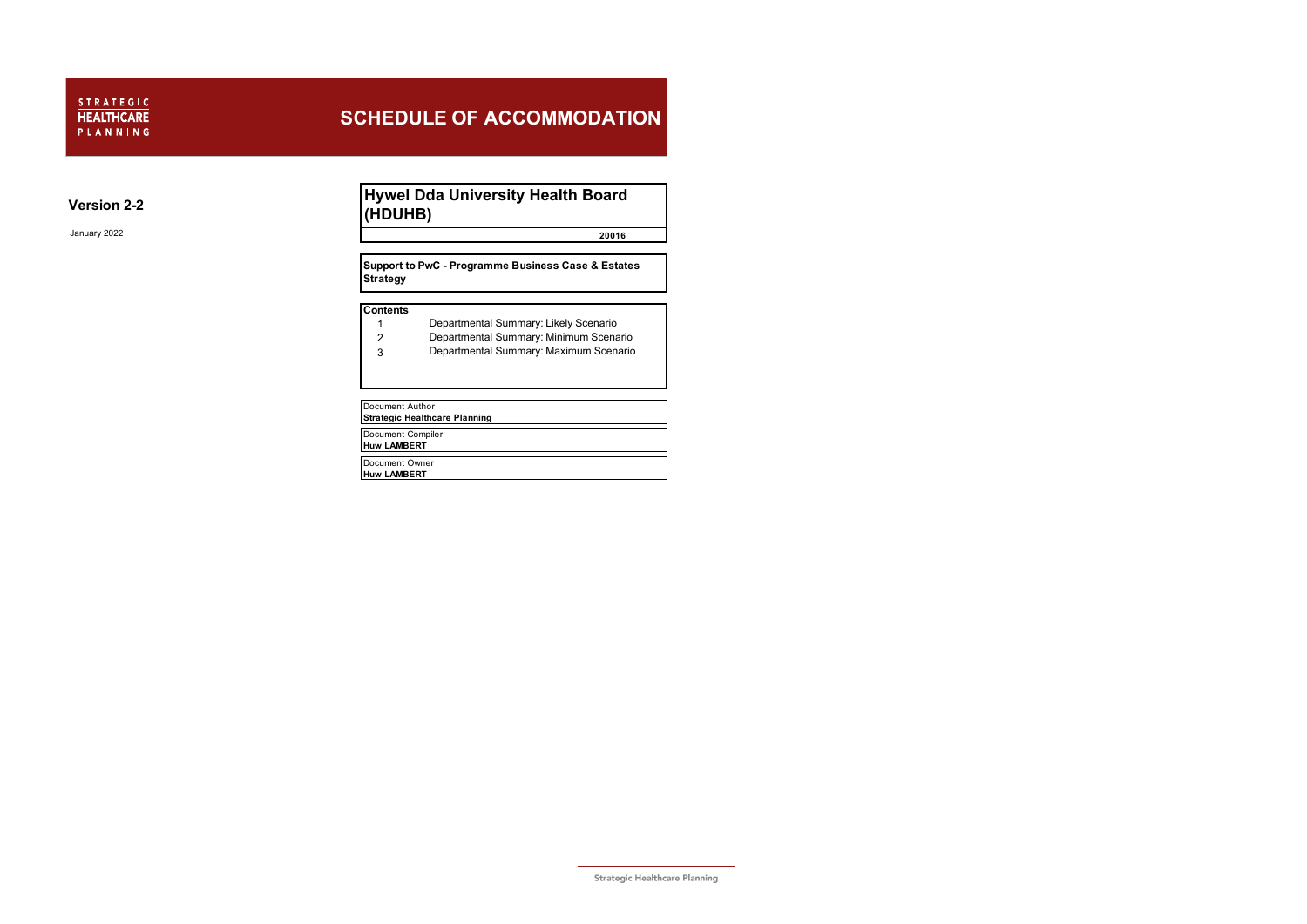|              | <b>Functional Zone:</b><br><b>LIKELY EFFICIENCY SCENARIO</b> |              | <b>New Site</b>        |          | <b>Functional Units</b>                                                                                                                                 |              | <b>Version 2-2</b><br><b>GGH Network Site</b>                                      |              | <b>Version 2-2</b><br><b>WGH Network Site</b>                                     |             | Version 2-2<br><b>PPH Network Site</b>                                                     |                           | Version 2-2<br><b>BGH Network Site</b>                                                                         | $V2-2$    | <b>Issues and Assumptions</b>                                                                                                                                                                                   | <b>Change Control: Version 2.2</b>                                                                                                                                        | <b>HBN Reference</b>                           | <b>HBN Status/Date</b>          |                         |                          | <b>Hub Nos</b><br>Version 2-2         |                                                                                            |                       |
|--------------|--------------------------------------------------------------|--------------|------------------------|----------|---------------------------------------------------------------------------------------------------------------------------------------------------------|--------------|------------------------------------------------------------------------------------|--------------|-----------------------------------------------------------------------------------|-------------|--------------------------------------------------------------------------------------------|---------------------------|----------------------------------------------------------------------------------------------------------------|-----------|-----------------------------------------------------------------------------------------------------------------------------------------------------------------------------------------------------------------|---------------------------------------------------------------------------------------------------------------------------------------------------------------------------|------------------------------------------------|---------------------------------|-------------------------|--------------------------|---------------------------------------|--------------------------------------------------------------------------------------------|-----------------------|
|              | <b>MAIN ENTRANCE FACILITIES</b>                              | 6.1          |                        |          |                                                                                                                                                         | <b>GGH</b>   | <b>Functional Units</b>                                                            | <b>WGH</b>   | <b>Functional Units</b>                                                           | <b>PPH</b>  | <b>Functional Units</b>                                                                    | <b>BGH</b>                | <b>Functional Units</b>                                                                                        |           |                                                                                                                                                                                                                 | Oct-21                                                                                                                                                                    |                                                |                                 |                         | <b>GGH</b>               | WGH PPH BGH                           |                                                                                            |                       |
| 1.1          | Main Entrance Concourse                                      | 6.1.1        | 463.68                 |          | Concourse, Front-of-House support, Visitor<br>elfare                                                                                                    | 278.33       | ncourse, Front-of-House<br>support, Visitor Welfare<br>managed by 'hotel service'  | 278.33       | oncourse, Front-of-House<br>support, Visitor Welfare<br>managed by 'hotel service |             | Concourse, Front-of-House<br>278.33 support, Visitor Welfare<br>managed by 'hotel service' |                           | Concourse, Front-of-House<br>278.33 support, Visitor Welfare<br>managed by 'hotel service'                     |           | Assumes single principle point of public<br>ngress/egress; additional space is<br>equired if level of permeability increases<br>(see also Ambulatory allowances)                                                | Vo change in brief from Version 1 to Version 2<br>Retention of existing BGH may be considered                                                                             | <b>IBN 51</b>                                  | Archived                        |                         |                          |                                       |                                                                                            |                       |
| 1.2          | ransport & Discharge                                         | 6.1.2        | 115.35                 |          | lanaged by Clinical and PTS staff                                                                                                                       | 0.00         | Part of Main Entrance                                                              | 0.00         | Part of Main Entrance                                                             |             | 0.00 Part of Main Entrance<br>CONCOR IFO                                                   |                           | 115.35 Managed by Clinical and PTS                                                                             |           | Optional allowance; may be omitted or<br>ubsumed with above                                                                                                                                                     | No change in brief from Version 1 to Version 2 for New Site<br>etention of existing BGH may be considered                                                                 | <b>IBN 51</b>                                  | chived                          |                         |                          |                                       |                                                                                            |                       |
| 1.3          | Retail (Non Food)                                            | 6.1          | 127.05                 |          | Sift shop, demountable 'pop-ups', non-food                                                                                                              | 0.00         | Part of Main Entrance                                                              | 0.00         | Part of Main Entrance                                                             |             | 0.00 Part of Main Entrance<br>oncours                                                      |                           | 0.00 Part of Main Entrance<br>concours                                                                         |           | ssumed revenue opportunity                                                                                                                                                                                      | lo change in brief from Version 1 to Version 2 for New Site                                                                                                               | <b>BN 51</b>                                   | chived                          |                         |                          |                                       |                                                                                            |                       |
| 1.4          | Cafeteria / Food Court                                       | 6.1.4        | 287.44                 |          | 60x covers via 2x outlets                                                                                                                               |              | 0.00 Part of Staff Dining                                                          |              | 0.00 Part of Staff Dining                                                         |             | 0.00 Part of Staff Dining                                                                  |                           | 0.00 Part of Staff Dining                                                                                      |           | Assumed revenue opportunity                                                                                                                                                                                     | etention of existing BGH may be considered<br>lo change in brief from Version 1 to Version 2 for New Site                                                                 | o specific reference                           |                                 |                         |                          |                                       |                                                                                            |                       |
| 1.5          | aith Centre                                                  | 6.1          | 89.67                  |          | 1x 30p Faith Room                                                                                                                                       | 44.84        | uite Room / Contemplatio                                                           | 44.84        | Quite Room / Contemplation                                                        |             | 89.67 1x 30p Faith Room                                                                    |                           | 89.67 1x 30p Faith Room                                                                                        |           | Common provision across all sites                                                                                                                                                                               | etention of existing BGH may be considered<br>lo change in brief from Version 1 to Version 2 for New Site                                                                 | BN 51                                          | chived                          |                         |                          |                                       |                                                                                            |                       |
| 1.6          | <b>Jursery</b>                                               | 6.1.6        | 0.00                   |          |                                                                                                                                                         | 0.00         |                                                                                    | 0.00         |                                                                                   | 0.00        |                                                                                            | 0.00                      |                                                                                                                |           | See Third Party Operator category below                                                                                                                                                                         | 2.1 adjustment to space allowance to reflect model and size<br>Vo change in brief from Version 1 to Version 2                                                             | lo specific reference                          |                                 |                         |                          |                                       |                                                                                            |                       |
|              |                                                              |              |                        | 1,083.19 |                                                                                                                                                         |              |                                                                                    |              |                                                                                   |             |                                                                                            |                           |                                                                                                                | 1,497.6   |                                                                                                                                                                                                                 | Retention of existing BGH may be considered                                                                                                                               |                                                |                                 | 0.5                     | $\overline{\phantom{a}}$ | $\bullet$                             | $0.125$ 0.125                                                                              |                       |
|              | <b>EMERGENCY PORTAL</b>                                      | 6.2          |                        |          |                                                                                                                                                         |              |                                                                                    |              |                                                                                   |             |                                                                                            |                           |                                                                                                                |           |                                                                                                                                                                                                                 |                                                                                                                                                                           |                                                |                                 |                         |                          |                                       |                                                                                            |                       |
|              | 2.1.1 Emergency Centre                                       | 6.2.1        | 2,164.5                |          | elf Referral Entrance, Ambulance Entrance,<br>econ, RAT, Resus, Triage, Majors, Minors,<br>DU, GP ooh, Children's Centre, MH Suite,<br>atellite Imaging | 0.00         |                                                                                    | 0.00         |                                                                                   | 0.00        |                                                                                            | 0.00                      |                                                                                                                |           | Vo satellite imaging included on the basis Aligned to WHBN<br>mergency Centre will be co-located with HB confirmed 9/9/21<br>nain Imaging. See also Major Incident<br>otes under ancillary areas                | New Build no change to 1x RAT, 1x Decon, 6x CDU and 4x Resus<br>crease Ass/Treat from 16x to 20x, see detail for Adult/Paeds spli                                         | IBN 15-01                                      | 1.06.13 (replaces HBN 2         |                         |                          |                                       |                                                                                            |                       |
| 2.1.2        | NUMBER NOT USED                                              | 6.2.1        | 0.00                   |          |                                                                                                                                                         | 0.00         |                                                                                    | 0.00         |                                                                                   | 0.00        |                                                                                            |                           |                                                                                                                |           |                                                                                                                                                                                                                 | revious consideration now included under 'Assessment'                                                                                                                     |                                                |                                 |                         |                          |                                       |                                                                                            |                       |
|              | 2.1.3 ED [Existing Dept - Refurbished]                       | 6.2.1        | 0.00                   |          |                                                                                                                                                         | 0.00         |                                                                                    | 0.00         |                                                                                   | 0.00        |                                                                                            | 1,000.59                  | Target: 4x Assessment, 5x<br>Treatment and 3x Resus,<br>Triage, Minors, GP ooh, MH<br>Suite, Satellite Imaging |           | Assumes new MOC and capacity can be<br>contained within a refurbished area<br>equivalent to the existing NET<br>departmental area with on cost<br>allowances uplifted to current standards                      | xisting net useable room list sub total taken from CEREDIGION<br>D TABLE 2019_Devekoping, rec'd June 2021                                                                 | <b>IBN 15-01</b>                               | 11.06.13 (replaces HBN 2        |                         |                          |                                       |                                                                                            |                       |
| 2.2          | Admissions Unit (Assessment)                                 |              | 1,848.21               |          | Ilowance based on 2x 24x bed Joint<br>sessment Unit (40x adult, 8x paediatric)                                                                          | 0.00         |                                                                                    | 0.00         |                                                                                   |             | lased on 1x 24x bed Joint<br>1,074.11 Assessment Unit (20x adult,<br>4x paediatric)        |                           | Based on 1x 24x bed Joint<br>1,074.11 Assessment Unit (20x adult,<br>x paediatric)                             |           | Joint Medical and Surgical assessment<br>including frailty. Includes a 12x place<br>monitored seating area. NB: aspiration for<br>dedicated Children's Centre TBC. HDU<br>stabilisation included at BGH and PPH | ssumption - HB confirmed 7/9/21<br>Stabilisation units added in v2                                                                                                        | IBN 04-01<br><b>IBN 08-02</b><br><b>IBN 23</b> | 1.12.09<br>25.03.15<br>01.01.04 |                         |                          |                                       |                                                                                            |                       |
| 2.3          | MIU / Urgent Care Centre                                     |              | 0.00                   |          | riage, Minors, GP ooh, MH Suite, Satellite<br>maging. Provision for 'streaming' TBC plus<br>final review of capacity required                           | 618.65       | Friage, Minors, GP ooh, MF<br>Suite, Satellite Imaging                             | 553.7        | riage, Minors, GP ooh, MH<br>Suite, Satellite Imaging                             | 724.78      | 'riage, Minors, GP ooh, MH<br>Suite, Satellite Imaging                                     | 0.00                      |                                                                                                                |           | MIU/UCC capacities are no longer<br>standardised in v2 (PPH=5+5, GGH=3+4,<br>$NGH=2+3$                                                                                                                          | ligned to WHBN<br>IB confirmed 9/9/21<br>MIU/UCC has NOT been added to New Build, which Focus Group<br>had requested; this is subject to further review at the next stage |                                                |                                 |                         |                          |                                       |                                                                                            |                       |
|              | <b>AMBULATORY CENTRE</b>                                     | 6.3          |                        | 4,012.79 |                                                                                                                                                         |              |                                                                                    |              |                                                                                   |             |                                                                                            |                           |                                                                                                                | 5,045.9   |                                                                                                                                                                                                                 |                                                                                                                                                                           |                                                |                                 |                         |                          | $0.5$ 0.125 0.125 0.25 0.25           |                                                                                            |                       |
| 3.1          | Generic Outpatients                                          | 6.3.1        | 455.2                  |          | x clusters (1x module = 5+1+1) C/E Clinic                                                                                                               | 632.6        | $3x$ clusters (1x module =<br>5+1+1) C/E Clinic Suite ind                          | 910.4        | 4x clusters (1x module =<br>5+1+1) C/E Clinic Suite ind                           |             | 4x clusters (1x module =<br>910.46 5+1+1) C/E Clinic Suite inc                             |                           | 2x clusters (1x module =<br>455.23 5+1+1) C/E Clinic Suite inc                                                 |           | Generic and self-contained clusters                                                                                                                                                                             | Activity aligned with Activity Model v11 and high level modelling -                                                                                                       | <b>IBN 12</b><br>IBN 12-01 Supp A              | Sept 2007                       | 0.25                    | 0.25                     | 0.5                                   | 0.5                                                                                        | 0.25                  |
| 3.2          | Seneric Outpatients                                          | 6.3.1        |                        |          |                                                                                                                                                         |              | 2x multi modality                                                                  |              | x multi modality                                                                  |             | 2x multi modality                                                                          |                           | 2x multi modality                                                                                              |           |                                                                                                                                                                                                                 | B confirmed 9/9/21                                                                                                                                                        | <b>IBN 23</b>                                  | 1.01.04                         |                         |                          |                                       |                                                                                            |                       |
| 3.3          | SARC                                                         |              | 0.00                   |          | Off-site solution                                                                                                                                       |              | 0.00 Off site provision                                                            |              | 0.00 Off site provision                                                           |             | 0.00 Off site provision                                                                    |                           | 0.00 Off site provision                                                                                        |           | Provision is required at Aberystwyth but<br>not on the hospital site                                                                                                                                            |                                                                                                                                                                           |                                                |                                 |                         |                          |                                       |                                                                                            |                       |
| 3.4          | 3reast Uni                                                   |              |                        |          |                                                                                                                                                         | 0.00         |                                                                                    | 0.00         |                                                                                   |             | PPH: 3x mammography, 2x<br>595.00 ultrasound, 8x consult / exam,<br>1x prosthetic          | 0.00                      |                                                                                                                |           | See also mobile screening vehicle<br>docking station provision plus other<br>service provider facilities & locations                                                                                            | 2 meeting 7/9/21<br>Farget area is based on the existing facility footprint and the servic<br>eing retained at PPH                                                        |                                                |                                 |                         |                          |                                       | 0.125                                                                                      |                       |
| 3.5          | Pre Operative Assessment                                     | 6.3.2        | Part OPD, p<br>Day Cas |          |                                                                                                                                                         | Part of OPD  |                                                                                    | Part of OPI  |                                                                                   | Part of OPD |                                                                                            | Part OPD, par<br>Day Case |                                                                                                                |           |                                                                                                                                                                                                                 |                                                                                                                                                                           |                                                |                                 | $\mathbf{0}$            | $\bullet$                | $\mathbf{0}$                          | $\mathbf{0}$                                                                               | $\mathbf{0}$          |
| 3.6          | Renal Dialysis Unit                                          | 6.3.3        |                        |          |                                                                                                                                                         |              |                                                                                    |              |                                                                                   |             |                                                                                            |                           |                                                                                                                |           |                                                                                                                                                                                                                 |                                                                                                                                                                           | <b>IBN 07-02</b>                               | 20.03.13                        |                         |                          |                                       |                                                                                            |                       |
|              |                                                              | 6.3.4        |                        |          |                                                                                                                                                         |              |                                                                                    |              |                                                                                   |             |                                                                                            |                           |                                                                                                                |           |                                                                                                                                                                                                                 |                                                                                                                                                                           |                                                |                                 |                         |                          |                                       |                                                                                            |                       |
| 3.7          | Chemotherapy                                                 |              |                        |          |                                                                                                                                                         |              |                                                                                    |              |                                                                                   |             |                                                                                            |                           |                                                                                                                |           |                                                                                                                                                                                                                 | 3 instruction 9/9/21 - model at OBC                                                                                                                                       | <b>IBN 02-01</b>                               | 20.03.13                        |                         |                          |                                       |                                                                                            |                       |
| 3.8          | treamed Chair-based Treatment Suite                          |              | 720.00                 |          | 2x 8-place clusters for chair based treatment                                                                                                           | 72           | 2x 8-place clusters for chair<br>sed treatment                                     | 72           | 2x 8-place clusters for chair<br>sed treatment                                    |             | 720 2x 8-place clusters for chair<br>ased treatment                                        |                           | 720 2x 8-place clusters for chair<br>ased treatment                                                            |           | x 8-place streamed for Chemo, 1x 8-<br>lace steamed for Renal<br>May need to support security ID photo /                                                                                                        | area change to Network Sites from v1 to v2, facilities added to<br>he New Site                                                                                            |                                                |                                 | 0.125                   |                          | $0.125$ 0.125 0.125 0.125             |                                                                                            |                       |
| 3.9          | Medical Illustration                                         | 6.3.5        | 90.00                  |          | Allowance based on evidenced metric                                                                                                                     | 0.00         |                                                                                    | 0.00         |                                                                                   | 0.00        |                                                                                            | 0.00                      |                                                                                                                |           | card issue                                                                                                                                                                                                      | badge / access control swipe / proximity No change in brief from Version 1 to Version 2                                                                                   | Vo specific reference                          |                                 | $\bullet$               |                          |                                       |                                                                                            |                       |
| 3.10         | Clinical Trials Suite (Research)                             |              | 68.00                  |          | 2x room trials suite with associated support                                                                                                            | 0.00         |                                                                                    | 0.00         |                                                                                   |             | 68.00 <sup>2x room trials suite with</sup><br>associated support                           |                           | 68.00 <sup>2x room trials suite with</sup><br>associated support                                               |           | vailable to support a range of research<br>grants and applications                                                                                                                                              | educed from 5x sites to 3x sites in v2                                                                                                                                    |                                                |                                 | $\overline{\mathbf{0}}$ |                          |                                       | $\boldsymbol{o}$                                                                           | $\boldsymbol{o}$      |
|              | 3.11.1 Women's Centre: Supplemental Provisions               |              | 300.00                 |          | ovisional allowance                                                                                                                                     | 0.00         |                                                                                    | 0.00         |                                                                                   | 0.00        |                                                                                            | 0.00                      |                                                                                                                |           | To include both front and back of house<br>support accommodation                                                                                                                                                | Currently there is no Women's Centre brief: NB this may be<br>ombined with Children's Centre allowance                                                                    |                                                |                                 | $\overline{\mathbf{0}}$ |                          |                                       |                                                                                            |                       |
|              | 3.11.2 Children's Centre: Supplemental Provisions            |              | 300.00                 |          | ovisional allowance                                                                                                                                     | 0.00         |                                                                                    | 0.00         |                                                                                   | 0.00        |                                                                                            |                           | 300.00 Provisional allowance                                                                                   |           | To include both front and back of house<br>support accommodation                                                                                                                                                | Currently there is no Children's Centre brief or confirmed preferre<br>ocation: NB this may be combined with Women's Centre<br>lowance on the new site                    |                                                |                                 | $\bf{0}$                |                          |                                       |                                                                                            | $\boldsymbol{\theta}$ |
| 3.12         | Cardiology<br>Neurophysiology / Respiratory functions        | 636<br>6.3.7 | 00<br>0.00             |          |                                                                                                                                                         | 0.01<br>0.00 |                                                                                    | 0.00<br>0.00 |                                                                                   |             |                                                                                            |                           |                                                                                                                |           |                                                                                                                                                                                                                 |                                                                                                                                                                           | <b>IBN 01-01</b><br>o specific reference       | 20.03.13                        |                         |                          |                                       |                                                                                            |                       |
| 3.13<br>3.14 | Multi-modality Diagnostic and Treatment Suite                |              | 766.45                 |          | 0x modalities, 1x Neuro-Gym                                                                                                                             | 0.00         | 2x rooms included as part o                                                        | 0.00         | 2x rooms included as part of                                                      |             | $0.00$ <sup>2x rooms included as part of</sup>                                             |                           | $0.00\frac{2x \text{ rooms included as part of}}{}$                                                            |           | hared use of generic OP                                                                                                                                                                                         | IB confirmed 9/9/21 - no dedicated provision, use of generic OP                                                                                                           |                                                |                                 | 0.33                    |                          |                                       |                                                                                            |                       |
| 3.15         | Specialist Outpatients                                       |              | 0.00                   |          |                                                                                                                                                         | 0.00         | neric OP<br>1x Nero-Gym, 4x hybrid                                                 | 0.00         | neric OP<br>1x Nero-Gym, 4x hybrid                                                | 0.00        | generic OP<br>Ix Nero-Gym, 4x hybrid                                                       | 0.00                      | generic OP<br>1x Nero-Gym, 4x hybrid                                                                           |           | ncluded within ambulatory rehabilitation                                                                                                                                                                        | HB confirmed 9/9/21                                                                                                                                                       |                                                |                                 |                         |                          | $0.33$ $0.33$                         | $\begin{array}{ c c c c c c c c } \hline \textbf{0.33} & \textbf{0.33} \hline \end{array}$ |                       |
|              |                                                              | 6.3.8        |                        |          | lowance based on evidenced metric - 4x                                                                                                                  |              | atment rooms<br>Ilowance based on<br>390.00 evidenced metric - 2x                  |              | atment rooms<br>Vlowance based on<br>390.00 evidenced metric - 2x                 |             | treatment rooms<br>Allowance based on                                                      |                           | treatment rooms<br>Ilowance based on                                                                           |           | avision                                                                                                                                                                                                         | escription reflects PW direction received 15:12:20<br>HB confirmed 9/9/21                                                                                                 | IBN 09-02                                      | 20.03.13                        |                         |                          |                                       |                                                                                            |                       |
| 3.16         | Ante Natal & Foetal Medicine                                 |              | 450.00                 |          | onsulting/examination / assessment rooms                                                                                                                |              | consulting / examination<br>ooms:                                                  |              | consulting / examination<br>coms.                                                 |             | 390.00 evidenced metric - 2x<br>consulting / examination<br>coms:                          |                           | 390.00 evidenced metric - 2x<br>consulting / examination<br>rooms                                              |           |                                                                                                                                                                                                                 | No change in brief from Version 1 to Version 2                                                                                                                            |                                                |                                 | $\overline{\mathbf{0}}$ | $\mathbf{0}$             | $\mathbf{0}$                          | $\mathbf{0}$                                                                               | $\bf{0}$              |
|              | 3.17 Imaging - Radiology (excluding Interventional)          | 6.3.9        | 1,060.80               |          | 3x Plain Film, 1x Fluoroscopy, 1x<br>Mammography, 4x Ultrasound, 3x CT, 2x MF<br>(plus docking station for 1x mobile DEXA unit                          |              | 329.37 2x Plain Film, 2x Ultrasound                                                |              | 329.37 2x Plain Film, 2x Ultrasound                                               |             | 2x Plain Film, 2x Ultrasound<br>577.41 1x Mammography, 1x CT, 1x                           |                           | 2x Plain Film, 2x Ultrasound<br>577.41 1x Mammography, 1x CT, 1x                                               |           | For Interventional Radiology (IR), see<br>Intervention Suites below                                                                                                                                             | B instruction 31/8/21<br>See also reference to Mobile DEXA Unit                                                                                                           | IBN 6                                          | 01.01.01                        |                         |                          | $0.5$ $0.125$ $0.125$ $0.125$ $0.125$ |                                                                                            |                       |
|              | 3.18 Nuclear Medicine                                        | 6.3.10       | 290.00                 |          | Illowance based on evidenced metric. 1x<br>amma camera                                                                                                  | 0.00         |                                                                                    | 0.00         |                                                                                   | 0.00        |                                                                                            | 0.00                      |                                                                                                                |           |                                                                                                                                                                                                                 | lo change in brief from Version 1 to Version 2                                                                                                                            | HBN 6<br><b>IBN 14-01</b>                      | 1.01.01<br>20.03.13             | $\overline{\mathbf{0}}$ |                          |                                       |                                                                                            |                       |
| 3.19         | Rehabilitation                                               | 6.3.11       | 0.00                   |          |                                                                                                                                                         |              | 3x room Suite: 4x Procedures<br>292.32 Rooms (inc 1x Paeds) 1x<br>Gym 1x Treatment |              | x room Suite: 4x Procedure<br>292.32 Rooms (inc 1x Paeds) 1x<br>Gym 1x Treatment  |             | x room Suite: 4x Procedures<br>292.32 Rooms (inc 1x Paeds) 1x<br>Gym 1x Treatment          |                           | x room Suite: 4x Procedures<br>292.32 Rooms (inc 1x Paeds) 1x<br>Gym 1x Treatment                              |           | Read with Multi-modality facility above                                                                                                                                                                         | IB confirmed 7/9/21<br>Separate provision for IP<br>lo change in brief from Version 1 to Version 2                                                                        | <b>IBN 08</b>                                  | Archived                        |                         |                          |                                       |                                                                                            |                       |
| 3.21         | Radiation Oncology                                           | 6.3.12       | 0.00                   |          |                                                                                                                                                         | 0.00         |                                                                                    | 0.00         |                                                                                   | 0.00        |                                                                                            | 0.00                      |                                                                                                                |           | All activity undertaken at tertiary centre                                                                                                                                                                      | No change in brief from Version 1 to Version 2                                                                                                                            | <b>IBN 02-01</b>                               | 20.03.13                        |                         |                          |                                       |                                                                                            |                       |
|              |                                                              |              |                        | 4,500.47 |                                                                                                                                                         |              |                                                                                    |              |                                                                                   |             |                                                                                            |                           |                                                                                                                | 11,362.66 |                                                                                                                                                                                                                 |                                                                                                                                                                           |                                                |                                 |                         |                          |                                       |                                                                                            |                       |



| GGH<br><b>WGH</b><br>New<br>PPH<br>Archived<br>Archived<br>Archived<br>Archived<br>0.5<br>0<br>0.125<br>0<br>11.06.13 (replaces HBN 22<br>2005)<br>11.06.13 (replaces HBN 22<br>2005)<br>01.12.09<br>25.03.15<br>01.01.04<br>0.5<br>0.125<br>0.125<br>0.25<br>2004<br>Sept 2007<br>0.25<br>0.25<br>0.5<br>0.5<br>01.01.04<br>0.125<br>$\pmb{0}$<br>$\pmb{0}$<br>$\pmb{0}$<br>$\pmb{0}$<br>20.03.13<br>HBN 02-01<br>20.03.13<br>0.125<br>0.125<br>0.125<br>0.125<br>0<br>0<br>0<br>0<br>0<br><b>HBN 01-01</b><br>20.03.13<br>0.33<br>0.33<br>0.33<br>0.33<br>20.03.13<br>0<br>0<br>0<br>0<br>01.01.01<br>0.5<br>0.125<br>0.125<br>0.125<br>01.01.01<br>0<br>20.03.13<br>0.33<br>0.33<br>0.33<br>0.33<br>Archived<br>20.03.13 | <b>HBN Reference</b>                               | <b>HBN Status/Date</b> |
|-----------------------------------------------------------------------------------------------------------------------------------------------------------------------------------------------------------------------------------------------------------------------------------------------------------------------------------------------------------------------------------------------------------------------------------------------------------------------------------------------------------------------------------------------------------------------------------------------------------------------------------------------------------------------------------------------------------------------------|----------------------------------------------------|------------------------|
|                                                                                                                                                                                                                                                                                                                                                                                                                                                                                                                                                                                                                                                                                                                             |                                                    |                        |
|                                                                                                                                                                                                                                                                                                                                                                                                                                                                                                                                                                                                                                                                                                                             |                                                    |                        |
|                                                                                                                                                                                                                                                                                                                                                                                                                                                                                                                                                                                                                                                                                                                             | <b>HBN 51</b>                                      |                        |
|                                                                                                                                                                                                                                                                                                                                                                                                                                                                                                                                                                                                                                                                                                                             | <b>HBN 51</b>                                      |                        |
|                                                                                                                                                                                                                                                                                                                                                                                                                                                                                                                                                                                                                                                                                                                             | <b>HBN 51</b>                                      |                        |
|                                                                                                                                                                                                                                                                                                                                                                                                                                                                                                                                                                                                                                                                                                                             | No specific reference                              |                        |
|                                                                                                                                                                                                                                                                                                                                                                                                                                                                                                                                                                                                                                                                                                                             | <b>HBN 51</b>                                      |                        |
|                                                                                                                                                                                                                                                                                                                                                                                                                                                                                                                                                                                                                                                                                                                             | No specific reference                              |                        |
|                                                                                                                                                                                                                                                                                                                                                                                                                                                                                                                                                                                                                                                                                                                             |                                                    |                        |
|                                                                                                                                                                                                                                                                                                                                                                                                                                                                                                                                                                                                                                                                                                                             | HBN 15-01                                          |                        |
|                                                                                                                                                                                                                                                                                                                                                                                                                                                                                                                                                                                                                                                                                                                             | <b>HBN 15-01</b>                                   |                        |
|                                                                                                                                                                                                                                                                                                                                                                                                                                                                                                                                                                                                                                                                                                                             | HBN 04-01<br>HBN 08-02<br><b>HBN 23</b>            |                        |
|                                                                                                                                                                                                                                                                                                                                                                                                                                                                                                                                                                                                                                                                                                                             |                                                    |                        |
|                                                                                                                                                                                                                                                                                                                                                                                                                                                                                                                                                                                                                                                                                                                             |                                                    |                        |
|                                                                                                                                                                                                                                                                                                                                                                                                                                                                                                                                                                                                                                                                                                                             | <b>HBN 12</b><br>HBN 12-01 Supp A<br><b>HBN 23</b> |                        |
|                                                                                                                                                                                                                                                                                                                                                                                                                                                                                                                                                                                                                                                                                                                             |                                                    |                        |
|                                                                                                                                                                                                                                                                                                                                                                                                                                                                                                                                                                                                                                                                                                                             |                                                    |                        |
|                                                                                                                                                                                                                                                                                                                                                                                                                                                                                                                                                                                                                                                                                                                             |                                                    |                        |
|                                                                                                                                                                                                                                                                                                                                                                                                                                                                                                                                                                                                                                                                                                                             | HBN 07-02                                          |                        |
|                                                                                                                                                                                                                                                                                                                                                                                                                                                                                                                                                                                                                                                                                                                             |                                                    |                        |
|                                                                                                                                                                                                                                                                                                                                                                                                                                                                                                                                                                                                                                                                                                                             |                                                    |                        |
|                                                                                                                                                                                                                                                                                                                                                                                                                                                                                                                                                                                                                                                                                                                             | No specific reference                              |                        |
|                                                                                                                                                                                                                                                                                                                                                                                                                                                                                                                                                                                                                                                                                                                             |                                                    |                        |
|                                                                                                                                                                                                                                                                                                                                                                                                                                                                                                                                                                                                                                                                                                                             |                                                    |                        |
|                                                                                                                                                                                                                                                                                                                                                                                                                                                                                                                                                                                                                                                                                                                             |                                                    |                        |
|                                                                                                                                                                                                                                                                                                                                                                                                                                                                                                                                                                                                                                                                                                                             |                                                    |                        |
|                                                                                                                                                                                                                                                                                                                                                                                                                                                                                                                                                                                                                                                                                                                             | No specific reference                              |                        |
|                                                                                                                                                                                                                                                                                                                                                                                                                                                                                                                                                                                                                                                                                                                             |                                                    |                        |
|                                                                                                                                                                                                                                                                                                                                                                                                                                                                                                                                                                                                                                                                                                                             |                                                    |                        |
|                                                                                                                                                                                                                                                                                                                                                                                                                                                                                                                                                                                                                                                                                                                             | HBN 09-02                                          |                        |
|                                                                                                                                                                                                                                                                                                                                                                                                                                                                                                                                                                                                                                                                                                                             | HBN 6                                              |                        |
|                                                                                                                                                                                                                                                                                                                                                                                                                                                                                                                                                                                                                                                                                                                             | HBN 6<br>HBN 14-01                                 |                        |
|                                                                                                                                                                                                                                                                                                                                                                                                                                                                                                                                                                                                                                                                                                                             | <b>HBN 08</b>                                      |                        |
|                                                                                                                                                                                                                                                                                                                                                                                                                                                                                                                                                                                                                                                                                                                             | HBN 02-01                                          |                        |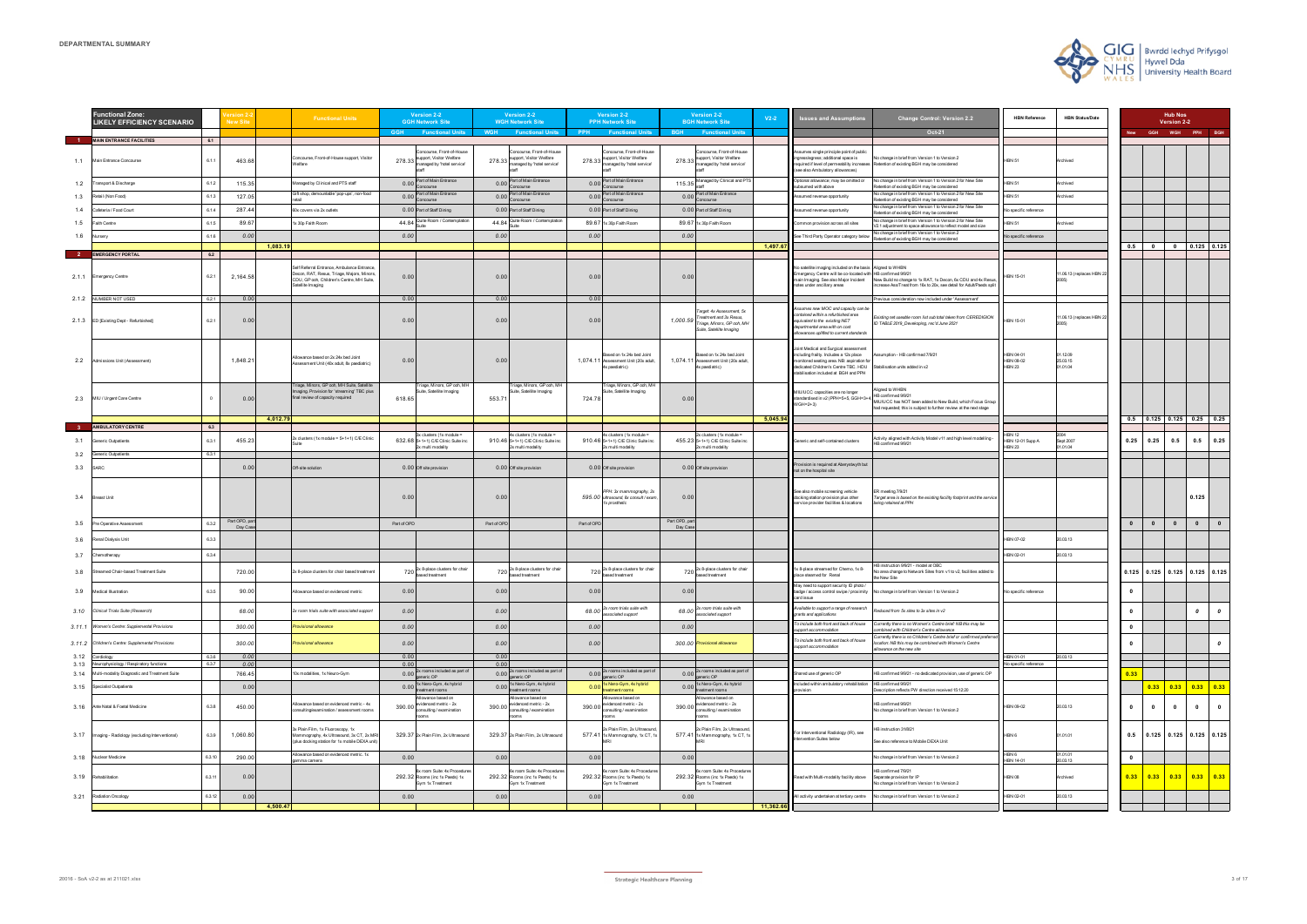| <b>HBN Reference</b>                    | <b>HBN Status/Date</b>                                              | <b>Hub Nos</b><br>Version 2-2 |           |            |           |                         |  |  |
|-----------------------------------------|---------------------------------------------------------------------|-------------------------------|-----------|------------|-----------|-------------------------|--|--|
|                                         |                                                                     | New                           | GGH       | <b>WGH</b> | PPH       | <b>BGH</b>              |  |  |
|                                         |                                                                     |                               |           |            |           |                         |  |  |
| HBN 04-01<br>HBN 08-02<br><b>HBN 23</b> | 01.12.09<br>25.03.15<br>01.01.04                                    | 6                             | 1         | 1          | 2         | $\overline{\mathbf{2}}$ |  |  |
|                                         |                                                                     |                               |           |            |           |                         |  |  |
| HBN 04-02                               | 20.03.13                                                            | 0                             | 0         | 0          | 0.25      | 0.25                    |  |  |
| HBN 09-03                               | 20.03.13                                                            | 0.25                          | 0         | 0          | 0         | 0                       |  |  |
| <b>HBN 08</b>                           | Archived                                                            | $\pmb{0}$                     | 0         | 0          | 0         | 0                       |  |  |
|                                         |                                                                     |                               |           |            |           |                         |  |  |
|                                         |                                                                     |                               |           |            |           |                         |  |  |
| <b>HBN 26</b><br>HBN 01-01<br>HBN 09-02 | 02.01.04<br>20.03.13<br>20.03.13                                    | 1                             |           |            |           | 0.25                    |  |  |
| <b>HBN 10-02</b>                        | 01.05.07                                                            | 0.125                         |           |            | 0.125     | 0.125                   |  |  |
| HBN 10-02                               | 01.05.07                                                            |                               | 0.125     | 0.125      |           |                         |  |  |
| HBN 09-02                               | 20.03.13                                                            | 0.25                          |           |            |           | 0.25                    |  |  |
|                                         |                                                                     |                               | 0.125     | 0.125      | 0.125     | $\pmb{0}$               |  |  |
| No specific reference                   |                                                                     |                               |           |            |           |                         |  |  |
|                                         |                                                                     |                               |           |            |           |                         |  |  |
|                                         |                                                                     |                               |           |            |           |                         |  |  |
| HBN 03-01<br>HBN 03-02                  | 20.03.13<br>30.06.17                                                | $\pmb{0}$                     | $\pmb{0}$ | $\pmb{0}$  | $\pmb{0}$ | 0.5                     |  |  |
|                                         |                                                                     | $\pmb{0}$                     | 0.125     | 0.125      | 0.125     | 0.125                   |  |  |
|                                         |                                                                     |                               |           |            |           |                         |  |  |
|                                         |                                                                     |                               |           |            |           |                         |  |  |
| No specific reference                   |                                                                     | 0                             |           |            |           |                         |  |  |
| HBN 14-01                               | 20.03.13                                                            | 0.25                          | 0         | 0          | 0.125     | 0.125                   |  |  |
| HBN 13                                  | 02.01.04                                                            |                               |           |            |           |                         |  |  |
| <b>HBN 15</b>                           | Archived                                                            | 0                             | 0         | $\pmb{0}$  | 0         | $\pmb{0}$               |  |  |
| <b>HBN 20</b>                           | 2005. Only available on<br>National Building<br>Specification (NBS) | 0                             | 0         | $\pmb{0}$  | 0         | 0                       |  |  |
| HBN 47                                  | Archived                                                            |                               |           |            |           |                         |  |  |
| No specific reference                   |                                                                     | 0                             |           |            |           |                         |  |  |
| No specific reference                   |                                                                     | 0                             |           |            |           |                         |  |  |
| No specific reference                   |                                                                     | 0                             | 0         | 0          | 0         | 0                       |  |  |
|                                         |                                                                     |                               |           |            |           |                         |  |  |

|      | <b>Functional Zone:</b><br><b>LIKELY EFFICIENCY SCENARIO</b> |              | <b>New Site</b> |           | <b>Functional Units</b>                                                                                                                                                                                      | Version 2-2<br><b>GGH Network Site</b>                                                                                |        | Version 2-2<br><b>WGH Network Site</b>                                                                                                   |                | Version 2-2<br><b>PPH Network Site</b>                                                                                                   | <b>Version 2-2</b><br><b>BGH Network Site</b>                                                                     | $V2-2$    | <b>Issues and Assumptions</b>                                                                                                                    | <b>Change Control: Version 2.2</b>                                                                                                                                                                                                                                    | <b>HBN Reference</b>                    | <b>HBN Status/Date</b>                                              |              |                | <b>Hub Nos</b><br>Version 2-2 |                         |                         |
|------|--------------------------------------------------------------|--------------|-----------------|-----------|--------------------------------------------------------------------------------------------------------------------------------------------------------------------------------------------------------------|-----------------------------------------------------------------------------------------------------------------------|--------|------------------------------------------------------------------------------------------------------------------------------------------|----------------|------------------------------------------------------------------------------------------------------------------------------------------|-------------------------------------------------------------------------------------------------------------------|-----------|--------------------------------------------------------------------------------------------------------------------------------------------------|-----------------------------------------------------------------------------------------------------------------------------------------------------------------------------------------------------------------------------------------------------------------------|-----------------------------------------|---------------------------------------------------------------------|--------------|----------------|-------------------------------|-------------------------|-------------------------|
|      |                                                              |              |                 |           |                                                                                                                                                                                                              | <b>GGH</b><br><b>Functional Units</b>                                                                                 |        | <b>WGH</b> Functional Units                                                                                                              |                | <b>PPH</b> Functional Units                                                                                                              | <b>BGH</b> Functional Units                                                                                       |           |                                                                                                                                                  | Oct-21                                                                                                                                                                                                                                                                |                                         |                                                                     |              |                | GGH WGH PPH BGH               |                         |                         |
| 4.1  | 4 INPATIENT BEDS<br>Acute Beds (Generic)                     | 6.4<br>6.4.1 | 17,272.7        |           | 18x IP Wards: 1x Day Case wards (2x<br>sessment included above as part of JAU)                                                                                                                               | 2,684.27 GGH: 3x Wards                                                                                                |        | 1,789.52 WGH: 2x Wards                                                                                                                   | 5,368.55       | PPH: 6x Wards                                                                                                                            | 4,473.79 BGH: 5x Wards                                                                                            |           | 100% singles at New Site, 50% singles                                                                                                            | v2 aligned with Activity Model v11<br>2.1 updated to reflect 66% single room on network sites                                                                                                                                                                         | HBN 04-01<br>HBN 08-02<br><b>HBN 23</b> | 01.12.09<br>25.03.15<br>01.01.04                                    | 6            | $\overline{1}$ | $\mathbf{1}$                  | $\overline{2}$          | $\overline{\mathbf{2}}$ |
|      | No. of Wards                                                 |              |                 | 17,272.71 |                                                                                                                                                                                                              |                                                                                                                       |        |                                                                                                                                          |                |                                                                                                                                          |                                                                                                                   | 14,316.12 |                                                                                                                                                  |                                                                                                                                                                                                                                                                       |                                         |                                                                     |              |                |                               |                         |                         |
|      | 4.2 Critical Care Beds                                       | 6.4.2        | 1,334.9         |           | 24x bed unit for sizing (22x beds configured 2:<br>8-bed cluster plus 1x 6-bed isolation cluster)                                                                                                            | 0.00                                                                                                                  | 0.00   |                                                                                                                                          | 650.00         | Notional supplemental<br>allowance added to standard<br>ward template based on 5x<br>HDU at PPH                                          | Notional supplemental<br>allowance added to standard<br>650.00<br>ward template based on 4x<br>HDU beds at BGH    |           | HDU allowances increased at BGH and                                                                                                              | HB instruction 31/8/21<br>lo change to space allowance between v1 and v2, however, whilst<br>bed nos decrease from 24 to 22 on the new site it is envisaged that HBN 04-02<br>the nursing modules will be based on 2x 8-bed cluster plus 1x 6-bed<br>solation cluster |                                         | 20.03.13                                                            | $\mathbf{0}$ | $\mathbf{0}$   | $\mathbf{0}$                  |                         | $0.25$ 0.25             |
| 4.3  | Neonatal Unit (including Transitional Care)                  | 6.4.3        | 867.5           |           | 1x Level 3 (stabilisation), 4x Level 2, 2x Leve<br>(Isolation), 6x Level 1 (special care), 2x<br>ransitional Care                                                                                            | 0.00                                                                                                                  | 0.00   |                                                                                                                                          | 0.00           |                                                                                                                                          | Notional allowance for<br>stabilisation and transfer unit<br>250.00<br>Level 1 special care)                      |           | Transitional Care cots now counted as<br>part of activity in v2                                                                                  | igned to W&C Business Case                                                                                                                                                                                                                                            | HBN 09-03                               | 20.03.13                                                            | 0.25         | $\mathbf{0}$   | $\mathbf{0}$                  | $\mathbf{0}$            | $\mathbf{0}$            |
|      | 4.4 IP Therapy                                               |              | 292.32          | 2,494.80  | 4x Procedures Rooms (inc Paeds) 1x Gym 1<br>reatment                                                                                                                                                         | Procedures Rooms, 1x Gym<br>192.93<br>x Treatment                                                                     | 192.93 | Procedures Rooms, 1x Gym<br>1x Treatment                                                                                                 |                | 219.24 Procedures Rooms, 1x Gyn                                                                                                          | Procedures Rooms, 1x Gyn<br>219.24<br>x Treatment                                                                 | 2,374.34  | Design will need to consider distances<br>and adjacencies                                                                                        | ro rata alignment with bed numbers                                                                                                                                                                                                                                    | <b>HBN 08</b>                           | Archived                                                            | $\mathbf{0}$ | $\mathbf{0}$   | $\mathbf{0}$                  | $\mathbf{0}$            | $\bullet$               |
|      | INTERVENTION SUITES                                          | 6.5          |                 |           |                                                                                                                                                                                                              |                                                                                                                       |        |                                                                                                                                          |                |                                                                                                                                          |                                                                                                                   |           |                                                                                                                                                  |                                                                                                                                                                                                                                                                       |                                         |                                                                     |              |                |                               |                         |                         |
|      | 5.1 Operating Theatres & Intervention Suites                 | 6.5.1        | 4,329.94        |           | 13x General Theatres, 1x Hybrid Theatre (IR<br>1x Intervention Suite (Cath Lab), 36x PACU -<br>all arranged in 2x theatre clusters                                                                           | 0.00                                                                                                                  | 0.00   |                                                                                                                                          | 0.00           |                                                                                                                                          | Notional allowance for a twir<br>840.00<br>heatre suite                                                           |           | Includes IR suite at New Site                                                                                                                    | HB instruction 31/8/21                                                                                                                                                                                                                                                | <b>HBN 26</b><br>HBN 01-01<br>HBN 09-02 | 02.01.04<br>20.03.13<br>20.03.13                                    |              |                |                               |                         | 0.25                    |
| 5.2  | Daycase Theatres and Endoscopy                               | 6.5.2        | 2,444.97        |           | 6x Day Case Theatres, 3x Endoscopy suites<br>Trolley target = 26 configured 24x bays and 9                                                                                                                   | 0.00                                                                                                                  | 0.00   |                                                                                                                                          | 1,008.13       | x Day Case Theatres, 1x<br>doscopy suite (Trolley<br>arget = 9 configured 8x bays<br>and 4x recliners)                                   | x Day Case Theatres, 1x<br>doscopy suite (Trolley<br>1,148.81<br>arget = 12 configured 8x bay<br>nd 4x recliners) |           |                                                                                                                                                  | HB instruction 31/8/21<br>Trollies aligned with Activity Model v11                                                                                                                                                                                                    | HBN 10-02                               | 01.05.07                                                            | 0.125        |                |                               |                         | $0.125$ $0.125$         |
| 5.3  | Daycase Procedures Suite                                     | 6.5.2        |                 |           |                                                                                                                                                                                                              | Procedures suite (Trolle<br>421.39 target = 10 configured 7x bays<br>and 3x recliners)                                |        | Procedures suite (Trolle<br>421.39 target = 10 configured 7x bays<br>and 3x recliners)                                                   | 0.00           |                                                                                                                                          | 0.00                                                                                                              |           |                                                                                                                                                  | HB instruction 31/8/21<br>Frollies aligned with Activity Model v11                                                                                                                                                                                                    | HBN 10-02                               | 01.05.07                                                            |              |                | $0.125$ 0.125                 |                         |                         |
|      | 5.4 Delivery Suite                                           | 6,5.3        | 1,167.76        |           | 2x Obstetric Theatres, 7x Delivery<br>(comprising 2x higher risk, 1x isolation, 1x<br>multi birth, 1x pool delivery, 2x lower risk), 1x<br>bereavement, plus a 6x bed higher dependenc<br>post op escalation | 0.00                                                                                                                  | 0.00   |                                                                                                                                          | 0.00           |                                                                                                                                          | Notional allowance based or<br>750.00<br>1+1 obstetric theatre suite                                              |           |                                                                                                                                                  | Aligned to W&C Business Case<br>Arithmetical error correction (new site)                                                                                                                                                                                              | HBN 09-02                               | 20.03.13                                                            | 0.25         |                |                               |                         | 0.25                    |
| 5.5  | Midwife Led Unit                                             |              |                 |           | No requirement                                                                                                                                                                                               | 2x Delivery, 1x Delivery with<br>461.37 pool, 2x single bed, 1x 4-bed                                                 |        | 2x Delivery, 1x Delivery with<br>461.37 pool, 2x single bed, 1x 4-bed                                                                    |                | 230.69 <sup>1x Delivery</sup> (pro rata<br>allowance)                                                                                    | 0.00 No requirement @ BGH                                                                                         |           |                                                                                                                                                  | Aligned to W&C Business Case                                                                                                                                                                                                                                          |                                         |                                                                     |              |                | $0.125$ 0.125 0.125           |                         |                         |
| -5.6 | nvitro Fertilisation Unit                                    | 6.5.4        |                 | 7,942.67  |                                                                                                                                                                                                              |                                                                                                                       |        |                                                                                                                                          |                |                                                                                                                                          |                                                                                                                   | 5,743.1   |                                                                                                                                                  |                                                                                                                                                                                                                                                                       | Vo specific reference                   |                                                                     |              |                |                               |                         |                         |
|      | <b>MENTAL HEALTH (Part - Stand Alone)</b>                    | 6.6          |                 |           |                                                                                                                                                                                                              |                                                                                                                       |        |                                                                                                                                          |                |                                                                                                                                          |                                                                                                                   |           |                                                                                                                                                  |                                                                                                                                                                                                                                                                       |                                         |                                                                     |              |                |                               |                         |                         |
| 6.1  | Mental Health Unit                                           | 6.4.4        | 0.00            |           | See stand alone facility                                                                                                                                                                                     | 0.00                                                                                                                  | 0.00   |                                                                                                                                          | 0.00           |                                                                                                                                          | 1x Bed unit (existing Enlli<br>913.87<br>Ward GDA = $1.063$ )                                                     |           | HB to confirm requirement for repurposed<br>100% single bedrooms                                                                                 | See stand alone facility notes                                                                                                                                                                                                                                        | HBN 03-01<br>HBN 03-02                  | 20.03.13<br>30.06.17                                                | $\bf{0}$     | $\mathbf{0}$   | $\mathbf{0}$                  | $\mathbf{0}$            | 0.5                     |
| 6.2  | Mental Health Hospitality Unit                               |              | 0.00            |           | See stand alone facility                                                                                                                                                                                     | 2x OP assessment, 1x Group<br>436.12 room, 4x IP single bedrooms<br>ssessment / Day facilities                        |        | 2x OP assessment, 1x Group<br>436.12 room, 4x IP single bedrooms<br>Assessment / Day facilities                                          |                | 2x OP assessment, 1x Group<br>436.12 room, 4x IP single bedrooms<br>Assessment / Day facilities                                          | 2x OP assessment, 1x Group<br>436.12 room, 4x IP single bedrooms<br>Assessment / Day facilities                   |           | HB to confirm requirement for repurpose<br>sites: Provisions not specifically<br>referenced at MH Focus Group events<br>100% single bedrooms     | No change from v1 to v2                                                                                                                                                                                                                                               |                                         |                                                                     | $\mathbf{0}$ |                | $0.125$ 0.125 0.125 0.125     |                         |                         |
|      | <b>CLINICAL SUPPORT</b>                                      | 6.6          |                 | 0.00      |                                                                                                                                                                                                              |                                                                                                                       |        |                                                                                                                                          |                |                                                                                                                                          |                                                                                                                   | 2,658.3   |                                                                                                                                                  |                                                                                                                                                                                                                                                                       |                                         |                                                                     |              |                |                               |                         |                         |
|      | 7.1 On Call Suites (including Junior Doctors Accommodation)  | 6.6.1        | 178.50          |           | ONS x4 plus mess facilities                                                                                                                                                                                  | 0.00                                                                                                                  | 0.00   |                                                                                                                                          | 0.00           |                                                                                                                                          | 0.00                                                                                                              |           |                                                                                                                                                  | lo change in brief from Version 1 to Version 2 other than to correct<br>arithmetical error<br>/2 Provision within staff welfare hub included                                                                                                                          | No specific reference                   |                                                                     | $\mathbf{0}$ |                |                               |                         |                         |
| 7.2  | Pharmacy                                                     | 6.6.2        | 945.00          |           | Includes Aseptic, Radiopharmacy and TPN<br>unctions                                                                                                                                                          | 254.52 Local stock holding, ward box<br>management and dispensing                                                     | 254.52 | Local stock holding, ward box<br>management and dispensing                                                                               | 509.04         | Local stock holding, ward box<br>management and dispensing                                                                               | Local stock holding, ward box<br>509.04<br>nanagement and dispensing                                              |           |                                                                                                                                                  | Pro rata reduction in line with revised bed numbers                                                                                                                                                                                                                   | HBN 14-01                               | 20.03.13                                                            | 0.25         | $\mathbf{0}$   | $\mathbf{0}$                  | $0.125$ 0.125           |                         |
| 7.3  | Sterile Services - On Site Sterilisation (Whole Hospital)    | 6.6.3        | 802.3           |           | Allowance based on evidenced metric for 200<br>o 500 beds                                                                                                                                                    | 0.00 Provision inc within RDC                                                                                         |        | 0.00 Provision inc within RDC                                                                                                            |                | Allowance based on<br>643.78 evidenced HSDU metric for<br>100-200 beds                                                                   | llowance based on<br>evidenced HSDU metric for<br>643.78<br>00-200 beds                                           |           | The sustainability of having HSDUs at<br>WGH and GGH is at the lowest threshold; No change from v1 to v2<br>review, which could also include PPH | options to service from the new site under V2.1 provision for WGH and GGH assumed to be within RDC                                                                                                                                                                    | <b>HBN 13</b>                           | 02.01.04                                                            |              |                |                               |                         |                         |
|      | 7.4 Pathology                                                | 6.6.4        | 2,400.00        |           | Notional allowance based on full service<br>provision (target area subject to outcome of<br>egional Network Review)                                                                                          | 39.38 Sub-Dept: Analyser Suite                                                                                        |        | 39.38 Sub-Dept: Analyser Suite                                                                                                           | 330.75 Hot Lab |                                                                                                                                          | Hot Lab<br>NB extg Pathology has had<br>330.75<br>recent upgrade, but not<br>Mortuary                             |           | the network sites                                                                                                                                | Confirm level of investment required on Reduced target for New Site. Reduced specialties across the<br>Network Sites                                                                                                                                                  | <b>HBN 15</b>                           | Archived                                                            | $\mathbf{0}$ | $\mathbf{0}$   | $\mathbf{0}$                  | $\bullet$               | $\overline{\mathbf{0}}$ |
|      | 7.5 Mortuary                                                 | 6.6.5        | 324.84          |           | Allowance based on 2x PM tables, 32x body<br>store (subject to bariatric and freezers)<br>ssumes shared support with Pathology                                                                               | GGH - Target if re-located is<br>228.00 228 (24x body store). Existing<br>area is 714 if retained (44x<br>body store) |        | WGH - target 24x body store<br>equates to existing 25x;<br>228.00 assess if condition B is<br>achievable and location suits<br>retention |                | PPH - target 24x body store<br>equates to existing 24x;<br>228.00 assess if condition B is<br>achievable and location suits<br>retention | 228.00 BGH - target 24x; requires<br>new facilities                                                               |           | Assumes shared support with Pathology<br>across all sites                                                                                        | lew Site - additional safeguarding added<br>Ilowance for each Network Site based on 24x body store (subject<br>o bariatric & freezers), noting options for GGH                                                                                                        | HBN 20                                  | 2005. Only available on<br>National Building<br>Specification (NBS) | $\mathbf{0}$ | $\mathbf{0}$   | $\mathbf{0}$                  | $\overline{\mathbf{0}}$ | $\bullet$               |
|      | 7.6 Medical Records                                          | 6.6.6        | 0.00            |           | Sorting Office part of RDC. Nominal hard cop<br>olding on site, see IM&T                                                                                                                                     | orting Office part of RDC.<br>0.00 Limited hard copy on site -<br>See IM&T                                            |        | Sorting Office part of RDC.<br>0.00 Limited hard copy on site -<br>see IM&T                                                              |                | Sorting Office part of RDC<br>0.00 Limited hard copy on site -<br>see IM&T                                                               | orting Office part of RDC.<br>0.00 Limited hard copy on site -<br>T&MI ee                                         |           | See also IM&T provision<br>Operational policy for Medical Records; to No change from v1 to v2<br>be confirmed                                    |                                                                                                                                                                                                                                                                       | <b>HBN 47</b>                           | Archived                                                            |              |                |                               |                         |                         |
|      | 7.7 Clinical Engineering                                     | 6.6.7        | 225.80          |           | See also specific departmental allowances                                                                                                                                                                    | atellite CE Technician / base<br>35.00 of operations. See also<br>specific dept provision                             |        | atellite CE Technician / bas<br>35.00 of operations. See also<br>specific dept provision                                                 |                | Satellite CE Technician / bas<br>35.00 of operations. See also<br>specific dept provision                                                | atellite CE Technician / base<br>35.00 of operations. See also<br>pecific dept provision                          |           |                                                                                                                                                  | CE satellite provision made for peripatetic team members attendin<br>etwork sites                                                                                                                                                                                     | No specific reference                   |                                                                     | $\mathbf 0$  |                |                               |                         |                         |
| 7.8  | Equipment Resource Centre                                    | 6.6.8        | 448.5           |           | See also Clinical Engineering and RDC                                                                                                                                                                        | $0.00$ See RDC                                                                                                        |        | $0.00$ See RDC                                                                                                                           |                | $0.00$ See RDC                                                                                                                           | $0.00$ See RDC                                                                                                    |           |                                                                                                                                                  | No change from v1 to v2<br>V2.1 provision for network sites assumed to be within RDC                                                                                                                                                                                  | No specific reference                   |                                                                     | $\bf{0}$     |                |                               |                         |                         |
| 7.9  | Information Management & Technology (IM&T)                   | 6.6.9        | 361.6           | 5,686.69  | ncludes Training, short term hard copy<br>holding, EPR and Data processing                                                                                                                                   | cludes Training, short term<br>180.81 hard copy holding, EPR and<br>Data processing                                   |        | tcludes Training, short term<br>180.81 hard copy holding, EPR and<br>Data processing                                                     |                | ncludes Training, short term<br>361.62 hard copy holding, EPR and<br>Data processing                                                     | icludes Training, short terr<br>361.62 hard copy holding, EPR and<br>Data processing                              | 5,691.78  |                                                                                                                                                  | Short term holding of hard copy added in v2. Pro rata reduction in<br>ine with reduced bed numbers                                                                                                                                                                    | No specific reference                   |                                                                     | $\mathbf{0}$ | $\mathbf{0}$   | $\mathbf 0$                   | $\mathbf{0}$            | $\overline{\mathbf{0}}$ |
|      |                                                              |              |                 |           |                                                                                                                                                                                                              |                                                                                                                       |        |                                                                                                                                          |                |                                                                                                                                          |                                                                                                                   |           |                                                                                                                                                  |                                                                                                                                                                                                                                                                       |                                         |                                                                     |              |                |                               |                         |                         |

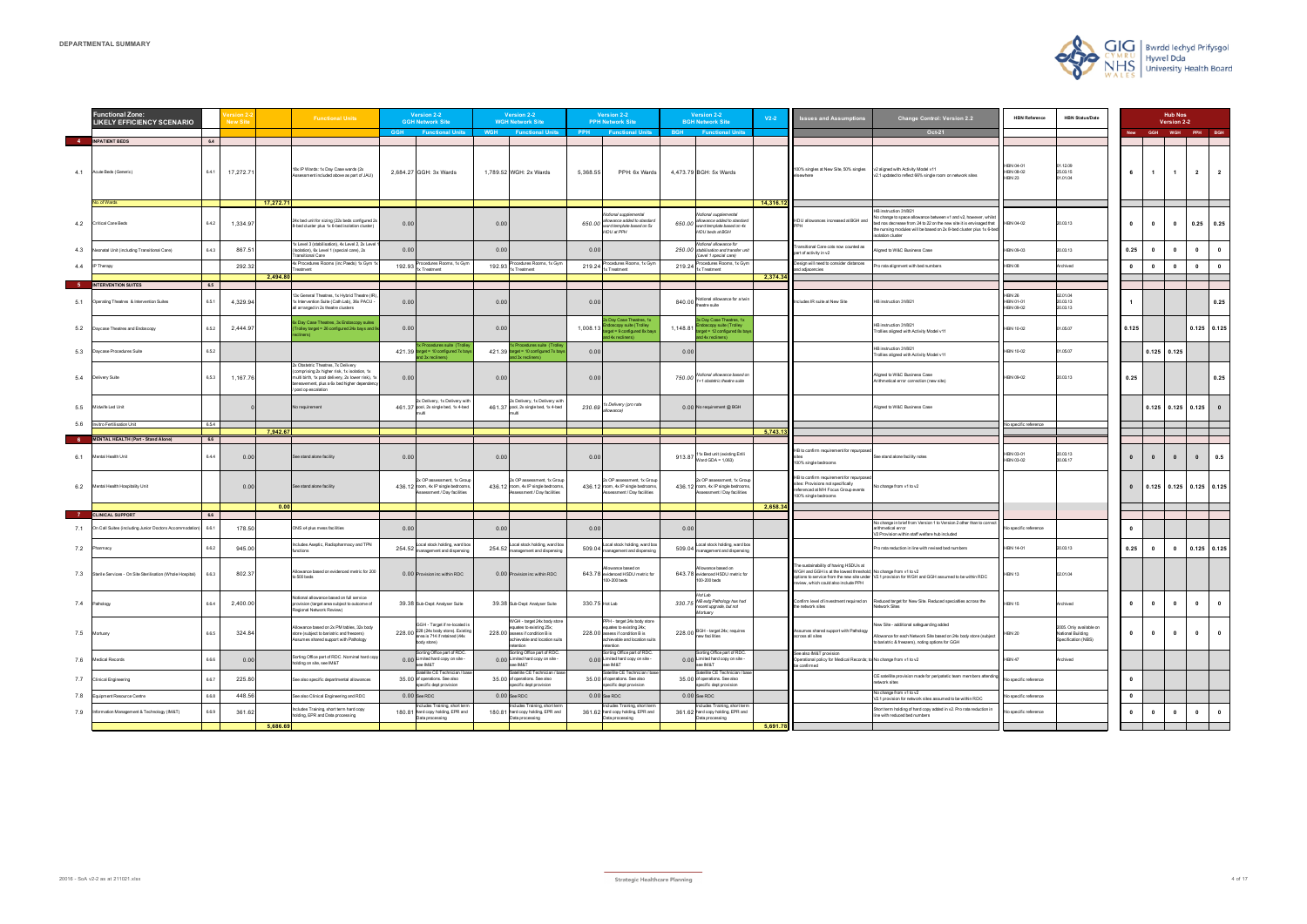|       | <b>Hub Nos</b><br>Version 2-2 |            |       |       |  |  |  |  |  |
|-------|-------------------------------|------------|-------|-------|--|--|--|--|--|
| New   | GGH                           | <b>WGH</b> | PPH   | BGH   |  |  |  |  |  |
|       |                               |            |       |       |  |  |  |  |  |
| 0     | 0                             | 0          | 0     | 0     |  |  |  |  |  |
| 0     | 0                             | 0          | 0     | 0     |  |  |  |  |  |
| 0     |                               |            |       |       |  |  |  |  |  |
|       |                               |            |       |       |  |  |  |  |  |
|       |                               |            |       |       |  |  |  |  |  |
|       |                               |            |       |       |  |  |  |  |  |
|       |                               |            |       |       |  |  |  |  |  |
| 0     | 0                             | 0          | 0     | 0     |  |  |  |  |  |
|       |                               |            |       |       |  |  |  |  |  |
|       |                               |            |       |       |  |  |  |  |  |
| 0     | 0                             | 0          | 0     | 0     |  |  |  |  |  |
|       |                               |            |       |       |  |  |  |  |  |
| 0     | 0                             | 0          | 0     | 0     |  |  |  |  |  |
| 0     | 0                             | 0          | 0     | 0     |  |  |  |  |  |
| 0     | $\mathbf{0}$                  | 0          | 0     | 0     |  |  |  |  |  |
| 0     | 0                             | 0          | 0     | 0     |  |  |  |  |  |
| 0.125 | 0.125                         | 0.125      | 0.125 | 0.125 |  |  |  |  |  |
| 0     | 0                             | 0          | 0     | 0     |  |  |  |  |  |
| 0     | 0                             | 0          | 0     | 0     |  |  |  |  |  |
| o     | $\overline{\mathbf{0}}$       | 0          | 0     | 0     |  |  |  |  |  |
|       |                               |            |       |       |  |  |  |  |  |
| 0     | 0                             | 0          | 0     | 0     |  |  |  |  |  |
| 0     |                               |            |       | 0     |  |  |  |  |  |
|       |                               |            |       |       |  |  |  |  |  |
|       |                               |            |       |       |  |  |  |  |  |
|       |                               |            |       |       |  |  |  |  |  |

|                         | <b>Functional Zone:</b><br><b>LIKELY EFFICIENCY SCENARIO</b>                          |              | <b>New Sit</b>   |                       | <b>Functional Units</b>                                                                                               | Version 2-2<br><b>GGH Network Site</b> |                                                                                                 |                      | Version 2-2<br><b>WGH Network Site</b>                                                          |                      | Version 2-2<br><b>PPH Network Site</b>                                                         |                      | Version 2-2<br><b>BGH Network Site</b>                                                           | $V2-2$                | <b>Issues and Assumptions</b>                                                                                                                                                       | <b>Change Control: Version 2.2</b>                                                                                            | <b>HBN Reference</b>                 | <b>HBN Status/Date</b> |              |                | <b>Hub Nos</b><br>Version 2-2   |                         |                         |
|-------------------------|---------------------------------------------------------------------------------------|--------------|------------------|-----------------------|-----------------------------------------------------------------------------------------------------------------------|----------------------------------------|-------------------------------------------------------------------------------------------------|----------------------|-------------------------------------------------------------------------------------------------|----------------------|------------------------------------------------------------------------------------------------|----------------------|--------------------------------------------------------------------------------------------------|-----------------------|-------------------------------------------------------------------------------------------------------------------------------------------------------------------------------------|-------------------------------------------------------------------------------------------------------------------------------|--------------------------------------|------------------------|--------------|----------------|---------------------------------|-------------------------|-------------------------|
|                         |                                                                                       |              |                  |                       |                                                                                                                       |                                        | <b>GGH</b> Functional Units                                                                     | <b>WGH</b>           | <b>Eunctional Units</b>                                                                         | <b>PPH</b>           | <b>Eunctional Units</b>                                                                        | <b>BGH</b>           | <b>Eunctional Units</b>                                                                          |                       |                                                                                                                                                                                     | Oct-21                                                                                                                        |                                      |                        |              | <b>GGH</b>     |                                 | WGH PPH BGH             |                         |
| $\overline{\mathbf{8}}$ | <b>ADMINISTRATION AND EDUCATION &amp; TRAINING</b><br>Part - Embedded                 | 61           |                  |                       |                                                                                                                       |                                        |                                                                                                 |                      |                                                                                                 |                      |                                                                                                |                      |                                                                                                  |                       |                                                                                                                                                                                     |                                                                                                                               |                                      |                        |              |                |                                 |                         |                         |
| 8.1                     | Administration                                                                        | 6.1.7        | 0.00             |                       | ee stand alone facility                                                                                               |                                        | 0.00 See stand alone facility                                                                   |                      | 0.00 See stand alone facility                                                                   |                      | 0.00 See stand alone facility                                                                  |                      | 0.00 See stand alone facility                                                                    |                       | Requires further validation                                                                                                                                                         | rithmetical error corrected for new site. Leaner metric adopted fo<br>andard module. Numbers reduced across the network sites | <b>IBN 18</b>                        | Archived               | $\mathbf{0}$ | $\mathbf{0}$   | $\mathbf{0}$                    | $\mathbf 0$             |                         |
| 8.2                     | Education & Training Satellite Hub(s)                                                 | 6.1.8        | 765.70           |                       | 3x Satellite Hubs, associated with IP, OP and<br>N&C                                                                  | 255.23                                 | 1x Satellite Hubs per networ                                                                    | 255.23               | x Satellite Hubs per networ                                                                     | 255.23               | 1x Satellite Hubs per networ                                                                   | 510.47               | 1x Satellite Hub per network<br>site plus dedicated PGMC                                         |                       | Hubs agreed 22:09:21 (PW/ER)                                                                                                                                                        | PGMC added to BGH                                                                                                             | <b>HBN 18</b>                        | Archived               | $\mathbf{0}$ | $\mathbf{0}$   | $\Omega$                        | $\mathbf{0}$            | $\mathbf{0}$            |
| 8.3                     | Education & Training: Central Faculty / PGMEC                                         |              | 0.00             |                       | See stand alone facility                                                                                              | 0.00                                   |                                                                                                 | 0.00                 |                                                                                                 | 0.00                 |                                                                                                | 0.00                 |                                                                                                  |                       |                                                                                                                                                                                     | Moved to stand alone facility                                                                                                 |                                      |                        | $\mathbf{0}$ |                |                                 |                         |                         |
| 8.4                     | Research                                                                              |              | 0.00             |                       | See Ambulatory provision                                                                                              |                                        | 0.00 See Ambulatory provision                                                                   |                      | 0.00 See Ambulatory provision                                                                   |                      | 0.00 See Ambulatory provision                                                                  |                      | 0.00 See Ambulatory provision                                                                    |                       | See Third Party Operator category below<br>Proposed links with EBME need to be<br>understood                                                                                        | Vo change from v1 to v2                                                                                                       |                                      |                        |              |                |                                 |                         |                         |
|                         | Reserve Space                                                                         |              | 0.00             |                       | See Planning Contingency                                                                                              |                                        | 0.00 See Planning Contingency                                                                   |                      | 0.00 See Planning Contingency                                                                   |                      | 0.00 See Planning Contingency                                                                  |                      | 0.00 See Planning Contingency                                                                    |                       | A requirement to reserve a proportion of<br>unallocated space on each site: For<br>Network sites this is converting retained<br>estate into low tech accommodation such<br>as admin | Quantum to be agreed for each site                                                                                            |                                      |                        |              |                |                                 |                         |                         |
|                         |                                                                                       |              |                  | 765.70                |                                                                                                                       |                                        |                                                                                                 |                      |                                                                                                 |                      |                                                                                                |                      |                                                                                                  | 1,276.1               |                                                                                                                                                                                     |                                                                                                                               |                                      |                        |              |                |                                 |                         |                         |
| 9.1                     | <b>STAFF &amp; VISITOR WELFARE</b><br>Welfare Hub                                     | 6.7<br>6.7.1 | 2,952.7          |                       | inal numbers subject to lavout and<br>adjacencies                                                                     | 780.41                                 | Final numbers subject to<br>ayout and adjacencies                                               | 850.46               | Final numbers subject to<br>ayout and adjacencies                                               | 1,340.85             | Final numbers subject to<br>ayout and adjacencies                                              | 1,480.96             | Final numbers subject to<br>ayout and adjacencies                                                |                       |                                                                                                                                                                                     | Jew metrics annly created by y2<br>Staff Welfare Hub includes Staff On Call provision in v2                                   | HBN 00-03 Fig 106 for on<br>all room |                        |              |                |                                 |                         |                         |
| 9.2                     | <b>Staff Dining</b>                                                                   | 6.7,2        | 650.27           |                       | 180 covers                                                                                                            |                                        | 315.00 60 covers. Includes cafeteria                                                            |                      | 315.00 60 covers. Includes cafeteria                                                            |                      | 475.65 120 covers. Includes cafeter                                                            |                      | 475.65 120 covers. Includes cafeteria                                                            |                       |                                                                                                                                                                                     | Shared staff and public facilities across network sites<br>V2.1 reduced quantum in line with reduced bed numbers              | No specific reference                |                        | $\mathbf{0}$ | $\mathbf{0}$   | $\mathbf{0}$                    | $\mathbf{0}$            | $\overline{\mathbf{0}}$ |
|                         |                                                                                       |              |                  | 3,602.37              |                                                                                                                       |                                        |                                                                                                 |                      |                                                                                                 |                      |                                                                                                |                      |                                                                                                  | 6,033.98              |                                                                                                                                                                                     |                                                                                                                               |                                      |                        |              |                |                                 |                         |                         |
|                         | <b>FACILITIES MANAGEMENT</b>                                                          | 6.8          |                  |                       | nal numbers subject to layout and                                                                                     |                                        | inal numbers subject to                                                                         |                      | inal numbers subject to                                                                         |                      | inal numbers subject to                                                                        |                      | inal numbers subject to                                                                          |                       |                                                                                                                                                                                     |                                                                                                                               |                                      |                        |              |                |                                 |                         |                         |
| 10.1                    | FM Hub (Satellite Support)                                                            | 6.8.1        | 1,811.36         |                       | adiacencies<br>nterpolated notional allowance based on 300                                                            | 478.85                                 | avout and adjacencies<br>lotional allowance up to 100                                           | 521.83               | avout and adjacencies<br>lotional allowance up to 10                                            | 822.72               | avout and adjacencies<br>Notional allowance based or                                           | 908.69               | avout and adiacencies<br><b>Jotional allowance based or</b>                                      |                       |                                                                                                                                                                                     | lew metrics apply created by v2<br>Io change from v1 to v2                                                                    | Vo specific reference                |                        |              |                |                                 |                         |                         |
| 10.2                    | Kitchen Catering                                                                      | 6.8.2        | 800.00           |                       | 400 heds                                                                                                              | 450.00                                 |                                                                                                 | 450.00               |                                                                                                 | 600.00               | 100 to 200 beds                                                                                | 600.00               | 100 to 200 beds                                                                                  |                       |                                                                                                                                                                                     | 2.1 amended to reflect site bed numbers                                                                                       | No specific reference                |                        | $\mathbf{0}$ | $\mathbf{0}$   | $\mathbf{0}$                    | $\mathbf{0}$            |                         |
| 10.3                    | Linen & Laundry                                                                       | 6.8.3        | 0.00             |                       | ssume 3rd party operator off site                                                                                     | 0.00                                   | ssume 3rd party operator o                                                                      | 0.00                 | ssume 3rd party operator                                                                        | 0.00                 | Assume 3rd party operator o                                                                    | 0.00                 | ssume 3rd party operator of                                                                      |                       | See proposed All Wales Laundry solution                                                                                                                                             | Vo change from v1 to v2<br>V2.1 amended to reflect site bed numbers                                                           | Vo specific reference                |                        |              |                |                                 |                         |                         |
| 10.4                    | Waste                                                                                 | 6.8.4        | 293.42           |                       | 3x waste streams plus cleansing and admin                                                                             | 97.81                                  | x waste streams, plus<br>eansing & admin                                                        | 97.81                | x waste streams, plus<br>eansing & admin                                                        | 146.71               | 8x waste streams, plus<br>eansing & admin                                                      | 146.71               | 8x waste streams, plus<br>ansing & admin                                                         |                       |                                                                                                                                                                                     | ro rata reduction across Network Sites                                                                                        | Vo specific reference                |                        | $\mathbf{0}$ | $\mathbf{0}$   | $\mathbf{0}$                    | $\mathbf{0}$            | $\mathbf{a}$            |
|                         | 10.5 FM Workshops                                                                     | 6.8.5        | 133.0            |                       | ased on 3x Workshops. Electrical incl as pa<br>f FBMF                                                                 |                                        | 54.89 Based on single workshop                                                                  |                      | 54.89 Based on single workshop                                                                  |                      | sed on 3x Workshops.<br>109.78 Electrical incl as part of<br>FBMF                              |                      | sed on 3x Workshops.<br>109.78 Electrical incl as part of<br>FBMF                                |                       |                                                                                                                                                                                     | Pro rata adjustment made to the Network Sites                                                                                 | No specific reference                |                        | $\mathbf{0}$ | $\mathbf{0}$   | $\Omega$                        | $\mathbf{0}$            | $\mathbf{0}$            |
| 10.6                    | Stores (Receipt & Distribution) In house - Catering, Linen<br><b>Sterile Services</b> | 6.8.6        | 0.00             |                       |                                                                                                                       | 0.00                                   |                                                                                                 | 0.00                 |                                                                                                 | 0.00                 |                                                                                                | 0.00                 |                                                                                                  |                       |                                                                                                                                                                                     | lo change from v1 to v2                                                                                                       | No specific reference                |                        | $\mathbf{0}$ | $\mathbf{0}$   | $\bf{0}$                        | $\mathbf{0}$            | $\mathbf{0}$            |
| 10.7                    | Stores (Receipt & Distribution) Outsourced - Catering,<br>inen & Sterile Services     | 6.8.7        | 581.09           |                       | ncludes mail sorting, holding for Pharmacy<br>CSSD, Equipment, Catering, etc., plus admir<br>and FM support (no AGVs) |                                        | cludes mail sorting, holding<br>193.70 for Pharmacy, CSSD, Equip,<br>Catering, FM admin & suppo |                      | cludes mail sorting, holding<br>193.70 for Pharmacy, CSSD, Equip,<br>Catering, FM admin & suppo |                      | cludes mail sorting, holdin<br>290.55 for Pharmacy, CSSD, Equip,<br>Catering, FM admin & suppo |                      | cludes mail sorting, holding<br>290.55 for Pharmacy, CSSD, Equip,<br>Catering, FM admin & suppor |                       | Delivery times adjusted to suit RDC and<br>variations in demand<br>Assumes no AGVs operating on any site                                                                            | Pro rata reduction across Network Sites                                                                                       | No specific reference                |                        | $\mathbf{0}$ | $\mathbf{0}$   | $\mathbf{0}$                    | $\mathbf{0}$            | $\mathbf{0}$            |
|                         |                                                                                       |              |                  | 3,618.90              |                                                                                                                       |                                        |                                                                                                 |                      |                                                                                                 |                      |                                                                                                |                      |                                                                                                  | 6,618.94              |                                                                                                                                                                                     |                                                                                                                               |                                      |                        |              |                | $0.125$ 0.125 0.125 0.125 0.125 |                         |                         |
| 11                      | <b>EXTERNAL AND ANCILLARY AREAS</b><br>11.1 Ancillary Buildings                       | 6.9<br>6.9.1 | 102.69           |                       | EMRTS support plus car parking manageme                                                                               | 0.00                                   |                                                                                                 | 0.00                 |                                                                                                 |                      | 0.00 EMRTS (Welsh Flying<br>Medics) transfers to new site                                      |                      | ssumes existing off site<br>0.00 helicopter arrangements<br>eunitm                               |                       | Assume EMRTS (Welsh Flying Medics)<br>will transfer to New site<br>Assume BGH helicopter off-site landing<br>remains as existing                                                    | lo change from v1 to v2                                                                                                       | No specific reference                |                        | $\mathbf{0}$ | $\Omega$       | $\mathbf{0}$                    | $\mathbf{0}$            | $\mathbf{0}$            |
|                         | Mobile Imaging Vehicle - service connection point                                     |              |                  |                       | x2 Includes DEXA Unit                                                                                                 |                                        | x1 rec                                                                                          |                      | x1 req                                                                                          |                      | $x1$ red                                                                                       |                      | x1 red                                                                                           |                       |                                                                                                                                                                                     | Provision added t Network Sites<br>See also Imaging above                                                                     | HBN 6                                | 01.01.01               | $\mathbf{0}$ | $\mathbf{0}$   | $\Omega$                        | $\mathbf{0}$            | $\mathbf{a}$            |
|                         | See checklist items listed below                                                      |              |                  |                       |                                                                                                                       |                                        |                                                                                                 |                      |                                                                                                 |                      |                                                                                                |                      |                                                                                                  |                       |                                                                                                                                                                                     |                                                                                                                               |                                      |                        | $\mathbf{0}$ | $\overline{0}$ | $\overline{\mathbf{0}}$         | $\overline{\mathbf{0}}$ | $\bullet$               |
|                         |                                                                                       |              |                  | 102.69                |                                                                                                                       |                                        |                                                                                                 |                      |                                                                                                 |                      |                                                                                                |                      |                                                                                                  | 0.00                  |                                                                                                                                                                                     |                                                                                                                               |                                      |                        |              |                |                                 |                         |                         |
|                         | 12 RESIDENCES                                                                         |              |                  |                       |                                                                                                                       |                                        |                                                                                                 |                      |                                                                                                 |                      |                                                                                                |                      |                                                                                                  |                       |                                                                                                                                                                                     |                                                                                                                               |                                      |                        |              |                |                                 |                         |                         |
| 12.1                    | Safeguarding Short Stay                                                               |              | 0.00             |                       |                                                                                                                       | 0.00                                   |                                                                                                 | 0.00                 |                                                                                                 | 0.00                 |                                                                                                | 0.00                 |                                                                                                  |                       | Requires briefing and validation plus<br>confirmed capacity                                                                                                                         | love to stand alone facilities in v2                                                                                          |                                      |                        | $\mathbf{0}$ | $\mathbf{0}$   | $\mathbf{0}$                    | $\mathbf{0}$            | $\overline{\mathbf{0}}$ |
| 12.2                    | Placement                                                                             |              | 0.0              |                       | n n                                                                                                                   | 0.00                                   |                                                                                                 | 0.00                 |                                                                                                 | 0.00                 |                                                                                                | 0.00                 |                                                                                                  |                       | equires briefing and validation plus<br>confirmed canacity                                                                                                                          | Aove to stand alone facilities in v2                                                                                          |                                      |                        | 0            |                |                                 |                         | $\mathbf{0}$            |
|                         |                                                                                       |              |                  | 0.00                  |                                                                                                                       |                                        |                                                                                                 |                      |                                                                                                 |                      |                                                                                                |                      |                                                                                                  | 0.00                  |                                                                                                                                                                                     |                                                                                                                               |                                      |                        |              |                |                                 |                         |                         |
|                         |                                                                                       |              |                  |                       |                                                                                                                       |                                        |                                                                                                 |                      |                                                                                                 |                      |                                                                                                |                      |                                                                                                  |                       |                                                                                                                                                                                     |                                                                                                                               |                                      |                        |              |                |                                 |                         |                         |
|                         | Sum of Gross Departmental Areas                                                       |              | 51 082           | 51,082.98             |                                                                                                                       | 10,865.85                              |                                                                                                 | 10,296.97            |                                                                                                 | 19,782.45            |                                                                                                | 21,673.80            |                                                                                                  | 62,619.07             |                                                                                                                                                                                     | Note: GDA as stated is Net of any engineering allowances                                                                      |                                      |                        |              |                | 10.54 2.785 3.035 4.785 5.285   |                         |                         |
|                         | Client Planning Allowance 10.00%                                                      |              | 0.00%            | 0.00                  | Covered by Optimism Bias                                                                                              | 0.00                                   | 0.00%                                                                                           | 0.00                 | 0.00%                                                                                           | 0.00                 | 0.00%                                                                                          | 0.00                 | 0.00%                                                                                            | 0.00                  |                                                                                                                                                                                     |                                                                                                                               |                                      |                        |              |                |                                 |                         |                         |
|                         | Communication 17.50%                                                                  | Plant 30.00% | 25.00%<br>12.00% | 12,770.75<br>6,129.96 | <b>Includes Energy Centre</b>                                                                                         | 1,629.88<br>1,303.90                   | 15.00%<br>12.00%                                                                                | 1,544.55<br>1,235.64 | 15.00%<br>12.00%                                                                                | 3,461.93<br>2,373.89 | 17.50%<br>12.00%                                                                               | 3,792.91<br>2,600.86 | 17.50%<br>12.00%                                                                                 | 10,429.27<br>7,514.29 |                                                                                                                                                                                     | MEP values validated 04/10/21                                                                                                 |                                      |                        |              |                |                                 |                         |                         |
|                         | Gross Internal Area                                                                   |              |                  | 69,983.69             |                                                                                                                       | 13,799.63                              |                                                                                                 | 13,077.15            |                                                                                                 | 25,618.28            |                                                                                                | 28,067.57            |                                                                                                  | 80,562.63             |                                                                                                                                                                                     |                                                                                                                               |                                      |                        |              |                |                                 |                         |                         |

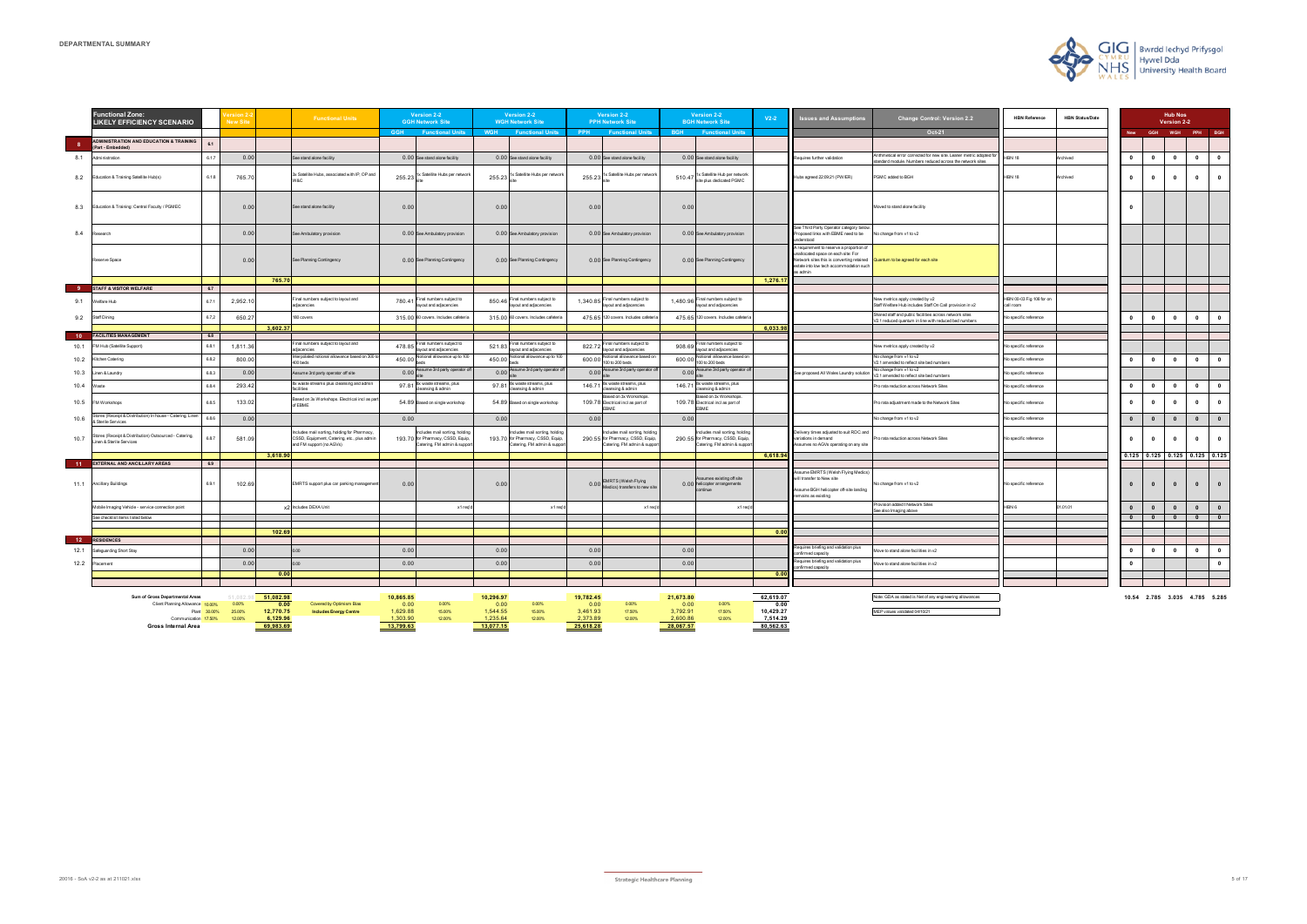|            |            | <b>Hub Nos</b><br>Version 2-2 |            |            |
|------------|------------|-------------------------------|------------|------------|
| <b>New</b> | <b>GGH</b> | <b>WGH</b>                    | <b>PPH</b> | <b>BGH</b> |

| 20.03.13<br>30.06.17 | 1 | $\pmb{0}$ | $\pmb{0}$ | $\mathbf 0$ | $\pmb{0}$ |
|----------------------|---|-----------|-----------|-------------|-----------|
|                      |   |           |           |             |           |
|                      |   |           |           |             |           |
|                      |   |           |           |             |           |
|                      |   |           |           |             |           |
|                      |   |           |           |             |           |
|                      |   |           |           |             |           |
|                      |   |           |           |             |           |
|                      |   |           |           |             |           |
|                      |   |           |           |             |           |

| ew<br>р<br>lity) | HBN 03-01<br>HBN 03-02                | 20.03.13<br>30.06.17 |
|------------------|---------------------------------------|----------------------|
| cility           |                                       |                      |
|                  |                                       |                      |
|                  |                                       |                      |
|                  | HBN 00-03 Fig 106 for on<br>call room |                      |
|                  |                                       |                      |
|                  | No specific reference                 |                      |
|                  |                                       |                      |
|                  |                                       |                      |
|                  |                                       |                      |



| I for | <b>HBN 18</b>                         | Archived |
|-------|---------------------------------------|----------|
|       |                                       |          |
|       |                                       |          |
|       | HBN 00-03 Fig 106 for on<br>call room |          |
|       |                                       |          |
|       |                                       |          |
|       | No specific reference                 |          |
|       |                                       |          |
|       |                                       |          |

20016 - SoA v2-2 as at 211021.xlsx 6 of 17 and the state of the State of Harming State of Lagrange Harming State of the State of the State of the State of the State of the State of the State of the State of the State of th

| 0.25 | 0.125 | 0.125 | 0.125 | 0.125 |
|------|-------|-------|-------|-------|
|      |       |       |       |       |
|      |       |       |       |       |
|      |       |       |       |       |
|      |       |       |       |       |
|      |       |       |       |       |
|      |       |       |       |       |
|      |       |       |       |       |
|      |       |       |       |       |



| O |  |  |
|---|--|--|
|   |  |  |
|   |  |  |

| <b>HBN Reference</b> | <b>HBN Status/Date</b> |  |
|----------------------|------------------------|--|
|                      |                        |  |

| 0 | 0 | 0 | 0 | 0 |
|---|---|---|---|---|
| 0 |   |   |   | 0 |
|   |   |   |   |   |
|   |   |   |   |   |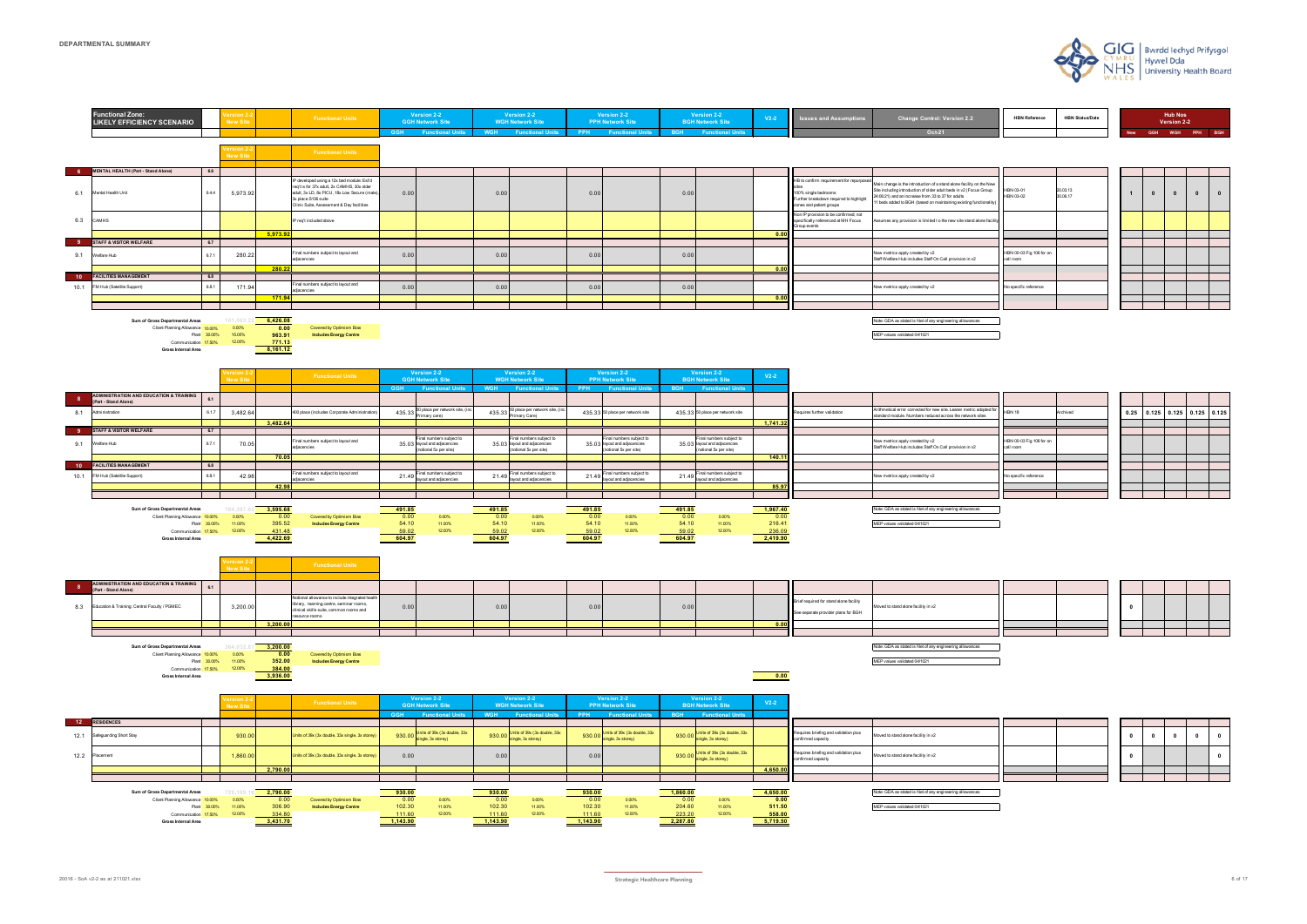| <b>Functional Zone:</b><br><b>LIKELY EFFICIENCY SCENARIO</b>                     | ersion 2-<br><b>New Site</b> |                | <b>Functional Units</b>               | Version 2-2<br><b>GGH Network Site</b><br><b>GGH</b> Functional Units |                | Version 2-2<br><b>WGH Network Site</b><br><b>WGH</b> Functional Units | <b>Version 2-2</b><br><b>PPH Network Site</b><br><b>PPH</b> Functional Units |                | Version 2-2<br><b>BGH Network Site</b><br><b>BGH</b> Functional Units | $V2-2$     | <b>Issues and Assumptions</b>               | <b>Change Control: Version 2.2</b><br>Oct-21 | <b>HBN Reference</b> | <b>HBN Status/Date</b> | <b>Hub Nos</b><br>Version 2-2<br>GGH WGH PPH BGH<br><b>New</b> |
|----------------------------------------------------------------------------------|------------------------------|----------------|---------------------------------------|-----------------------------------------------------------------------|----------------|-----------------------------------------------------------------------|------------------------------------------------------------------------------|----------------|-----------------------------------------------------------------------|------------|---------------------------------------------|----------------------------------------------|----------------------|------------------------|----------------------------------------------------------------|
|                                                                                  |                              |                |                                       |                                                                       |                |                                                                       |                                                                              |                |                                                                       |            |                                             |                                              |                      |                        |                                                                |
|                                                                                  |                              |                |                                       |                                                                       |                |                                                                       |                                                                              |                |                                                                       |            |                                             |                                              |                      |                        |                                                                |
| <b>5-Site Summary</b>                                                            |                              | $v2-2$         |                                       | v2-2                                                                  | $v2-2$         |                                                                       | $v2-2$                                                                       | $v2-2$         |                                                                       |            | <b>Likely Efficiency Scenario</b>           |                                              |                      |                        |                                                                |
| Sum of Gross Departmental Areas                                                  |                              | 67,094.74      |                                       | 12,287.70                                                             | 11,718.82      |                                                                       | 21,204.30                                                                    | 24,025.65      |                                                                       | 69,236.47  |                                             |                                              |                      |                        |                                                                |
| Gross Internal Area                                                              |                              | 89,935.19      |                                       | 15,548.50                                                             | 14,826.03      |                                                                       | 27,367.15                                                                    | 30,960.34      |                                                                       | 88,702.03  |                                             |                                              |                      |                        |                                                                |
| <b>Summary</b>                                                                   |                              |                |                                       |                                                                       |                |                                                                       |                                                                              |                |                                                                       |            |                                             |                                              |                      |                        |                                                                |
| New Site                                                                         |                              | 89,935.19      |                                       |                                                                       |                |                                                                       |                                                                              |                |                                                                       |            |                                             |                                              |                      |                        |                                                                |
| GGH                                                                              |                              |                |                                       |                                                                       |                |                                                                       |                                                                              |                |                                                                       |            |                                             |                                              |                      |                        |                                                                |
| WGH<br><b>PPH</b>                                                                |                              |                |                                       |                                                                       |                |                                                                       |                                                                              |                |                                                                       | 88,702.03  |                                             |                                              |                      |                        |                                                                |
| <b>BGH</b>                                                                       |                              |                |                                       |                                                                       |                |                                                                       |                                                                              |                |                                                                       |            |                                             |                                              |                      |                        |                                                                |
|                                                                                  |                              |                |                                       |                                                                       |                |                                                                       |                                                                              |                |                                                                       | 178,637.22 |                                             |                                              |                      |                        |                                                                |
|                                                                                  |                              |                |                                       |                                                                       |                |                                                                       |                                                                              |                |                                                                       |            |                                             |                                              |                      |                        |                                                                |
| <b>EXTERNAL AND ANCILLARY AREAS</b>                                              |                              |                |                                       |                                                                       |                |                                                                       |                                                                              |                |                                                                       |            |                                             |                                              |                      |                        | <b>Contract Contract Contract</b>                              |
| Decontamination (ED)                                                             |                              | Yes            |                                       |                                                                       |                |                                                                       |                                                                              |                |                                                                       |            |                                             |                                              |                      |                        |                                                                |
| Major Incident Store<br>Protected external link between Acute and MHU facilities |                              | Yes            |                                       |                                                                       |                |                                                                       |                                                                              |                |                                                                       |            | Provisional request - site and design       |                                              |                      |                        |                                                                |
|                                                                                  | 450.00                       | Yes            | Notional allowance based on 150m x 3m |                                                                       |                |                                                                       |                                                                              |                |                                                                       |            | dependent                                   | Requested at Focus Group meeting 24:06:21    |                      |                        |                                                                |
| Service Yard                                                                     |                              | Yes            |                                       | Yes                                                                   | Yes            |                                                                       | Yes                                                                          | Yes            |                                                                       |            |                                             |                                              |                      |                        |                                                                |
| VIE / Med Gases                                                                  |                              | [MEP]          |                                       | [MEP]                                                                 | [MEP]          |                                                                       | [MEP]                                                                        | [MEP]          |                                                                       |            |                                             |                                              |                      |                        |                                                                |
| <b>HV/LV Plant</b>                                                               |                              | [MEP]          |                                       | [MEP]                                                                 | [MEP]          |                                                                       | [MEP]                                                                        | [MEP]          |                                                                       |            |                                             |                                              |                      |                        |                                                                |
| Transformers<br>Standby Generator                                                |                              | [MEP]<br>[MEP] |                                       | [MEP]<br>[MEP]                                                        | [MEP]<br>[MEP] |                                                                       | [MEP]                                                                        | [MEP]<br>[MEP] |                                                                       |            |                                             |                                              |                      |                        |                                                                |
| Fuel Storage                                                                     |                              | [MEP]          |                                       | [MEP]                                                                 | [MEP]          |                                                                       | [MEP]<br>[MEP]                                                               | [MEP]          |                                                                       |            |                                             |                                              |                      |                        |                                                                |
| Tank Storage                                                                     |                              | [MEP]          |                                       | [MEP]                                                                 | [MEP]          |                                                                       | [MEP]                                                                        | [MEP]          |                                                                       |            |                                             |                                              |                      |                        |                                                                |
| Flammables / Solvent Stores                                                      |                              | Yes            |                                       | Yes                                                                   | Yes            |                                                                       | Yes                                                                          | Yes            |                                                                       |            |                                             |                                              |                      |                        |                                                                |
| Other Stores                                                                     |                              | Yes            |                                       | <b>TBC</b>                                                            | <b>TBC</b>     |                                                                       | <b>TBC</b>                                                                   | <b>TBC</b>     |                                                                       |            |                                             |                                              |                      |                        |                                                                |
| Grounds Maintenance                                                              |                              | Yes            |                                       | Yes                                                                   | Yes            |                                                                       | Yes                                                                          | Yes            |                                                                       |            |                                             |                                              |                      |                        |                                                                |
| Water Treatment<br>Waste Compound                                                |                              | [MEP]          |                                       | [MEP]                                                                 | [MEP]          |                                                                       | [MEP]                                                                        | [MEP]          |                                                                       |            |                                             |                                              |                      |                        |                                                                |
| Incineration Plant                                                               |                              | Yes<br>TBC     |                                       | Yes<br><b>TBC</b>                                                     | Yes<br>TBC     |                                                                       | Yes<br>TBC                                                                   | Yes<br>TBC     |                                                                       |            |                                             |                                              |                      |                        |                                                                |
| Sewerage Treatment                                                               |                              | [MEP]          |                                       | [MEP]                                                                 | [MEP]          |                                                                       | [MEP]                                                                        | [MEP]          |                                                                       |            |                                             |                                              |                      |                        |                                                                |
| Biodigester                                                                      |                              | Yes            |                                       | <b>TBC</b>                                                            | <b>TBC</b>     |                                                                       | <b>TBC</b>                                                                   | <b>TBC</b>     |                                                                       |            | Required for BREEAM                         |                                              |                      |                        |                                                                |
| Security Gatehouse (inc CCTV)                                                    |                              |                |                                       |                                                                       |                |                                                                       |                                                                              |                |                                                                       |            |                                             |                                              |                      |                        |                                                                |
| Car Park Management                                                              |                              | Yes            |                                       | Yes                                                                   | Yes            |                                                                       | Yes                                                                          | Yes            |                                                                       |            |                                             |                                              |                      |                        |                                                                |
| Mobile medical vehicle                                                           |                              | 2x Docking     |                                       | 1x Docking                                                            | 1x Docking     |                                                                       | 1x Docking                                                                   | 1x Docking     |                                                                       |            |                                             |                                              |                      |                        |                                                                |
| Ancillary house keeping                                                          |                              | Yes            |                                       |                                                                       |                |                                                                       |                                                                              |                |                                                                       |            |                                             |                                              |                      |                        |                                                                |
| <b>TRANSPORT &amp; PARKING</b>                                                   |                              |                |                                       |                                                                       |                |                                                                       |                                                                              |                |                                                                       |            |                                             |                                              |                      |                        |                                                                |
| Visitors                                                                         |                              | Nos. TBC       |                                       | Nos. TBC                                                              | Nos. TBC       |                                                                       | Nos. TBC                                                                     | Nos. TBC       |                                                                       |            |                                             |                                              |                      |                        |                                                                |
| Accessible                                                                       |                              | Nos. TBC       |                                       | Nos. TBC                                                              | Nos. TBC       |                                                                       | Nos. TBC                                                                     | Nos. TBC       |                                                                       |            |                                             |                                              |                      |                        |                                                                |
| Drop-off                                                                         |                              | Nos. TBC       |                                       | Nos. TBC                                                              | Nos. TBC       |                                                                       | Nos. TBC                                                                     | Nos. TBC       |                                                                       |            |                                             |                                              |                      |                        |                                                                |
| Staff                                                                            |                              | Nos. TBC       |                                       | Nos. TBC                                                              | Nos. TBC       |                                                                       | Nos. TBC                                                                     | Nos. TBC       |                                                                       |            |                                             |                                              |                      |                        |                                                                |
| Motorbikes & Scooters                                                            |                              | Nos. TBC       |                                       | Nos. TBC                                                              | Nos. TBC       |                                                                       | Nos. TBC                                                                     | Nos. TBC       |                                                                       |            |                                             |                                              |                      |                        |                                                                |
| Mobility vehicles                                                                |                              | Nos. TBC       |                                       | Nos. TBC                                                              | Nos. TBC       |                                                                       | Nos. TBC                                                                     | Nos. TBC       |                                                                       |            |                                             |                                              |                      |                        |                                                                |
| Dedicated / On Call                                                              |                              | Nos. TBC       |                                       | Nos. TBC                                                              | Nos. TBC       |                                                                       | Nos. TBC                                                                     | Nos. TBC       |                                                                       |            |                                             |                                              |                      |                        |                                                                |
| Car Share                                                                        |                              | Nos. TBC       |                                       | Nos. TBC                                                              | Nos. TBC       |                                                                       | Nos. TBC                                                                     | Nos. TBC       |                                                                       |            |                                             |                                              |                      |                        |                                                                |
| Taxi, PTS                                                                        |                              | Nos. TBC       |                                       | Nos. TBC                                                              | Nos. TBC       |                                                                       | Nos. TBC                                                                     | Nos. TBC       |                                                                       |            |                                             |                                              |                      |                        |                                                                |
| Public Transport Hub                                                             |                              | Yes            |                                       | <b>TBC</b>                                                            | <b>TBC</b>     |                                                                       | <b>TBC</b>                                                                   | <b>TBC</b>     |                                                                       |            |                                             |                                              |                      |                        |                                                                |
| Helicopter                                                                       |                              | Yes            |                                       | No                                                                    | No             |                                                                       | No                                                                           | No             |                                                                       |            | EMRTS transfers from PPH to New<br>Hospital |                                              |                      |                        |                                                                |

| Sum of Gross Departmental Areas  |        | 2,376.02 |                          | 276.02 |        | <b>276.05</b> |        | 276.02 |        | 276.02 |        | 1,104.10 |
|----------------------------------|--------|----------|--------------------------|--------|--------|---------------|--------|--------|--------|--------|--------|----------|
| Client Planning Allowance 10,00% | n nnec | 0.00     | Covered by Optimism Bias | 0.00   | 0.00%  | 0.00          |        | 0.00   | 0.00%  | 0.00   | 0.00%  | 0.00     |
| Plant 30.00% 11.00%              |        | 594.01   |                          | 30.36  | 11.00% | 30.36         | 11,00% | 30.36  | 11.00% | 30.36  | 11.00% | 121.45   |
| Communication 17.50%             |        | 285.12   |                          | 33 12  | 12.00% | 33.12         |        | 33.12  | 12.00% | 33.12  | 2.00%  | 132.49   |
| <b>Gross Internal Area</b>       |        | 3,255.15 |                          | 339.51 |        | 339.51        |        | 339.51 |        | 339.51 |        | 1,358.04 |

| Oct-21<br>GGH<br>GGH 4<br>New<br>THIRD PARTY OPERATORS, PARTNERSHIP ENTERPRISES and OTHERS<br>Assume 3rd party operator with HB<br>276.02<br>276.02 24x place allowance<br>276.02 24x place allowance<br>276.02 24x place allowance<br>276.02 24x place allowance<br>revenue. Additional GDA allowance req'd No change in brief from Version 1 to Version 2<br>No specific reference<br>24x place allowance<br>Nursery<br>if stand alone<br>0.00 Assume 3rd party operator (University or<br>commercial interest)<br>2,100.0<br>0.00<br>0.00<br>0.00<br>0.00<br>No change in brief from Version 1 to Version 2<br>Research, Centralised Facility<br>Provisional allowance<br>0.00 Assumes the All Wales proposal is fully 1.<br>0.00<br><u> All Wales Laundry - Main Site</u><br>No change in brief from Version 1 to Version 2<br>0.00<br>0.00<br>0.00<br>u.uu<br><b>I</b> I loperationa<br>0.00<br>0.00<br>0.00<br>2,376.02<br>1.104.10 | <b>Functional Zone</b> | New Site | <b>Functional Units</b> |  | Version 2-2<br><b>Network Site</b> |  |  | <b>Solution Issues and Assumptions</b> | <b>Change Control: Version 2.1</b> | <b>HBN Reference</b> | <b>HBN Status/Date</b> |  | <b>Hub Nos</b><br>Version 2-1 |            |
|-------------------------------------------------------------------------------------------------------------------------------------------------------------------------------------------------------------------------------------------------------------------------------------------------------------------------------------------------------------------------------------------------------------------------------------------------------------------------------------------------------------------------------------------------------------------------------------------------------------------------------------------------------------------------------------------------------------------------------------------------------------------------------------------------------------------------------------------------------------------------------------------------------------------------------------------|------------------------|----------|-------------------------|--|------------------------------------|--|--|----------------------------------------|------------------------------------|----------------------|------------------------|--|-------------------------------|------------|
|                                                                                                                                                                                                                                                                                                                                                                                                                                                                                                                                                                                                                                                                                                                                                                                                                                                                                                                                           |                        |          |                         |  |                                    |  |  |                                        |                                    |                      |                        |  | WGH PPH                       | <b>BGH</b> |
|                                                                                                                                                                                                                                                                                                                                                                                                                                                                                                                                                                                                                                                                                                                                                                                                                                                                                                                                           |                        |          |                         |  |                                    |  |  |                                        |                                    |                      |                        |  |                               |            |
|                                                                                                                                                                                                                                                                                                                                                                                                                                                                                                                                                                                                                                                                                                                                                                                                                                                                                                                                           |                        |          |                         |  |                                    |  |  |                                        |                                    |                      |                        |  |                               |            |
|                                                                                                                                                                                                                                                                                                                                                                                                                                                                                                                                                                                                                                                                                                                                                                                                                                                                                                                                           |                        |          |                         |  |                                    |  |  |                                        |                                    |                      |                        |  |                               |            |
|                                                                                                                                                                                                                                                                                                                                                                                                                                                                                                                                                                                                                                                                                                                                                                                                                                                                                                                                           |                        |          |                         |  |                                    |  |  |                                        |                                    |                      |                        |  |                               |            |
|                                                                                                                                                                                                                                                                                                                                                                                                                                                                                                                                                                                                                                                                                                                                                                                                                                                                                                                                           |                        |          |                         |  |                                    |  |  |                                        |                                    |                      |                        |  |                               |            |
|                                                                                                                                                                                                                                                                                                                                                                                                                                                                                                                                                                                                                                                                                                                                                                                                                                                                                                                                           |                        |          |                         |  |                                    |  |  |                                        |                                    |                      |                        |  |                               |            |
|                                                                                                                                                                                                                                                                                                                                                                                                                                                                                                                                                                                                                                                                                                                                                                                                                                                                                                                                           |                        |          |                         |  |                                    |  |  |                                        |                                    |                      |                        |  |                               |            |

| <b>Functional Zone</b>             | New Site | <b>Functional Units</b> |            |            | Version 2-2<br><b>Network Site</b> |            |            |      | <b>ISSUES and Assumptions</b> | <b>Change Control: Version 2.1</b>                     | <b>HBN Reference</b> | <b>HBN Status/Date</b> |            |                                            | <b>Hub Nos</b><br>Version 2-1 |                                                                         |  |
|------------------------------------|----------|-------------------------|------------|------------|------------------------------------|------------|------------|------|-------------------------------|--------------------------------------------------------|----------------------|------------------------|------------|--------------------------------------------|-------------------------------|-------------------------------------------------------------------------|--|
|                                    |          |                         | <b>GGH</b> | <b>WGH</b> |                                    | <b>PPH</b> | <b>RGH</b> |      |                               | Oct-21                                                 |                      |                        | <b>New</b> |                                            | GGH WGH PPH BGF               |                                                                         |  |
| 14 PALLIATIVE / LIFE LIMITING CARE |          |                         |            |            |                                    |            |            |      |                               |                                                        |                      |                        |            |                                            |                               |                                                                         |  |
| Specialist Hospice                 |          |                         |            |            |                                    |            |            |      | Ty Bryngwyn: Carmarthenshire  | Existing facility added, assumed to remain as existing |                      |                        |            |                                            |                               |                                                                         |  |
| Specialist Hospice                 |          |                         |            |            |                                    |            |            |      | Skanda Vale: Ceredigion       | Existing facility added, assumed to remain as existing |                      |                        |            |                                            |                               |                                                                         |  |
|                                    |          |                         |            |            |                                    |            |            |      |                               |                                                        |                      |                        |            |                                            |                               |                                                                         |  |
|                                    |          |                         |            |            |                                    |            |            |      |                               |                                                        |                      |                        |            |                                            |                               |                                                                         |  |
|                                    |          |                         |            |            |                                    |            |            | 0.00 |                               |                                                        |                      |                        |            |                                            |                               |                                                                         |  |
|                                    |          |                         |            |            |                                    |            |            |      |                               |                                                        |                      |                        |            |                                            |                               |                                                                         |  |
|                                    |          |                         |            |            |                                    |            |            |      |                               |                                                        |                      |                        |            |                                            |                               |                                                                         |  |
| Sum of Gross Departmental Areas    |          | 0.00                    | 0.00       | 0.00       |                                    | 0.00       | 0.00       |      |                               |                                                        |                      |                        |            | $\begin{array}{ccc} 0 & 0 & 0 \end{array}$ |                               | $\overline{\mathbf{0}}$ $\overline{\mathbf{0}}$ $\overline{\mathbf{0}}$ |  |
| Client Planning Allowance 10,00%   |          | 0.00                    | 0.00       | 0.00       |                                    | 0.00       | 0.00       | 0.00 |                               |                                                        |                      |                        |            |                                            |                               |                                                                         |  |
| Plant 30.00%                       |          | 0.00                    | 0.00       | 0.00       |                                    | 0.00       | 0.00       |      |                               |                                                        |                      |                        |            |                                            |                               |                                                                         |  |
| Communication 17.50%               |          |                         | 0.00       | 0.00       |                                    | 0.00       | 0.00       |      |                               |                                                        |                      |                        |            |                                            |                               |                                                                         |  |
| <b>Gross Internal Area</b>         |          | 0.00                    | 0.00       | 0.00       |                                    | 0.00       | 0.00       | 0.00 |                               |                                                        |                      |                        |            |                                            |                               |                                                                         |  |







|              |            | <b>Hub Nos</b><br><b>Version 2-1</b> |     |              |
|--------------|------------|--------------------------------------|-----|--------------|
| <b>New</b>   | <b>GGH</b> | <b>WGH</b>                           | PPH | <b>BGH</b>   |
|              |            |                                      |     |              |
| 0            | 0          | 0                                    | 0   | 0            |
| $\mathbf{0}$ | 0          | 0                                    | 0   | 0            |
| 0            |            |                                      |     |              |
| 0            | 0          | $\mathbf{0}$                         | 0   | $\mathbf{0}$ |
|              |            |                                      |     |              |
|              |            |                                      |     |              |
| Ω            |            |                                      |     |              |

|            |            | <b>Hub Nos</b><br><b>Version 2-1</b> |     |              |
|------------|------------|--------------------------------------|-----|--------------|
| <b>New</b> | <b>GGH</b> | <b>WGH</b>                           | PPH | <b>BGH</b>   |
|            |            |                                      |     |              |
| 0          | 0          | n                                    | 0   | 0            |
| 0          |            |                                      |     |              |
|            |            |                                      |     |              |
| 0          | 0          | $\mathbf{0}$                         | 0   | $\mathbf{0}$ |
|            |            |                                      |     |              |
|            |            |                                      |     |              |
|            | 0          |                                      | n   |              |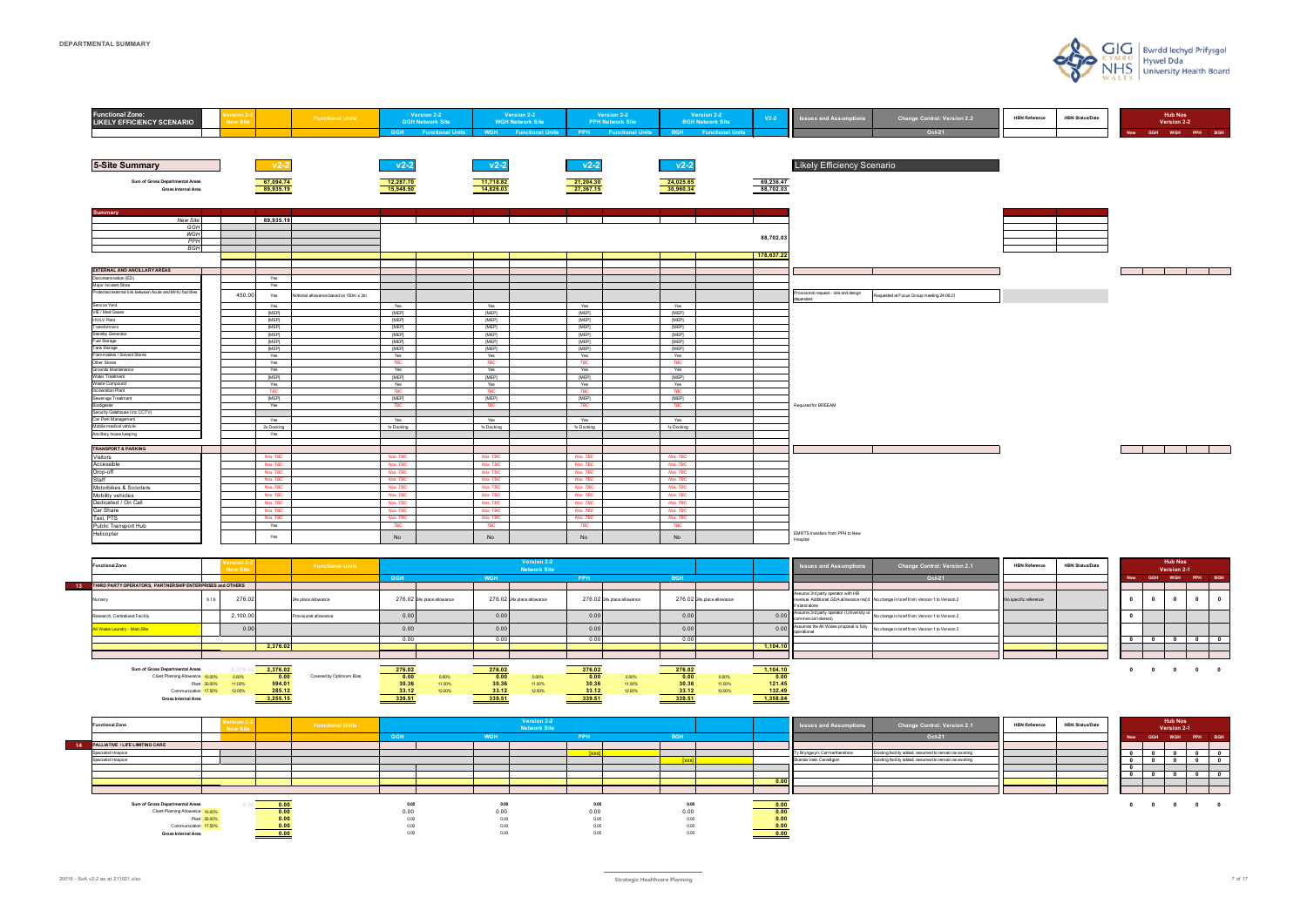|              | unctional Zone:<br>MINIMUM EFFICIENCY SCENARIO        |                | <b>New Site</b>          | <b>Functional Units</b>                                                                                                                                   | Version 2-2<br><b>GGH Network Site</b>                                                        |              | Version 2-2<br><b>WGH Network Site</b>                                             |             | <b>Version 2-2</b><br><b>PPH Network Site</b>                                          |                           | Version 2-2<br><b>BGH Network Site</b>                                                                                    | $V2-2$    | <b>Issues and Assumptions</b>                                                                                                                                                                                   | Change Control: Version 2.2                                                                                                                                                | <b>HBN Reference</b>                    | <b>HBN Status/Date</b>         |              |                         | <b>Hub Nos</b><br>Version 2-2 |                                         |
|--------------|-------------------------------------------------------|----------------|--------------------------|-----------------------------------------------------------------------------------------------------------------------------------------------------------|-----------------------------------------------------------------------------------------------|--------------|------------------------------------------------------------------------------------|-------------|----------------------------------------------------------------------------------------|---------------------------|---------------------------------------------------------------------------------------------------------------------------|-----------|-----------------------------------------------------------------------------------------------------------------------------------------------------------------------------------------------------------------|----------------------------------------------------------------------------------------------------------------------------------------------------------------------------|-----------------------------------------|--------------------------------|--------------|-------------------------|-------------------------------|-----------------------------------------|
|              | <b>MAIN ENTRANCE FACILITIES</b>                       | 6.1            |                          |                                                                                                                                                           | <b>GGH</b><br><b>Eunctional Units</b>                                                         | <b>WGH</b>   | <b>Functional Units</b>                                                            | <b>PPH</b>  | <b>Functional Units</b>                                                                |                           | <b>BGH</b> Functional Units                                                                                               |           |                                                                                                                                                                                                                 | Oct-21<br>No change from Likely Scenario                                                                                                                                   |                                         |                                | <b>New</b>   |                         |                               | GGH WGH PPH BGH                         |
|              | 1.1 Main Entrance Concourse                           | 6.1.1          | 463.68                   | Concourse, Front-of-House support, Visitor<br>Welfare                                                                                                     | Concourse, Front-of-House<br>support, Visitor Welfare<br>278.33<br>managed by 'hotel service' | 278.33       | oncourse, Front-of-House<br>support, Visitor Welfare<br>managed by 'hotel service' | 278.33      | Concourse, Front-of-House<br>support, Visitor Welfare<br>managed by 'hotel service'    |                           | Concourse, Front-of-House<br>278.33 support, Visitor Welfare<br>managed by 'hotel service'                                |           | Assumes single principle point of public<br>ingress/egress; additional space is<br>(see also Ambulatory allowances)                                                                                             | No change in brief from Version 1 to Version 2<br>required if level of permeability increases Retention of existing BGH may be considered                                  | <b>HBN 51</b>                           | rchived                        |              |                         |                               |                                         |
| 1.2          | ransport & Discharge                                  | 6.1.2          | 115.35                   | Managed by Clinical and PTS staff                                                                                                                         | Part of Main Entrance<br>0.00<br>oncourse                                                     | 0.0(         | Part of Main Entrance                                                              | 0.00        | Part of Main Entrance<br>Concourse                                                     | 115.35                    | Managed by Clinical and PTS                                                                                               |           | Optional allowance; may be omitted or<br>ubsumed with above                                                                                                                                                     | No change in brief from Version 1 to Version 2 for New Site<br>Retention of existing BGH may be considered                                                                 | <b>IBN 51</b>                           | rchived                        |              |                         |                               |                                         |
| 1.3          | Retail (Non Food)                                     | 6.1.3          | 127.05                   | Gift shop, demountable 'pop-ups', non-food                                                                                                                | Part of Main Entrance<br>0.00<br>Concourse                                                    | 0.0(         | Part of Main Entrance<br>oncourse                                                  | 0.00        | Part of Main Entrance<br>Concourse                                                     |                           | 0.00 Part of Main Entrance<br>Concourse                                                                                   |           | Assumed revenue opportunity                                                                                                                                                                                     | No change in brief from Version 1 to Version 2 for New Site<br>Retention of existing BGH may be considered                                                                 | <b>BN 51</b>                            | chived                         |              |                         |                               |                                         |
| 1.4          | Cafeteria / Food Court                                | 6.14           | 287.44                   | 60x covers via 2x outlets                                                                                                                                 | 0.00 Part of Staff Dining                                                                     |              | 0.00 Part of Staff Dining                                                          |             | 0.00 Part of Staff Dining                                                              |                           | 0.00 Part of Staff Dining                                                                                                 |           | Assumed revenue opportunity                                                                                                                                                                                     | No change in brief from Version 1 to Version 2 for New Site<br>Retention of existing BGH may be considered                                                                 | lo specific reference                   |                                |              |                         |                               |                                         |
| 1.5          | Faith Centre                                          | 6.1.5          | 89.67                    | 1x 30p Faith Room                                                                                                                                         | 44.84 Quite Room / Contemplation<br>Suite                                                     | 44.84        | Quite Room / Contemplatior                                                         |             | 89.67 1x 30p Faith Room                                                                |                           | 89.67 1x 30p Faith Room                                                                                                   |           | Common provision across all sites                                                                                                                                                                               | Io change in brief from Version 1 to Version 2 for New Site<br>V2.1 adjustment to space allowance to reflect model and size                                                | <b>IBN 51</b>                           | rchived                        |              |                         |                               |                                         |
| 1.6          | Nursery                                               | 6.1.6          | 0.00                     |                                                                                                                                                           | 0.00                                                                                          | 0.00         |                                                                                    | 0.00        |                                                                                        | 0.00                      |                                                                                                                           |           | See Third Party Operator category below                                                                                                                                                                         | No change in brief from Version 1 to Version 2<br>Retention of existing BGH may be considered                                                                              | Vo specific reference                   |                                |              |                         |                               |                                         |
|              |                                                       |                |                          | 1,083.19                                                                                                                                                  |                                                                                               |              |                                                                                    |             |                                                                                        |                           |                                                                                                                           | 1,497.6   |                                                                                                                                                                                                                 |                                                                                                                                                                            |                                         |                                | 0.5          | $\overline{\mathbf{0}}$ |                               | $0 \t 0.125 \t 0.125$                   |
|              | <b>EMERGENCY PORTAL</b>                               | 6.2            |                          |                                                                                                                                                           |                                                                                               |              |                                                                                    |             |                                                                                        |                           |                                                                                                                           |           |                                                                                                                                                                                                                 | No change from Likely Scenario                                                                                                                                             |                                         |                                |              |                         |                               |                                         |
|              | 2.1.1 Emergency Centre                                | 6.2.1          | 2,164.58                 | Self Referral Entrance, Ambulance Entrance<br>Decon, RAT, Resus, Triage, Majors, Minors<br>CDU, GP ooh, Children's Centre, MH Suite,<br>Satellite Imaging | 0.00                                                                                          | 0.00         |                                                                                    | 0.00        |                                                                                        | 0.00                      |                                                                                                                           |           | No satellite imaging included on the basis Aligned to WHBN<br>Emergency Centre will be co-located with HB confirmed 9/9/21<br>main Imaging. See also Major Incident<br>notes under ancillary areas              | New Build no change to 1x RAT, 1x Decon, 6x CDU and 4x Resus,<br>increase Ass/Treat from 16x to 20x, see detail for Adult/Paeds split                                      | HBN 15-01                               | 1.06.13 (replaces HBN 2        |              |                         |                               |                                         |
|              | 2.1.2 NUMBER NOT USED                                 | 6.2.1          | 0.00                     |                                                                                                                                                           | 0.00                                                                                          | 0.00         |                                                                                    | 0.00        |                                                                                        |                           |                                                                                                                           |           |                                                                                                                                                                                                                 | revious consideration now included under 'Assessment'                                                                                                                      |                                         |                                |              |                         |                               |                                         |
|              | 2.1.3 ED [Existing Dept - Refurbished]                | 621            | 0.00                     |                                                                                                                                                           | 0.00                                                                                          | 0.00         |                                                                                    | 0.00        |                                                                                        |                           | Target: 4x Assessment, 5x<br>Treatment and 3x Resus,<br>$1,000.59$ Triage, Minors, GP ooh, MH<br>Suite, Satellite Imaging |           | Assumes new MOC and capacity can be<br>ontained within a refurbished area<br>equivalent to the existing NET<br>departmental area with on cost<br>allowances uplifted to current standards                       | Existing net useable room list sub total taken from CEREDIGION<br>ID TABLE 2019_Devekoping, rec'd June 2021                                                                | <b>IBN 15-01</b>                        | 1.06.13 (replaces HBN:         |              |                         |                               |                                         |
| 2.2          | Admissions Unit (Assessment)                          |                | 1,848.21                 | Allowance based on 2x 24x bed Joint<br>Assessment Unit (40x adult, 8x paediatric)                                                                         | 0.00                                                                                          | 0.00         |                                                                                    |             | Based on 1x 24x bed Joint<br>1,074.11 Assessment Unit (20x adult,<br>4x paediatric)    |                           | Based on 1x 24x bed Joint<br>1,074.11 Assessment Unit (20x adult,<br>4x paediatric)                                       |           | Joint Medical and Surgical assessment<br>including frailty. Includes a 12x place<br>monitored seating area. NB: aspiration for<br>dedicated Children's Centre TBC. HDU<br>stabilisation included at BGH and PPH | Assumption - HB confirmed 7/9/21<br>Stabilisation units added in v2                                                                                                        | HBN 04-01<br>HBN 08-02<br><b>HBN 23</b> | 1.12.09<br>25.03.15<br>1.01.04 |              |                         |                               |                                         |
|              | 2.3 MIU / Urgent Care Centre                          |                | 0.00                     | riage, Minors, GP ooh, MH Suite, Satellite<br>Imaging. Provision for 'streaming' TBC plus<br>final review of capacity required                            | riage, Minors, GP ooh, MH<br>Suite, Satellite Imaging<br>618.65                               | 553.7        | riage, Minors, GP ooh, MH<br>uite, Satellite Imaging                               | 724.78      | riage, Minors, GP ooh, MH<br>Suite, Satellite Imaging                                  | 0.00                      |                                                                                                                           |           | MIU/UCC capacities are no longer<br>standardised in v2 (PPH=5+5, GGH=3+4,<br>$WGH=2+3$                                                                                                                          | Aligned to WHBN<br>HB confirmed 9/9/21<br>MIU/UCC has NOT been added to New Build, which Focus Group<br>had requested; this is subject to further review at the next stage |                                         |                                |              |                         |                               |                                         |
|              | <b>AMBULATORY CENTRE</b>                              | 6.3            |                          | 4,012.79                                                                                                                                                  |                                                                                               |              |                                                                                    |             |                                                                                        |                           |                                                                                                                           | 5,045.94  |                                                                                                                                                                                                                 | No change from Likely Scenario                                                                                                                                             |                                         |                                |              |                         |                               | $0.5$ $0.125$ $0.125$ $0.25$ $0.25$     |
| 3.1          | Generic Outpatients                                   |                | 455.23                   | 2x clusters (1x module = 5+1+1) C/E Clinic                                                                                                                | bx clusters (1x module =<br>632.68 5+1+1) C/E Clinic Suite ind                                |              | cclusters (1x module =<br>910.46 5+1+1) C/E Clinic Suite inc                       |             | x clusters (1x module =<br>910.46 5+1+1) C/E Clinic Suite inc                          |                           | 2x clusters (1x module =<br>455.23 5+1+1) C/E Clinic Suite inc                                                            |           | Generic and self-contained clusters                                                                                                                                                                             | Activity aligned with Activity Model v11 and high level modelling -                                                                                                        | <b>IBN 12-01 Supp A</b>                 | Sept 2007                      | 0.25         | 0.25                    | 0.5                           | 0.25<br>0.5                             |
|              | Seneric Outpatients                                   | 6.3.1          |                          |                                                                                                                                                           | x multi modality                                                                              |              | x multi modality                                                                   |             | 2x multi modality                                                                      |                           | 2x multi modality                                                                                                         |           |                                                                                                                                                                                                                 | HB confirmed 9/9/21                                                                                                                                                        | <b>IBN 23</b>                           | 1.01.04                        |              |                         |                               |                                         |
| 3.2<br>3.3   | <b>SARC</b>                                           |                | 0.00                     | Off-site solution                                                                                                                                         | 0.00 Off site provision                                                                       |              | 0.00 Off site provision                                                            |             | 0.00 Off site provision                                                                |                           | 0.00 Off site provision                                                                                                   |           | Provision is required at Aberystwyth but<br>not on the hospital site                                                                                                                                            |                                                                                                                                                                            |                                         |                                |              |                         |                               |                                         |
| 3.4          | Breast Unit                                           |                |                          |                                                                                                                                                           | 0.00                                                                                          | 0.0(         |                                                                                    |             | PPH: 3x mammography, 2x<br>595.00 ultrasound, 8x consult / exam,<br>1x prosthetic      | 0.00                      |                                                                                                                           |           | See also mobile screening vehicle<br>docking station provision plus other<br>service provider facilities & locations                                                                                            | ER meeting 7/9/21<br>Target area is based on the existing facility footprint and the service<br>being retained at PPH                                                      |                                         |                                |              |                         |                               | 0.125                                   |
| 3.5          | Pre Operative Assessment                              |                | Part OPD, par<br>Day Cas |                                                                                                                                                           | Part of OPD                                                                                   | Part of OPI  |                                                                                    | Part of OPD |                                                                                        | Part OPD, part<br>Day Cas |                                                                                                                           |           |                                                                                                                                                                                                                 |                                                                                                                                                                            |                                         |                                | $\mathbf{0}$ | $\bullet$               | $\mathbf{0}$                  | $\mathbf{0}$<br>$\mathbf{0}$            |
| 3.6          | Renal Dialysis Unit                                   | 6.3.3          |                          |                                                                                                                                                           |                                                                                               |              |                                                                                    |             |                                                                                        |                           |                                                                                                                           |           |                                                                                                                                                                                                                 |                                                                                                                                                                            | IBN 07-02                               | 20.03.13                       |              |                         |                               |                                         |
| 3.7          | Chemotherapy                                          | 6.3.4          |                          |                                                                                                                                                           |                                                                                               |              |                                                                                    |             |                                                                                        |                           |                                                                                                                           |           |                                                                                                                                                                                                                 |                                                                                                                                                                            | HBN 02-01                               | 20.03.13                       |              |                         |                               |                                         |
| 3.8          | Streamed Chair-based Treatment Suite                  |                | 720.00                   | 2x 8-place clusters for chair based treatment                                                                                                             | 720 2x 8-place clusters for chair<br>based treatment                                          | 720          | 2x 8-place clusters for chair<br>based treatment                                   | 720         | 2x 8-place clusters for chair<br>ased treatment                                        |                           | 720 2x 8-place clusters for chair<br>based treatment                                                                      |           | x 8-place streamed for Chemo, 1x 8-<br>place steamed for Renal                                                                                                                                                  | HB instruction 9/9/21 - model at OBC<br>No area change to Network Sites from v1 to v2, facilities added to<br>the New Site                                                 |                                         |                                |              |                         |                               | $0.125$ 0.125 0.125 0.125 0.125         |
|              | 3.9 Medical Illustration                              |                | 90.00                    | Allowance based on evidenced metric                                                                                                                       | 0.00                                                                                          | 0.00         |                                                                                    | 0.00        |                                                                                        | 0.00                      |                                                                                                                           |           | May need to support security ID photo /<br>card issue                                                                                                                                                           | badge / access control swipe / proximity   No change in brief from Version 1 to Version 2                                                                                  | No specific reference                   |                                | $\mathbf 0$  |                         |                               |                                         |
|              | 3.10 Clinical Trials Suite (Research)                 |                | 68.00                    | 2x room trials suite with associated support                                                                                                              | 0.00                                                                                          | 0.00         |                                                                                    | 68.00       | 2x room trials suite with<br>associated support                                        |                           | 68.00 <sup>2x room trials suite with</sup><br>associated support                                                          |           | Available to support a range of research<br>grants and applications                                                                                                                                             | Reduced from 5x sites to 3x sites in v2                                                                                                                                    |                                         |                                | $\mathbf 0$  |                         |                               | $\overline{\mathbf{0}}$<br>$\mathbf{0}$ |
|              | 3.11.1 Women's Centre: Supplemental Provisions        |                | 300.00                   | rovisional allowance                                                                                                                                      | 0.00                                                                                          | 0.00         |                                                                                    | 0.00        |                                                                                        | 0.00                      |                                                                                                                           |           | To include both front and back of house<br>upport accommodation                                                                                                                                                 | Currently there is no Women's Centre brief: NB this may be<br>ombined with Children's Centre allowance                                                                     |                                         |                                | $\mathbf 0$  |                         |                               |                                         |
|              | 3.11.2 Children's Centre: Supplemental Provisions     |                | 300.00                   | rovisional allowance                                                                                                                                      | 0.00                                                                                          | 0.00         |                                                                                    | 0.00        |                                                                                        |                           | 300.00 Provisional allowance                                                                                              |           | o include both front and back of house<br>support accommodation                                                                                                                                                 | Currently there is no Children's Centre brief or confirmed preferred<br>location: NB this may be combined with Women's Centre<br>allowance on the new site                 |                                         |                                | $\mathbf 0$  |                         |                               | $\mathbf{0}$                            |
| 3.12<br>3.13 | Cardiology<br>Neurophysiology / Respiratory functions | 6.3.6<br>6.3.7 | 0.00<br>0.00             |                                                                                                                                                           | 0.00<br>0.00                                                                                  | 0.00<br>0.00 |                                                                                    |             |                                                                                        |                           |                                                                                                                           |           |                                                                                                                                                                                                                 |                                                                                                                                                                            | HBN 01-01<br>Vo specific reference      | 20.03.13                       |              |                         |                               |                                         |
| 3.14         | Multi-modality Diagnostic and Treatment Suite         |                | 766.45                   | Ox modalities, 1x Neuro-Gym                                                                                                                               | $0.00$ $2x$ rooms included as part of<br>generic OP                                           | 0.00         | 2x rooms included as part of<br>eneric OP                                          | 0.00        | 2x rooms included as part of<br>generic OP                                             |                           | $0.00$ $2x$ rooms included as part of<br>generic OP                                                                       |           | Shared use of generic OP                                                                                                                                                                                        | HB confirmed 9/9/21 - no dedicated provision, use of generic OP                                                                                                            |                                         |                                | 0.33         |                         |                               |                                         |
| 3.15         | Specialist Outpatients                                |                | 0.00                     |                                                                                                                                                           | 1x Nero-Gym, 4x hybrid<br>0.00 treatment rooms                                                | 0.00         | x Nero-Gym, 4x hybrid<br>treatment rooms                                           | 0.00        | Ix Nero-Gym, 4x hybrid<br>treatment rooms                                              |                           | 1x Nero-Gym, 4x hybrid<br>0.00 treatment rooms                                                                            |           | Included within ambulatory rehabilitation<br>provision                                                                                                                                                          | HB confirmed 9/9/21<br>Description reflects PW direction received 15:12:20                                                                                                 |                                         |                                |              | $\mathbf{0}$            | $\bullet$                     | $\bullet$<br>$\bullet$                  |
|              | 3.16 Ante Natal & Foetal Medicine                     | 6.3.8          | 450.00                   | Allowance based on evidenced metric - 4x<br>consulting/examination / assessment rooms                                                                     | <b>Nlowance based on</b><br>390.00 evidenced metric - 2x<br>consulting / examination<br>rooms |              | llowance based on<br>evidenced metric - 2x<br>390.00 evidence<br>rooms             |             | llowance based on<br>390.00 evidenced metric - 2x<br>consulting / examination<br>rooms |                           | Allowance based on<br>390.00 evidenced metric - 2x<br>consulting / examination<br>rooms                                   |           |                                                                                                                                                                                                                 | HB confirmed 9/9/21<br>No change in brief from Version 1 to Version 2                                                                                                      | HBN 09-02                               | 20.03.13                       | $\mathbf{0}$ | $\bullet$               | $\mathbf{0}$                  | $\mathbf{0}$<br>$\bullet$               |
|              | 3.17 Imaging - Radiology (excluding Interventional)   | 6.3.9          | 1,060.80                 | 3x Plain Film, 1x Fluoroscopy, 1x<br>Mammography, 4x Ultrasound, 3x CT, 2x MF<br>(plus docking station for 1x mobile DEXA unit)                           | 329.37 2x Plain Film, 2x Ultrasound                                                           |              | 329.37 2x Plain Film, 2x Ultrasound                                                |             | 2x Plain Film, 2x Ultrasound,<br>577.41 1x Mammography, 1x CT, 1x                      |                           | 2x Plain Film, 2x Ultrasound,<br>577.41 1x Mammography, 1x CT, 1x                                                         |           | For Interventional Radiology (IR), see<br>Intervention Suites below                                                                                                                                             | HB instruction 31/8/21<br>See also reference to Mobile DEXA Unit                                                                                                           | HBN 6                                   | 1.01.01                        |              |                         |                               | $0.5$ $0.125$ $0.125$ $0.125$ $0.125$   |
|              | 3.18 Nuclear Medicine                                 | 6.3.10         | 290.00                   | Allowance based on evidenced metric. 1x<br>amma camera                                                                                                    | 0.00                                                                                          | 0.00         |                                                                                    | 0.00        |                                                                                        | 0.00                      |                                                                                                                           |           |                                                                                                                                                                                                                 | No change in brief from Version 1 to Version 2                                                                                                                             | HBN 6<br>HBN 14-01                      | 1.01.01<br>0.03.13             | 0.33         |                         |                               |                                         |
|              | 3.19 Rehabilitation                                   | 6.3.11         | 0.00                     |                                                                                                                                                           | ix room Suite: 4x Procedures<br>292.32 Rooms (inc 1x Paeds) 1x<br>Gym 1x Treatment            |              | x room Suite: 4x Procedures<br>292.32 Rooms (inc 1x Paeds) 1x<br>Gym 1x Treatment  |             | ix room Suite: 4x Procedures<br>292.32 Rooms (inc 1x Paeds) 1x<br>Gym 1x Treatment     |                           | 6x room Suite: 4x Procedures<br>292.32 Rooms (inc 1x Paeds) 1x<br>Gym 1x Treatment                                        |           | Read with Multi-modality facility above                                                                                                                                                                         | HB confirmed 7/9/21<br>Separate provision for IP<br>No change in brief from Version 1 to Version 2                                                                         | <b>HBN 08</b>                           | rchived                        | $\bullet$    | 0.33                    |                               | $0.33$ $0.33$ $0.33$                    |
|              | 3.21 Radiation Oncology                               | 6.3.12         | 0.00                     |                                                                                                                                                           | 0.00                                                                                          | 0.00         |                                                                                    | 0.00        |                                                                                        | 0.00                      |                                                                                                                           |           | All activity undertaken at tertiary centre                                                                                                                                                                      | No change in brief from Version 1 to Version 2                                                                                                                             | HBN 02-01                               | 0.03.13                        |              |                         |                               |                                         |
|              |                                                       |                |                          | 4,500.47                                                                                                                                                  |                                                                                               |              |                                                                                    |             |                                                                                        |                           |                                                                                                                           | 11,362.66 |                                                                                                                                                                                                                 |                                                                                                                                                                            |                                         |                                |              |                         |                               |                                         |

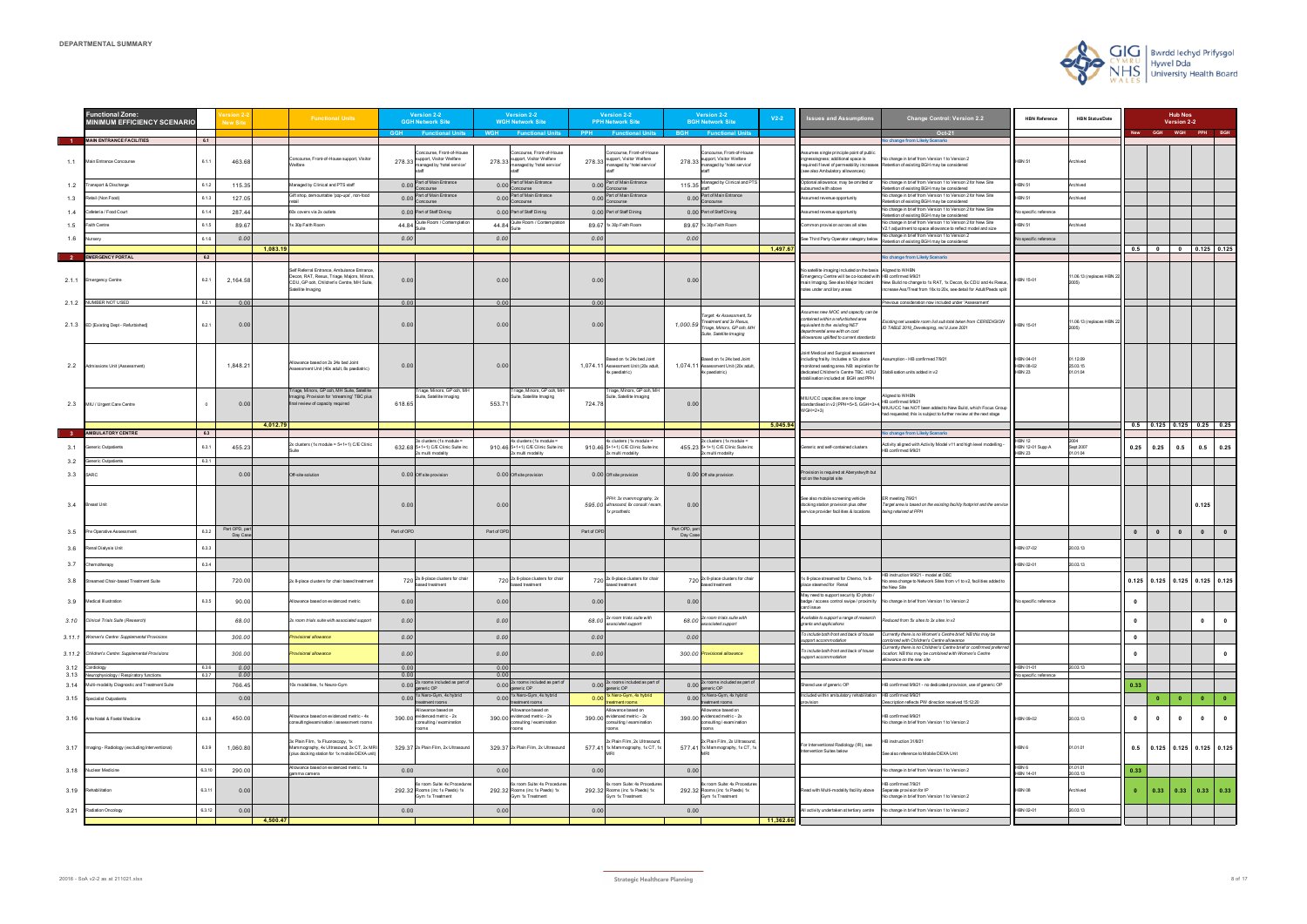|     | unctional Zone:<br><b>MINIMUM EFFICIENCY SCENARIO</b>     |       | lew Site  |           | <b>Functional Units</b>                                                                                                                                                                                      |            | <b>Version 2-2</b><br><b>GGH Network Site</b>                                                                         |                | Version 2-2<br><b>WGH Network Site</b>                                                                                                   |                | <b>Version 2-2</b><br><b>PPH Network Site</b>                                                                                            |            | <b>Version 2-2</b><br><b>BGH Network Site</b>                                                            | $V2-2$    | <b>Issues and Assumptions</b>                                                                                                                | <b>Change Control: Version 2.2</b>                                                                                                                                                                                                                                    | <b>HBN Reference</b>                    | <b>HBN Status/Date</b>                                              |                |                                                                     | <b>Hub Nos</b><br>Version 2-2 |                |                         |
|-----|-----------------------------------------------------------|-------|-----------|-----------|--------------------------------------------------------------------------------------------------------------------------------------------------------------------------------------------------------------|------------|-----------------------------------------------------------------------------------------------------------------------|----------------|------------------------------------------------------------------------------------------------------------------------------------------|----------------|------------------------------------------------------------------------------------------------------------------------------------------|------------|----------------------------------------------------------------------------------------------------------|-----------|----------------------------------------------------------------------------------------------------------------------------------------------|-----------------------------------------------------------------------------------------------------------------------------------------------------------------------------------------------------------------------------------------------------------------------|-----------------------------------------|---------------------------------------------------------------------|----------------|---------------------------------------------------------------------|-------------------------------|----------------|-------------------------|
|     |                                                           |       |           |           |                                                                                                                                                                                                              | <b>GGH</b> | <b>Functional Units</b>                                                                                               | <b>WGH</b>     | <b>Functional Units</b>                                                                                                                  | <b>PPH</b>     | <b>Functional Units</b>                                                                                                                  | <b>BGH</b> | <b>Functional Units</b>                                                                                  |           |                                                                                                                                              | Oct-21                                                                                                                                                                                                                                                                |                                         |                                                                     |                | New GGH WGH PPH BGH                                                 |                               |                |                         |
|     | <b>INPATIENT BEDS</b>                                     | 6.4   |           |           |                                                                                                                                                                                                              |            |                                                                                                                       |                |                                                                                                                                          |                |                                                                                                                                          |            |                                                                                                          |           |                                                                                                                                              | anges to Generic IP beds for all sites (excl. BGH) in line<br>th HB model                                                                                                                                                                                             |                                         |                                                                     |                |                                                                     |                               |                |                         |
|     | 4.1 Acute Beds (Generic)                                  | 6.4.1 | 12,474.74 |           | 13x IP Wards: 1x Day Case wards (2x<br>ssessment included above as part of JAU)                                                                                                                              |            | 6,263.30 GGH: 7x Wards                                                                                                |                | 3,579.03 WGH: 4x Wards                                                                                                                   |                | 7,158.06 PPH: 8x Wards                                                                                                                   |            | 4,473.79 BGH: 5x Wards                                                                                   |           | 100% singles at New Site, 50% singles                                                                                                        | v2 aligned with Activity Model v11<br>v2.1 updated to reflect 66% single room on network sites                                                                                                                                                                        | HBN 04-01<br>HBN 08-02<br><b>HBN 23</b> | 1.12.09<br>25.03.15<br>01.01.04                                     | 4.5            | $\overline{2}$                                                      | $\overline{2}$                | 3 <sup>1</sup> | $\overline{2}$          |
|     | o. of Wards                                               |       |           | 12,474.74 |                                                                                                                                                                                                              |            |                                                                                                                       |                |                                                                                                                                          |                |                                                                                                                                          |            |                                                                                                          | 21,474.18 |                                                                                                                                              |                                                                                                                                                                                                                                                                       |                                         |                                                                     |                |                                                                     |                               |                |                         |
| 4.2 | <b>Critical Care Beds</b>                                 | 6.4.2 | 1,334.97  |           | 24x bed unit for sizing (22x beds configured 2x<br>3-bed cluster plus 1x 6-bed isolation cluster)                                                                                                            | 0.00       |                                                                                                                       | 0.00           |                                                                                                                                          | 650.00         | Notional supplemental<br>allowance added to standard<br>ward template based on 5x<br>HDU at PPH                                          | 650.00     | Notional supplemental<br>allowance added to standard<br>ward template based on 4x<br>HDU beds at BGH     |           | HDU allowances increased at BGH and                                                                                                          | HB instruction 31/8/21<br>No change to space allowance between v1 and v2, however, whilst<br>bed nos decrease from 24 to 22 on the new site it is envisaged that HBN 04-02<br>the nursing modules will be based on 2x 8-bed cluster plus 1x 6-bed<br>solation cluster |                                         | 20.03.13                                                            | $\bf{0}$       | $\bf{0}$                                                            | $\mathbf{0}$                  | $0.25$ 0.25    |                         |
| 4.3 | Neonatal Unit (including Transitional Care)               | 6.4.3 | 867.51    |           | Ix Level 3 (stabilisation), 4x Level 2, 2x Level<br>(Isolation), 6x Level 1 (special care), 2x<br>Fransitional Care                                                                                          | 0.00       |                                                                                                                       | 0.00           |                                                                                                                                          | 0.00           |                                                                                                                                          |            | Notional allowance for<br>250.00 stabilisation and transfer unit<br>(Level 1 special care)               |           | Transitional Care cots now counted as<br>part of activity in v2                                                                              | Aligned to W&C Business Case                                                                                                                                                                                                                                          | HBN 09-03                               | 20.03.13                                                            | 0.25           | $\mathbf{0}$                                                        | $\mathbf{0}$                  | $\mathbf{0}$   |                         |
|     | 4.4 IP Therapy                                            |       | 292.32    |           | 4x Procedures Rooms (inc Paeds) 1x Gym '<br>reatment                                                                                                                                                         | 192.93     | Procedures Rooms, 1x Gyr<br>1x Treatment                                                                              | 192.93         | Procedures Rooms, 1x Gyn<br>1x Treatment                                                                                                 |                | Procedures Rooms, 1x Gyn<br>$219.24 \frac{FTWWm}{1x Treatment}$                                                                          | 219.24     | Procedures Rooms, 1x Gym<br>1x Treatment                                                                 |           | Design will need to consider distances<br>and adjacencies                                                                                    | Pro rata alignment with bed numbers                                                                                                                                                                                                                                   | 1BN 08                                  | <b>Archived</b>                                                     | $\bullet$      | $\bullet$                                                           | $\mathbf{0}$                  | $\mathbf{0}$   | $\mathbf{0}$            |
|     |                                                           |       |           | 2,494.80  |                                                                                                                                                                                                              |            |                                                                                                                       |                |                                                                                                                                          |                |                                                                                                                                          |            |                                                                                                          | 2,374.34  |                                                                                                                                              |                                                                                                                                                                                                                                                                       |                                         |                                                                     |                |                                                                     |                               |                |                         |
|     | <b>INTERVENTION SUITES</b>                                | 6.5   |           |           |                                                                                                                                                                                                              |            |                                                                                                                       |                |                                                                                                                                          |                |                                                                                                                                          |            |                                                                                                          |           |                                                                                                                                              | ervention capacity aligned with HB brief 19/10/21                                                                                                                                                                                                                     |                                         |                                                                     |                |                                                                     |                               |                |                         |
| 5.1 | Operating Theatres & Intervention Suites                  | 6.5.1 | 4,329.94  |           | 3x General Theatres, 1x Hybrid Theatre (IR<br>1x Intervention Suite (Cath Lab), 36x PACU -<br>all arranged in 2x theatre clusters                                                                            | 0.00       |                                                                                                                       | 0.00           |                                                                                                                                          | 0.00           |                                                                                                                                          |            | Notional allowance for a twin<br>840.00 Number =                                                         |           | Includes IR suite at New Site                                                                                                                | HB instruction 31/8/21                                                                                                                                                                                                                                                | <b>HBN 26</b><br>HBN 01-01<br>HBN 09-02 | 02.01.04<br>20.03.13<br>20.03.13                                    | $\overline{1}$ |                                                                     |                               |                | 0.25                    |
| 5.2 | Daycase Theatres and Endoscopy                            | 6.5.2 | 1,781.90  |           | 3x Day Case Theatres, 2x Endoscopy suites<br>Frolley target = 20 configured 16x bays and (                                                                                                                   | 1,158.8    | 2x Day Case Theatres, 1x<br>Indoscopy suite (Trolley<br>arget = 17 configured 12x<br>ays and 6x recliners)            | 1,158.81       | 2x Day Case Theatres, 1x<br>Endoscopy suite (Trolley<br>rget = 17 configured 12x<br>bays and 6x recliners)                               |                | 2x Day Case Theatres, 1x<br>1,158.81 Endoscopy suite (Trolley<br>target = 17 configured 12x<br>bays and 6x recliners)                    | 1,148.81   | 3x Day Case Theatres, 1x<br>indoscopy suite (Trolley<br>arget = 12 configured 8x ba<br>and 4x recliners) |           |                                                                                                                                              | HB instruction 19/10/21 - include DC theatres and Endoscopy at<br>WGH and GGH                                                                                                                                                                                         | HBN 10-02                               | 01.05.07                                                            |                | $\vert 0.125 \vert 0.125 \vert 0.125 \vert 0.125 \vert 0.125 \vert$ |                               |                |                         |
| 5.3 | Daycase Procedures Suite                                  | 6.5.2 |           |           |                                                                                                                                                                                                              | 0.00       |                                                                                                                       | 0.00           |                                                                                                                                          | 0.00           |                                                                                                                                          | 0.00       |                                                                                                          |           |                                                                                                                                              | HB instruction 19/10/21 - convert procedure suite to DC                                                                                                                                                                                                               | HBN 10-02                               | 1.05.07                                                             |                |                                                                     |                               |                |                         |
| 5.4 | <b>Delivery Suite</b>                                     | 6,5.3 | 1,167.76  |           | 2x Obstetric Theatres, 7x Delivery<br>comprising 2x higher risk, 1x isolation, 1x<br>multi birth, 1x pool delivery, 2x lower risk), 1:<br>bereavement, plus a 6x bed higher dependency<br>post op escalation | 0.00       |                                                                                                                       | 0.00           |                                                                                                                                          | 0.00           |                                                                                                                                          |            | 750.00 Notional allowance based on<br>1+1 obstetric theatre suite                                        |           |                                                                                                                                              | Aligned to W&C Business Case<br>Arithmetical error correction (new site)                                                                                                                                                                                              | HBN 09-02                               | 20.03.13                                                            | 0.25           |                                                                     |                               |                | 0.25                    |
| 5.5 | Midwife Led Unit                                          |       |           |           | No requirement                                                                                                                                                                                               |            | x Delivery, 1x Delivery with<br>461.37 pool, 2x single bed, 1x 4-bed                                                  |                | 2x Delivery, 1x Delivery with<br>461.37 pool, 2x single bed, 1x 4-bed                                                                    |                | 2x Delivery, 1x Delivery with<br>461.37 pool, 2x single bed, 1x 4-bed                                                                    |            | 0.00 No requirement @ BGH                                                                                |           |                                                                                                                                              | Aligned to W&C Business Case<br>Inclusion of MLU at PPH in V2.2                                                                                                                                                                                                       |                                         |                                                                     |                | $0.125$ 0.125 0.125                                                 |                               |                |                         |
| 5.6 | nvitro Fertilisation Unit                                 | 6.5.4 |           |           |                                                                                                                                                                                                              |            |                                                                                                                       |                |                                                                                                                                          |                |                                                                                                                                          |            |                                                                                                          |           |                                                                                                                                              |                                                                                                                                                                                                                                                                       | No specific reference                   |                                                                     |                |                                                                     |                               |                |                         |
|     | <b>MENTAL HEALTH (Part - Stand Alone)</b>                 | 6.6   |           | 7,279.59  |                                                                                                                                                                                                              |            |                                                                                                                       |                |                                                                                                                                          |                |                                                                                                                                          |            |                                                                                                          | 7,599.3   |                                                                                                                                              | <b>Jo change from Likely Scenario</b>                                                                                                                                                                                                                                 |                                         |                                                                     |                |                                                                     |                               |                |                         |
| 6.1 | Mental Health Unit                                        | 6.4.4 | 0.00      |           | See stand alone facility                                                                                                                                                                                     | 0.00       |                                                                                                                       | 0.00           |                                                                                                                                          | 0.00           |                                                                                                                                          | 913.87     | 11x Bed unit (existing Enlli<br>Ward GDA = $1,063$ )                                                     |           | HB to confirm requirement for repurpose<br>100% single bedrooms                                                                              | See stand alone facility notes                                                                                                                                                                                                                                        | HBN 03-01<br>HBN 03-02                  | 20.03.13<br>30.06.17                                                | $\mathbf{0}$   | $\bullet$                                                           | $\mathbf{0}$                  | $\mathbf{0}$   | 0.5                     |
| 6.2 | Mental Health Hospitality Unit                            |       | 0.00      |           | See stand alone facility                                                                                                                                                                                     |            | X OP assessment, 1x Group<br>436.12 room, 4x IP single bedrooms<br>Assessment / Day facilities                        |                | 2x OP assessment, 1x Group<br>436.12 room, 4x IP single bedrooms<br>ssessment / Day facilities                                           |                | 2x OP assessment, 1x Group<br>436.12 room, 4x IP single bedrooms<br>ssessment / Day facilities                                           |            | 2x OP assessment, 1x Group<br>436.12 room, 4x IP single bedrooms<br>ssessment / Day facilities           |           | HB to confirm requirement for repurpose<br>sites: Provisions not specifically<br>referenced at MH Focus Group events<br>100% single bedrooms | No change from v1 to v2                                                                                                                                                                                                                                               |                                         |                                                                     | $\mathbf{0}$   | $0.125$ 0.125 0.125 0.125                                           |                               |                |                         |
|     | <b>CLINICAL SUPPORT</b>                                   |       |           | 0.00      |                                                                                                                                                                                                              |            |                                                                                                                       |                |                                                                                                                                          |                |                                                                                                                                          |            |                                                                                                          | 2,658.34  |                                                                                                                                              |                                                                                                                                                                                                                                                                       |                                         |                                                                     |                |                                                                     |                               |                |                         |
|     |                                                           | 6.6   |           |           |                                                                                                                                                                                                              |            |                                                                                                                       |                |                                                                                                                                          |                |                                                                                                                                          |            |                                                                                                          |           |                                                                                                                                              | Sterile Services aligned with Intervention assumptions<br>No change in brief from Version 1 to Version 2 other than to correct                                                                                                                                        |                                         |                                                                     |                |                                                                     |                               |                |                         |
| 7.1 | On Call Suites (including Junior Doctors Accommodation    | 6.6.1 | 178.50    |           | ONS x4 plus mess facilities                                                                                                                                                                                  | 0.00       |                                                                                                                       | 0.00           |                                                                                                                                          | 0.00           |                                                                                                                                          | 0.00       |                                                                                                          |           |                                                                                                                                              | arithmetical error<br>V2 Provision within staff welfare hub included                                                                                                                                                                                                  | No specific reference                   |                                                                     | $\bf{0}$       |                                                                     |                               |                |                         |
| 7.2 | Pharmacy                                                  | 6.6.2 | 945.00    |           | ncludes Aseptic, Radiopharmacy and TPN<br>functions                                                                                                                                                          | 509.04     | ocal stock holding, ward bo:<br>management and dispensin                                                              | 254.52         | Local stock holding, ward box<br>management and dispensing                                                                               | 509.04         | Local stock holding, ward box<br>management and dispensing                                                                               | 509.04     | ocal stock holding, ward box<br>management and dispensing                                                |           |                                                                                                                                              | Pro rata reduction in line with revised bed numbers                                                                                                                                                                                                                   | HBN 14-01                               | 20.03.13                                                            | 0.25           | 0.125                                                               | $\bullet$                     | $0.125$ 0.125  |                         |
| 7.3 | Sterile Services - On Site Sterilisation (Whole Hospital) | 6.6.3 | 802.37    |           | Allowance based on evidenced metric for 200<br>to 500 beds                                                                                                                                                   | 643.78     | Supplements provision inc.<br>vithin RDC                                                                              | 643.78         | Supplements provision inc<br>ithin RDC                                                                                                   |                | Allowance based on<br>643.78 evidenced HSDU metric for<br>100-200 beds                                                                   |            | llowance based on<br>643.78 evidenced HSDU metric for<br>100-200 beds                                    |           | The sustainability of having HSDUs at<br>review, which could also include PPH                                                                | WGH and GGH is at the lowest threshold; V2.2 provision for WGH and GGH aligned to inclusion of DC<br>options to service from the new site under theatres and endoscopy as per HB brief 19/10/21                                                                       | <b>HBN 13</b>                           | 02.01.04                                                            |                |                                                                     |                               |                |                         |
| 7.4 | Pathology                                                 | 6.6.4 | 2,400.00  |           | Votional allowance based on full service<br>provision (target area subject to outcome of<br>Regional Network Review)                                                                                         |            | 330.75 Sub-Dept: Analyser Suite                                                                                       |                | 330.75 Sub-Dept: Analyser Suite                                                                                                          | 330.75 Hot Lab |                                                                                                                                          |            | Hot Lab<br>330.75 NB extg Pathology has had<br>recent upgrade, but not<br>Mortuary                       |           | Confirm level of investment required on<br>the network sites                                                                                 | Reduced target for New Site. Reduced specialties across the<br>letwork Sites                                                                                                                                                                                          | <b>HBN 15</b>                           | Archived                                                            | $\mathbf{0}$   | $\bullet$                                                           | $\mathbf{0}$                  | $\mathbf{0}$   | $\mathbf{0}$            |
| 7.5 | Mortuary                                                  | 6.6.5 | 324.84    |           | Nlowance based on 2x PM tables, 32x body<br>store (subject to bariatric and freezers)<br>Assumes shared support with Pathology                                                                               |            | GGH - Target if re-located is<br>228.00 228 (24x body store). Existing<br>area is 714 if retained (44x<br>body store) |                | WGH - target 24x body store<br>equates to existing 25x;<br>228.00 assess if condition B is<br>achievable and location suits<br>retention |                | PPH - target 24x body store<br>equates to existing 24x;<br>228.00 assess if condition B is<br>achievable and location suits<br>retention |            | 228.00 BGH - target 24x; requires<br>new facilities                                                      |           | Assumes shared support with Pathology<br>across all sites                                                                                    | New Site - additional safeguarding added<br>Allowance for each Network Site based on 24x body store (subjec<br>to bariatric & freezers), noting options for GGH                                                                                                       | <b>HBN 20</b>                           | 2005. Only available on<br>National Building<br>Specification (NBS) | $\mathbf 0$    | $\bullet$                                                           | $\mathbf{0}$                  | $\bullet$      | $\overline{\mathbf{0}}$ |
| 7.6 | Medical Records                                           | 6.6.6 | 0.00      |           | Sorting Office part of RDC. Nominal hard cop<br>olding on site, see IM&T                                                                                                                                     |            | Sorting Office part of RDC<br>0.00 Limited hard copy on site -<br>see IM&T                                            |                | Sorting Office part of RDC<br>0.00 Limited hard copy on site -<br>see IM&T                                                               |                | Sorting Office part of RDC<br>0.00 Limited hard copy on site -<br>see IM&T                                                               |            | Sorting Office part of RDC.<br>0.00 Limited hard copy on site -<br>see IM&T                              |           | See also IM&T provision<br>Operational policy for Medical Records; to No change from v1 to v2<br>be confirmed                                |                                                                                                                                                                                                                                                                       | <b>HBN 47</b>                           | <b>Archived</b>                                                     |                |                                                                     |                               |                |                         |
| 7.7 | Clinical Engineering                                      | 6.6.7 | 225.80    |           | See also specific departmental allowances                                                                                                                                                                    |            | Satellite CE Technician / bar<br>35,00 of operations. See also<br>specific dept provision                             |                | Satellite CE Technician / ba<br>35.00 of operations. See also<br>specific dept provision                                                 |                | Satellite CE Technician / bas<br>35.00 of operations. See also<br>specific dept provision                                                |            | atellite CE Technician / bas<br>35.00 of operations. See also<br>specific dept provision                 |           |                                                                                                                                              | CE satellite provision made for peripatetic team members attendin<br>network sites                                                                                                                                                                                    | <b>Vo specific reference</b>            |                                                                     | $\mathbf{0}$   |                                                                     |                               |                |                         |
| 7.8 | Equipment Resource Centre                                 | 6.6.8 | 448.56    |           | See also Clinical Engineering and RDC                                                                                                                                                                        |            | 0.00 See RDC                                                                                                          | $0.00$ See RDC |                                                                                                                                          |                | $0.00$ See RDC                                                                                                                           |            | $0.00$ See RDC                                                                                           |           |                                                                                                                                              | No change from v1 to v2<br>V2.1 provision for network sites assumed to be within RDC                                                                                                                                                                                  | lo specific reference                   |                                                                     | $\mathbf{0}$   |                                                                     |                               |                |                         |
|     |                                                           |       |           |           |                                                                                                                                                                                                              |            |                                                                                                                       |                |                                                                                                                                          |                |                                                                                                                                          |            |                                                                                                          |           |                                                                                                                                              |                                                                                                                                                                                                                                                                       |                                         |                                                                     |                |                                                                     |                               |                |                         |
| 7.9 | Information Management & Technology (IM&T)                | 6.6.9 | 361.62    | 5,686.69  | ncludes Training, short term hard copy<br>olding, EPR and Data processing                                                                                                                                    |            | ncludes Training, short tern<br>180.81 hard copy holding, EPR and<br>Data processing                                  |                | ncludes Training, short terr<br>180.81 hard copy holding, EPR and<br>Data processing                                                     |                | Includes Training, short tern<br>361.62 hard copy holding, EPR and<br>Data processing                                                    |            | ncludes Training, short term<br>361.62 hard copy holding, EPR and<br>Data processing                     | 7,816.60  |                                                                                                                                              | Short term holding of hard copy added in v2. Pro rata reduction in<br>line with reduced bed numbers                                                                                                                                                                   | lo specific reference                   |                                                                     | $\mathbf 0$    | $\bullet$                                                           | $\mathbf{0}$                  | $\bullet$      | $\bullet$               |

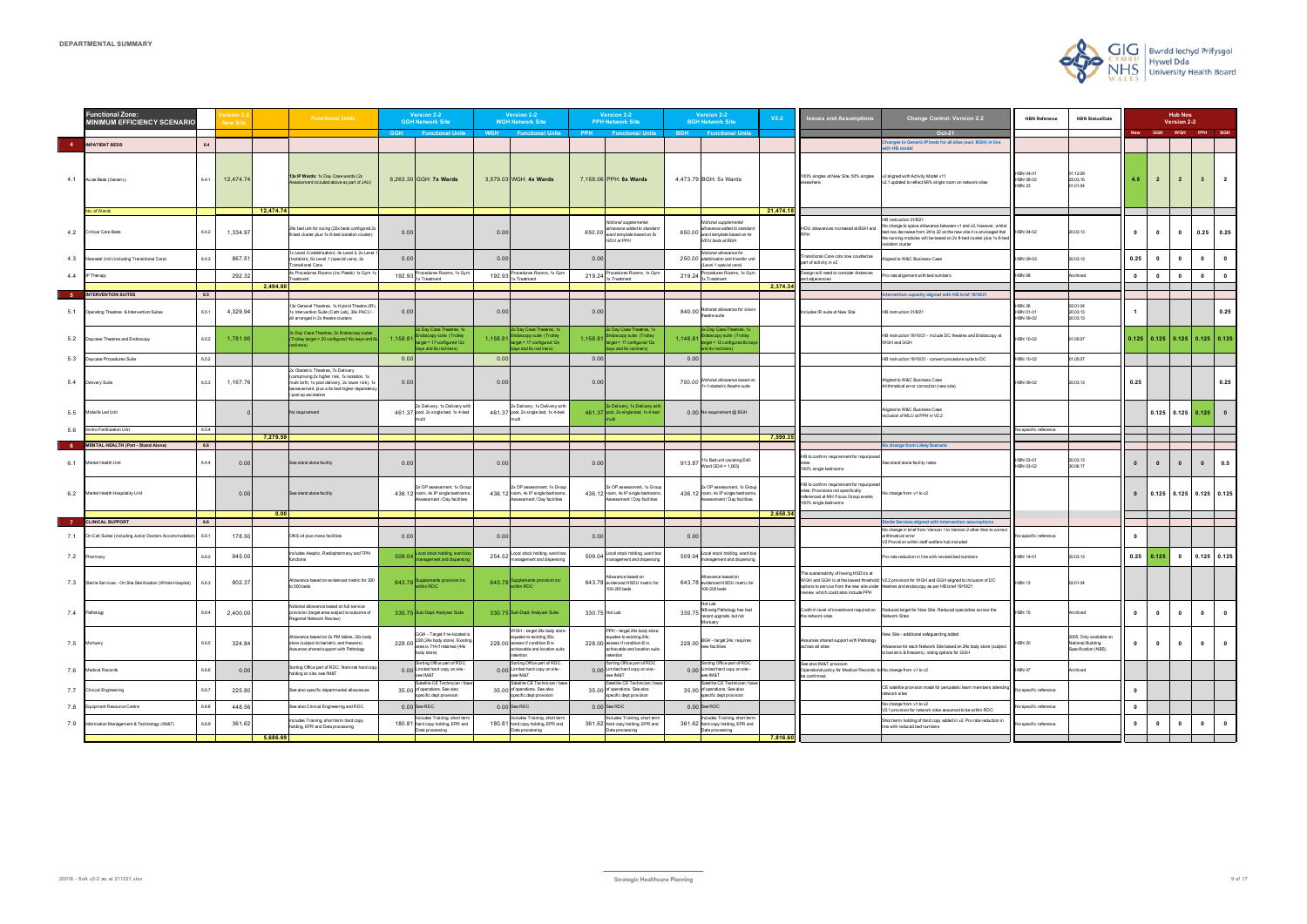|                 | <b>Functional Zone:</b><br><b>MINIMUM EFFICIENCY SCENARIO</b>                     |              | lew Sit         |                   | <b>Functional Units</b>                                                                                               |                  | Version 2-2<br><b>GGH Network Site</b>                                                              |                  | Version 2-2<br><b>WGH Network Site</b>                                                           |                  | Version 2-2<br><b>PPH Network Site</b>                                                             | Version 2-2<br><b>BGH Network Site</b>                                                            | $V2-2$            | <b>Issues and Assumptions</b>                                                                                                                                                       | <b>Change Control: Version 2.2</b>                                                                                               | <b>HBN Reference</b>                  | <b>HBN Status/Date</b> |                         |              | <b>Hub Nos</b><br>Version 2-2 |                                 |                         |
|-----------------|-----------------------------------------------------------------------------------|--------------|-----------------|-------------------|-----------------------------------------------------------------------------------------------------------------------|------------------|-----------------------------------------------------------------------------------------------------|------------------|--------------------------------------------------------------------------------------------------|------------------|----------------------------------------------------------------------------------------------------|---------------------------------------------------------------------------------------------------|-------------------|-------------------------------------------------------------------------------------------------------------------------------------------------------------------------------------|----------------------------------------------------------------------------------------------------------------------------------|---------------------------------------|------------------------|-------------------------|--------------|-------------------------------|---------------------------------|-------------------------|
|                 |                                                                                   |              |                 |                   |                                                                                                                       | <b>GGH</b>       | <b>Functional Units</b>                                                                             | <b>WGH</b>       | <b>Functional Units</b>                                                                          | <b>PPH</b>       | <b>Functional Units</b>                                                                            | <b>BGH</b><br><b>Functional Units</b>                                                             |                   |                                                                                                                                                                                     | Oct-21                                                                                                                           |                                       |                        | <b>New</b>              | GGH          |                               | WGH PPH BGH                     |                         |
| - 8             | <b>ADMINISTRATION AND EDUCATION &amp; TRAINING</b><br>(Part - Embedded)           | 6.1          |                 |                   |                                                                                                                       |                  |                                                                                                     |                  |                                                                                                  |                  |                                                                                                    |                                                                                                   |                   |                                                                                                                                                                                     | No change from Likely Scenario                                                                                                   |                                       |                        |                         |              |                               |                                 |                         |
| 8.1             | Administration                                                                    | 6.1.7        | 0.00            |                   | See stand alone facility                                                                                              |                  | 0.00 See stand alone facility                                                                       |                  | 0.00 See stand alone facility                                                                    |                  | 0.00 See stand alone facility                                                                      | 0.00 See stand alone facility                                                                     |                   | Requires further validation                                                                                                                                                         | Arithmetical error corrected for new site. Leaner metric adopted fo<br>standard module. Numbers reduced across the network sites | <b>HBN 18</b>                         | Archived               | $\overline{\mathbf{0}}$ | $\mathbf{0}$ | $\mathbf{0}$                  | $\mathbf{0}$                    | $\mathbf{0}$            |
| 8.2             | Education & Training Satellite Hub(s)                                             | 6.1.8        | 765.70          |                   | 3x Satellite Hubs, associated with IP, OP and                                                                         | 255.23           | 1x Satellite Hubs per network                                                                       | 255.23           | 1x Satellite Hubs per networ                                                                     | 255.23           | 1x Satellite Hubs per networ                                                                       | 510.47 1x Satellite Hub per network<br>site plus dedicated PGMC                                   |                   | Hubs agreed 22:09:21 (PW/ER)                                                                                                                                                        | PGMC added to BGH                                                                                                                | <b>HBN 18</b>                         | Archived               | $\mathbf{0}$            | $\mathbf{0}$ | $^{\circ}$                    | $\mathbf{0}$                    | $\bullet$               |
| 8.3             | Education & Training: Central Faculty / PGMEC                                     |              | 0.00            |                   | See stand alone facility                                                                                              | 0.00             |                                                                                                     | 0.00             |                                                                                                  | 0.00             |                                                                                                    | 0.00                                                                                              |                   |                                                                                                                                                                                     | Moved to stand alone facility                                                                                                    |                                       |                        | $\mathbf{0}$            |              |                               |                                 |                         |
| 8.4             | Research                                                                          |              | 0.00            |                   | See Ambulatory provision                                                                                              |                  | 0.00 See Ambulatory provision                                                                       |                  | 0.00 See Ambulatory provision                                                                    |                  | 0.00 See Ambulatory provision                                                                      | 0.00 See Ambulatory provision                                                                     |                   | See Third Party Operator category below<br>Proposed links with EBME need to be<br>understood                                                                                        | No change from v1 to v2                                                                                                          |                                       |                        |                         |              |                               |                                 |                         |
|                 | Reserve Space                                                                     |              | 0.00            |                   | See Planning Contingency                                                                                              |                  | 0.00 See Planning Contingency                                                                       |                  | 0.00 See Planning Contingency                                                                    |                  | 0.00 See Planning Contingency                                                                      | 0.00 See Planning Contingency                                                                     |                   | A requirement to reserve a proportion of<br>unallocated space on each site: For<br>Network sites this is converting retained<br>estate into low tech accommodation such<br>as admin | Quantum to be agreed for each site                                                                                               |                                       |                        |                         |              |                               |                                 |                         |
|                 | <b>STAFF &amp; VISITOR WELFARE</b>                                                | 6.7          |                 | 765.70            |                                                                                                                       |                  |                                                                                                     |                  |                                                                                                  |                  |                                                                                                    |                                                                                                   | 1,276.17          |                                                                                                                                                                                     | nment to revised hed provision                                                                                                   |                                       |                        |                         |              |                               |                                 |                         |
| 9.1             | Welfare Hub                                                                       | 6.7.1        | 2,531.78        |                   | Final numbers subject to lavout and<br>adiacencies                                                                    | 1,003.1          | Final numbers subject to<br>ayout and adjacencies                                                   | 1,038.2          | inal numbers subiect to<br>yout and adjacencies                                                  | 1,528.5          | Final numbers subject to<br>ayout and adjacencies                                                  | Final numbers subject to<br>1,388.48<br>ayout and adjacencies                                     |                   |                                                                                                                                                                                     | New metrics apply created by y2<br>Staff Welfare Hub includes Staff On Call provision in v2                                      | HBN 00-03 Fig 106 for on<br>call room |                        |                         |              |                               |                                 |                         |
| 9.2             | Staff Dining                                                                      | 6.7,2        | 650.27          |                   | 180 covers                                                                                                            |                  | 315.00 60 covers. Includes cafeteria                                                                |                  | 315.00 60 covers. Includes cafeter                                                               |                  | 475.65 120 covers. Includes cafeter                                                                | 475.65 120 covers. Includes cafeteria                                                             |                   |                                                                                                                                                                                     | Shared staff and public facilities across network sites<br>V2.1 reduced quantum in line with reduced bed numbers                 | No specific reference                 |                        | $\mathbf{0}$            | $\mathbf{0}$ | $\mathbf{0}$                  | $\mathbf{0}$                    | $\mathbf{0}$            |
|                 |                                                                                   |              |                 | 3,182.05          |                                                                                                                       |                  |                                                                                                     |                  |                                                                                                  |                  |                                                                                                    |                                                                                                   | 6,539.77          |                                                                                                                                                                                     |                                                                                                                                  |                                       |                        |                         |              |                               |                                 |                         |
| 10 <sub>1</sub> | <b>FACILITIES MANAGEMENT</b><br>FM Hub (Satellite Support)                        | 6.8<br>6.8.1 | 1,553.46        |                   | Final numbers subject to lavout and                                                                                   |                  | inal numbers subject to                                                                             |                  | inal numbers subject to                                                                          |                  | inal numbers subject to                                                                            | inal numbers subiect to                                                                           |                   |                                                                                                                                                                                     | Alignment to revised bed provision<br>New metrics apply created by v2                                                            | No specific reference                 |                        |                         |              |                               |                                 |                         |
| 10.1<br>10.2    | Kitchen Catering                                                                  | 6.8.2        | 800.00          |                   | adjacencies<br>nterpolated notional allowance based on 300                                                            | 615.5<br>450.00  | yout and adjacencies<br>Notional allowance up to 10                                                 | 637.0<br>450.00  | yout and adjacencies<br>Notional allowance up to 10                                              | 937.9<br>600.00  | yout and adjacencies<br><b>Votional allowance based o</b>                                          | 851.95<br>yout and adjacencies<br>Notional allowance based on<br>600.00                           |                   |                                                                                                                                                                                     | lo change from v1 to v2                                                                                                          | No specific reference                 |                        | $\mathbf{0}$            | $\bf{0}$     | $\Omega$                      | $\mathbf 0$                     | $\mathbf{0}$            |
| 10.3            | inen & Laundry                                                                    | 6.8.3        | 0.00            |                   | 400 beds                                                                                                              |                  | 0.00 Assume 3rd party operator of                                                                   | 0.00             | Assume 3rd party operator o                                                                      | 0.00             | 100 to 200 beds<br>ssume 3rd party operator                                                        | 100 to 200 beds<br>ssume 3rd party operator off<br>0.00                                           |                   | ee proposed All Wales Laundry solution                                                                                                                                              | V2.1 amended to reflect site bed numbers<br>lo change from v1 to v2                                                              | No specific reference                 |                        |                         |              |                               |                                 |                         |
|                 |                                                                                   |              |                 |                   | Assume 3rd party operator off site<br>8x waste streams plus cleansing and admir                                       |                  | & waste streams, plus                                                                               |                  | waste streams, plus                                                                              |                  | 3x waste streams, plus                                                                             | x waste streams, plus                                                                             |                   |                                                                                                                                                                                     | V2.1 amended to reflect site bed numbers                                                                                         |                                       |                        |                         |              |                               |                                 |                         |
| 10.4            | Waste                                                                             | 6.8.4        | 293.42          |                   |                                                                                                                       | 97.81            | leansing & admin                                                                                    | 97.81            | sing & admin                                                                                     | 146.71           | ansing & admin<br>sed on 3x Workshops.                                                             | 146.71<br>ansing & admin<br>sed on 3x Workshops.                                                  |                   |                                                                                                                                                                                     | Pro rata reduction across Network Sites                                                                                          | No specific reference                 |                        | $\overline{\mathbf{0}}$ | $\mathbf{0}$ |                               | $\Omega$                        |                         |
| 10.5            | FM Workshops                                                                      | 6.8.5        | 133.02          |                   | Based on 3x Workshops. Electrical incl as par<br>of EBME                                                              |                  | 54.89 Based on single workshop                                                                      |                  | 54.89 Based on single workshop                                                                   |                  | 109.78 Electrical incl as part of<br><b>RME</b>                                                    | 109.78 Electrical incl as part of<br><b>RMF</b>                                                   |                   |                                                                                                                                                                                     | Pro rata adjustment made to the Network Sites                                                                                    | No specific reference                 |                        | $\bf{0}$                | $\mathbf{0}$ | $\mathbf{0}$                  | $\mathbf 0$                     | $\mathbf{0}$            |
| 10.6            | Stores (Receipt & Distribution) In house - Catering, Linen<br>Sterile Services    | 6.8.6        | 0.00            |                   |                                                                                                                       | 0.00             |                                                                                                     | 0.00             |                                                                                                  | 0.00             |                                                                                                    | 0.00                                                                                              |                   |                                                                                                                                                                                     | Vo change from v1 to v2                                                                                                          | No specific reference                 |                        | $\mathbf{0}$            | $\mathbf{0}$ |                               | $\mathbf{0}$                    | $\mathbf{0}$            |
| 10.7            | Stores (Receipt & Distribution) Outsourced - Catering,<br>inen & Sterile Services | 6.8.7        | 581.09          |                   | ncludes mail sorting, holding for Pharmacy<br>CSSD, Equipment, Catering, etc., plus admir<br>and FM support (no AGVs) |                  | Includes mail sorting, holding<br>193.70 for Pharmacy, CSSD, Equip,<br>Catering, FM admin & support |                  | cludes mail sorting, holding<br>193.70 for Pharmacy, CSSD, Equip,<br>Catering, FM admin & suppor |                  | ncludes mail sorting, holding<br>290.55 for Pharmacy, CSSD, Equip,<br>Catering, FM admin & support | cludes mail sorting, holding<br>290.55 for Pharmacy, CSSD, Equip,<br>Catering, FM admin & support |                   | Delivery times adjusted to suit RDC and<br>variations in demand<br>Assumes no AGVs operating on any site                                                                            | Pro rata reduction across Network Sites                                                                                          | No specific reference                 |                        | $\mathbf{0}$            | $\bf{0}$     | $\Omega$                      | $\mathbf{0}$                    | $\overline{\mathbf{0}}$ |
| $-11$           | EXTERNAL AND ANCILLARY AREAS                                                      | 6.9          |                 | 3,360.99          |                                                                                                                       |                  |                                                                                                     |                  |                                                                                                  |                  |                                                                                                    |                                                                                                   | 6,929.29          |                                                                                                                                                                                     |                                                                                                                                  |                                       |                        |                         |              |                               | $0.125$ 0.125 0.125 0.125 0.125 |                         |
|                 | 11.1 Ancillary Buildings                                                          | 6.9.1        | 102.69          |                   | EMRTS support plus car parking managemer                                                                              | 0.00             |                                                                                                     | 0.00             |                                                                                                  |                  | EMRTS (Welsh Flying<br>0.00 Medics) transfers to new site                                          | sumes existing off site<br>0.00 helicopter arrangements<br>ontinue                                |                   | Assume EMRTS (Welsh Flying Medics)<br>will transfer to New site<br>Assume BGH helicopter off-site landing<br>remains as existing                                                    | lo change from Likely Scenario<br>No change from v1 to v2                                                                        | No specific reference                 |                        | $\mathbf{0}$            | $\mathbf{0}$ | $\mathbf{0}$                  | $\mathbf{0}$                    | $\mathbf{0}$            |
|                 | Mobile Imaging Vehicle - service connection point                                 |              |                 |                   | x2 Includes DEXA Unit                                                                                                 |                  | x1 reg'd                                                                                            |                  | x1 red                                                                                           |                  | x1 req'd                                                                                           |                                                                                                   | x1 req'd          |                                                                                                                                                                                     | Provision added t Network Sites<br>ee also Imaging above                                                                         | HBN 6                                 | 01.01.01               | $\bf{0}$                | $\mathbf{0}$ | $\mathbf{0}$                  | $\mathbf{0}$                    | $\mathbf{0}$            |
|                 | See checklist items listed below                                                  |              |                 |                   |                                                                                                                       |                  |                                                                                                     |                  |                                                                                                  |                  |                                                                                                    |                                                                                                   |                   |                                                                                                                                                                                     |                                                                                                                                  |                                       |                        | $\overline{\mathbf{0}}$ | $\mathbf{0}$ | $\mathbf{0}$                  | $\mathbf{0}$                    | $\bullet$               |
|                 |                                                                                   |              |                 | 102.69            |                                                                                                                       |                  |                                                                                                     |                  |                                                                                                  |                  |                                                                                                    |                                                                                                   | 0.00              |                                                                                                                                                                                     |                                                                                                                                  |                                       |                        |                         |              |                               |                                 |                         |
| $-12$           | RESIDENCES                                                                        |              |                 |                   |                                                                                                                       |                  |                                                                                                     |                  |                                                                                                  |                  |                                                                                                    |                                                                                                   |                   |                                                                                                                                                                                     | lo change from Likely Scenario                                                                                                   |                                       |                        |                         |              |                               |                                 |                         |
| 12.1            | Safeguarding Short Stay                                                           |              | 0.00            |                   |                                                                                                                       | 0.00             |                                                                                                     | 0.00             |                                                                                                  | 0.00             |                                                                                                    | 0.00                                                                                              |                   | Requires briefing and validation plus<br>confirmed capacity                                                                                                                         | Move to stand alone facilities in v2                                                                                             |                                       |                        | $\mathbf{0}$            | $\mathbf{0}$ | $\mathbf{0}$                  | $\mathbf{0}$                    | $\mathbf{0}$            |
| 12.2            | <b>Macement</b>                                                                   |              | 0.00            |                   | m                                                                                                                     | 0.00             |                                                                                                     | 0.00             |                                                                                                  | 0.00             |                                                                                                    | 0.00                                                                                              |                   | Requires briefing and validation plus<br>onfirmed capacity                                                                                                                          | Move to stand alone facilities in v2                                                                                             |                                       |                        | $\bullet$               |              |                               |                                 | $\mathbf{0}$            |
|                 |                                                                                   |              |                 | 0.00              |                                                                                                                       |                  |                                                                                                     |                  |                                                                                                  |                  |                                                                                                    |                                                                                                   | 0.00              |                                                                                                                                                                                     |                                                                                                                                  |                                       |                        |                         |              |                               |                                 |                         |
|                 |                                                                                   |              |                 |                   |                                                                                                                       |                  |                                                                                                     |                  |                                                                                                  |                  |                                                                                                    |                                                                                                   |                   |                                                                                                                                                                                     |                                                                                                                                  |                                       |                        |                         |              |                               |                                 |                         |
|                 | Sum of Gross Departmental Areas                                                   |              | 44.943.         | 44.943.70         |                                                                                                                       | 16,731.44        |                                                                                                     | 14,062.01        |                                                                                                  | 22,256.28        |                                                                                                    | 21,524.59                                                                                         | 74.574.32         |                                                                                                                                                                                     | Note: GDA as stated is Net of any engineering allowances                                                                         |                                       |                        |                         |              |                               | 9.035 3.58 3.705 5.455 4.955    |                         |
|                 | Client Planning Allowance 10,00%                                                  | Plant 30,00% | 0.00%<br>25.00% | 0.00<br>11,235.92 | <b>Covered by Optimism Bias</b><br><b>Includes Energy Centre</b>                                                      | 0.00<br>2,509.72 | 0.00%<br>15.00%                                                                                     | 0.00<br>2,109.30 | 0.00%<br>15.00%                                                                                  | 0.00<br>3,894.85 | 0.00%<br>17.50%                                                                                    | 0.00<br>0.00%<br>17.50%<br>3,766.80                                                               | 0.00<br>12,280.67 |                                                                                                                                                                                     | MFP values validated 04/10/21                                                                                                    |                                       |                        |                         |              |                               |                                 |                         |
|                 | Communication 17.50%                                                              |              | 12.00%          | 5,393.24          |                                                                                                                       | 2.007.77         | 12.00%                                                                                              | 1.687.44         | 12.00%                                                                                           | 2.670.75         | 12.00%                                                                                             | 2.582.95<br>12.00%                                                                                | 8,948.92          |                                                                                                                                                                                     |                                                                                                                                  |                                       |                        |                         |              |                               |                                 |                         |
|                 | Gross Internal Area                                                               |              |                 | 61,572.87         |                                                                                                                       | 21,248.93        |                                                                                                     | 17.858.75        |                                                                                                  | 28,821.89        |                                                                                                    | 27,874.34                                                                                         | 95,803.90         |                                                                                                                                                                                     |                                                                                                                                  |                                       |                        |                         |              |                               |                                 |                         |

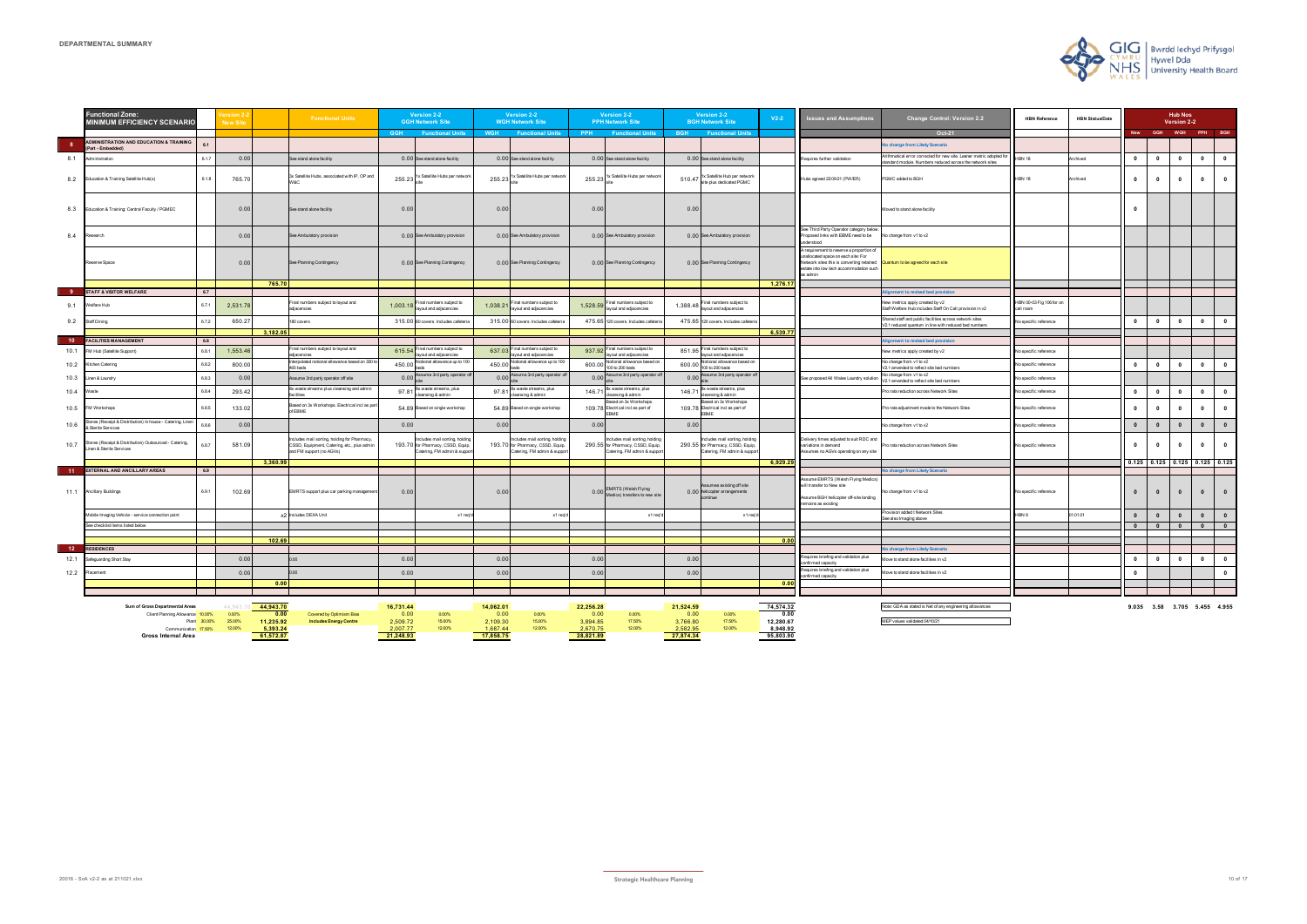



| <b>HBN Reference</b> | <b>HBN Status/Date</b> |            |            | <b>Hub Nos</b><br>Version 2-2 |            |            |
|----------------------|------------------------|------------|------------|-------------------------------|------------|------------|
|                      |                        | <b>New</b> | <b>GGH</b> | <b>WGH</b>                    | <b>PPH</b> | <b>BGH</b> |
|                      |                        |            |            |                               |            |            |

| the New<br>S Group<br>ctionality) | HBN 03-01<br>HBN 03-02                | 20.03.13<br>30.06.17 | 1 | $\mathbf{0}$ | $\mathbf{0}$ | $\mathbf{0}$ | $\bf{0}$ |
|-----------------------------------|---------------------------------------|----------------------|---|--------------|--------------|--------------|----------|
| Ione facility                     |                                       |                      |   |              |              |              |          |
|                                   |                                       |                      |   |              |              |              |          |
|                                   |                                       |                      |   |              |              |              |          |
|                                   | HBN 00-03 Fig 106 for on<br>call room |                      |   |              |              |              |          |
|                                   |                                       |                      |   |              |              |              |          |
|                                   |                                       |                      |   |              |              |              |          |
|                                   | No specific reference                 |                      |   |              |              |              |          |
|                                   |                                       |                      |   |              |              |              |          |
|                                   |                                       |                      |   |              |              |              |          |
|                                   |                                       |                      |   |              |              |              |          |

| adopted for<br>sites | <b>HBN 18</b>                         | Archived | 0.25 | 0.125 | 0.125 | 0.125 | 0.125 |
|----------------------|---------------------------------------|----------|------|-------|-------|-------|-------|
|                      |                                       |          |      |       |       |       |       |
|                      |                                       |          |      |       |       |       |       |
|                      | HBN 00-03 Fig 106 for on<br>call room |          |      |       |       |       |       |
|                      |                                       |          |      |       |       |       |       |
|                      |                                       |          |      |       |       |       |       |
|                      | No specific reference                 |          |      |       |       |       |       |
|                      |                                       |          |      |       |       |       |       |
|                      |                                       |          |      |       |       |       |       |
|                      |                                       |          |      |       |       |       |       |
|                      |                                       |          |      |       |       |       |       |

| 0<br>ŋ<br>O<br>9Ś |  |  |  |  |
|-------------------|--|--|--|--|
|                   |  |  |  |  |
|                   |  |  |  |  |
|                   |  |  |  |  |
|                   |  |  |  |  |
|                   |  |  |  |  |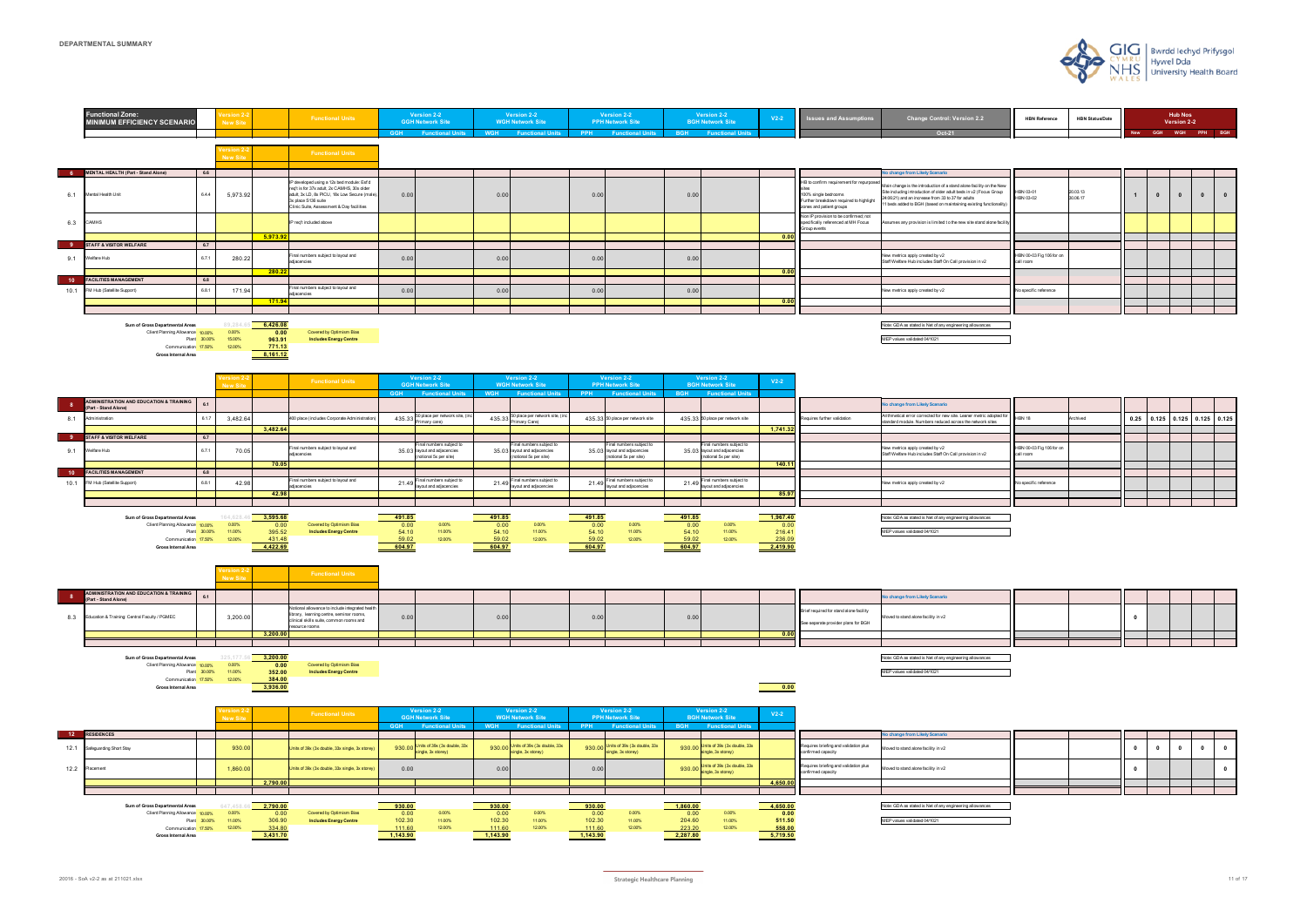| <b>Functional Zone:</b><br><b>MINIMUM EFFICIENCY SCENARIO</b> | <b>/ersion 2-</b><br><b>New Site</b> | <b>Functional Units</b>               |                      | Version 2-2<br><b>GGH Network Site</b><br><b>GGH</b> Functional Units | Version 2-2<br><b>WGH Network Site</b><br><b>WGH</b><br><b>Functional Units</b> | Version 2-2<br><b>PPH Network Site</b><br>PPH<br><b>Functional Units</b> | <b>BGH</b>           | Version 2-2<br><b>BGH Network Site</b><br><b>Functional Units</b> | $V2-2$     | <b>Issues and Assumptions</b>                      | <b>Change Control: Version 2.2</b><br>Oct-21 | <b>HBN Reference</b> | <b>HBN Status/Date</b> | <b>Hub Nos</b><br>Version 2-2<br>GGH WGH PPH BGH<br><b>New</b> |
|---------------------------------------------------------------|--------------------------------------|---------------------------------------|----------------------|-----------------------------------------------------------------------|---------------------------------------------------------------------------------|--------------------------------------------------------------------------|----------------------|-------------------------------------------------------------------|------------|----------------------------------------------------|----------------------------------------------|----------------------|------------------------|----------------------------------------------------------------|
|                                                               |                                      |                                       |                      |                                                                       |                                                                                 |                                                                          |                      |                                                                   |            |                                                    |                                              |                      |                        |                                                                |
|                                                               |                                      |                                       |                      |                                                                       |                                                                                 |                                                                          |                      |                                                                   |            |                                                    |                                              |                      |                        |                                                                |
| <b>5-Site Summary</b>                                         | $\n  v2-2\n$                         |                                       | $v2-2$               |                                                                       | $v2-2$                                                                          | $v2-2$                                                                   | $v2-2$               |                                                                   |            | Minimum Efficiency Scenario                        |                                              |                      |                        |                                                                |
| Sum of Gross Departmental Areas                               | 60,955.46                            |                                       | 18,153.29            |                                                                       | 15,483.86                                                                       | 23,678.13                                                                | 23,876.44            |                                                                   | 81,191.72  |                                                    |                                              |                      |                        |                                                                |
| Gross Internal Area                                           | 81,524.37                            |                                       | 22,997.80            |                                                                       | 19,607.62                                                                       | 30,570.76                                                                | 30,767.11            |                                                                   | 103,943.30 |                                                    |                                              |                      |                        |                                                                |
|                                                               |                                      |                                       |                      |                                                                       |                                                                                 |                                                                          |                      |                                                                   |            |                                                    |                                              |                      |                        |                                                                |
| ummary                                                        |                                      |                                       |                      |                                                                       |                                                                                 |                                                                          |                      |                                                                   |            |                                                    |                                              |                      |                        |                                                                |
| <b>New Site</b>                                               | 81,524.37                            |                                       |                      |                                                                       |                                                                                 |                                                                          |                      |                                                                   |            |                                                    |                                              |                      |                        |                                                                |
| GGH<br><b>WGH</b>                                             |                                      |                                       |                      |                                                                       |                                                                                 |                                                                          |                      |                                                                   |            |                                                    |                                              |                      |                        |                                                                |
| PPH                                                           |                                      |                                       |                      |                                                                       |                                                                                 |                                                                          |                      |                                                                   | 103,943.30 |                                                    |                                              |                      |                        |                                                                |
| <b>BGH</b>                                                    |                                      |                                       |                      |                                                                       |                                                                                 |                                                                          |                      |                                                                   |            |                                                    |                                              |                      |                        |                                                                |
|                                                               |                                      |                                       |                      |                                                                       |                                                                                 |                                                                          |                      |                                                                   | 185,467.68 |                                                    |                                              |                      |                        |                                                                |
|                                                               |                                      |                                       |                      |                                                                       |                                                                                 |                                                                          |                      |                                                                   |            |                                                    |                                              |                      |                        |                                                                |
| <b>EXTERNAL AND ANCILLARY AREAS</b><br>Decontamination (ED)   | Yes                                  |                                       |                      |                                                                       |                                                                                 |                                                                          |                      |                                                                   |            |                                                    |                                              |                      |                        |                                                                |
| Major Incident Store                                          | Yes                                  |                                       |                      |                                                                       |                                                                                 |                                                                          |                      |                                                                   |            |                                                    |                                              |                      |                        |                                                                |
| Protected external link between Acute and MHU facilities      | 450.00<br>Yes                        | Votional allowance based on 150m x 3m |                      |                                                                       |                                                                                 |                                                                          |                      |                                                                   |            | Provisional request - site and design<br>dependent | tequested at Focus Group meeting 24:06:21    |                      |                        |                                                                |
| Service Yard                                                  | Yes                                  |                                       | Yes                  |                                                                       | Yes                                                                             | Yes                                                                      | Yes                  |                                                                   |            |                                                    |                                              |                      |                        |                                                                |
| VIE / Med Gases                                               | [MEP]                                |                                       | [MEP]                |                                                                       | [MEP]                                                                           | [MEP]                                                                    | [MEP]                |                                                                   |            |                                                    |                                              |                      |                        |                                                                |
| <b>HV/LV Plant</b>                                            | [MEP]                                |                                       | [MEP]                |                                                                       | [MEP]                                                                           | [MEP]                                                                    | [MEP]                |                                                                   |            |                                                    |                                              |                      |                        |                                                                |
| Transformers                                                  | [MEP]                                |                                       | [MEP]                |                                                                       | [MEP]                                                                           | [MEP]                                                                    | [MEP]                |                                                                   |            |                                                    |                                              |                      |                        |                                                                |
| <b>Standby Generator</b>                                      | [MEP]                                |                                       | [MEP]                |                                                                       | [MEP]                                                                           | [MEP]                                                                    | [MEP]                |                                                                   |            |                                                    |                                              |                      |                        |                                                                |
| Fuel Storage<br>Tank Storage                                  | [MEP]                                |                                       | [MEP]                |                                                                       | [MEP]                                                                           | [MEP]                                                                    | [MEP]                |                                                                   |            |                                                    |                                              |                      |                        |                                                                |
| Flammables / Solvent Stores                                   | [MEP]<br>Yes                         |                                       | [MEP]<br>Yes         |                                                                       | [MEP]<br>Yes                                                                    | [MEP]<br>Yes                                                             | [MEP]<br>Yes         |                                                                   |            |                                                    |                                              |                      |                        |                                                                |
| Other Stores                                                  | Yes                                  |                                       | <b>TBC</b>           |                                                                       | <b>TBC</b>                                                                      | <b>TBC</b>                                                               | <b>TBC</b>           |                                                                   |            |                                                    |                                              |                      |                        |                                                                |
| Grounds Maintenance                                           | Yes                                  |                                       | Yes                  |                                                                       | Yes                                                                             | Yes                                                                      | Yes                  |                                                                   |            |                                                    |                                              |                      |                        |                                                                |
| Water Treatment                                               | [MEP]                                |                                       | [MEP]                |                                                                       | [MEP]                                                                           | [MEP]                                                                    | [MEP]                |                                                                   |            |                                                    |                                              |                      |                        |                                                                |
| Waste Compound                                                | Yes                                  |                                       | Yes                  |                                                                       | Yes                                                                             | Yes                                                                      | Yes                  |                                                                   |            |                                                    |                                              |                      |                        |                                                                |
| Incineration Plant                                            | TBC                                  |                                       | <b>TBC</b>           |                                                                       | <b>TBC</b>                                                                      | <b>TBC</b>                                                               | <b>TBC</b>           |                                                                   |            |                                                    |                                              |                      |                        |                                                                |
| Sewerage Treatment<br>Biodigester                             | [MEP]                                |                                       | [MEP]                |                                                                       | [MEP]                                                                           | [MEP]                                                                    | [MEP]                |                                                                   |            |                                                    |                                              |                      |                        |                                                                |
| Security Gatehouse (inc CCTV)                                 | Yes                                  |                                       | <b>TBC</b>           |                                                                       | <b>TBC</b>                                                                      | <b>TBC</b>                                                               | <b>TBC</b>           |                                                                   |            | Required for BREEAM                                |                                              |                      |                        |                                                                |
| Car Park Management                                           | Yes                                  |                                       | Yes                  |                                                                       | Yes                                                                             | Yes                                                                      | Yes                  |                                                                   |            |                                                    |                                              |                      |                        |                                                                |
| Mobile medical vehicle                                        | 2x Docking                           |                                       | 1x Docking           |                                                                       | 1x Docking                                                                      | 1x Docking                                                               | 1x Docking           |                                                                   |            |                                                    |                                              |                      |                        |                                                                |
| Ancillary house keeping                                       | Yes                                  |                                       |                      |                                                                       |                                                                                 |                                                                          |                      |                                                                   |            |                                                    |                                              |                      |                        |                                                                |
|                                                               |                                      |                                       |                      |                                                                       |                                                                                 |                                                                          |                      |                                                                   |            |                                                    |                                              |                      |                        |                                                                |
| <b>TRANSPORT &amp; PARKING</b>                                |                                      |                                       |                      |                                                                       |                                                                                 |                                                                          |                      |                                                                   |            |                                                    |                                              |                      |                        |                                                                |
| Visitors                                                      | Nos. TBC<br>Nos. TBC                 |                                       | Nos. TBC<br>Nos. TBC |                                                                       | Nos. TBC<br>Nos. TBC                                                            | Nos. TBC<br>Nos. TBC                                                     | Nos. TBC<br>Nos. TBC |                                                                   |            |                                                    |                                              |                      |                        |                                                                |
| Accessible<br>Drop-off                                        | Nos. TBC                             |                                       | Nos. TBC             |                                                                       | Nos. TBC                                                                        | Nos. TBC                                                                 | Nos. TBC             |                                                                   |            |                                                    |                                              |                      |                        |                                                                |
| Staff                                                         | Nos. TBC                             |                                       | Nos. TBC             |                                                                       | Nos. TBC                                                                        | Nos. TBC                                                                 | Nos. TBC             |                                                                   |            |                                                    |                                              |                      |                        |                                                                |
| Motorbikes & Scooters                                         | Nos. TBC                             |                                       | Nos. TBC             |                                                                       | Nos. TBC                                                                        | Nos. TBC                                                                 | Nos. TBC             |                                                                   |            |                                                    |                                              |                      |                        |                                                                |
| Mobility vehicles                                             | Nos. TBC                             |                                       | Nos. TBC             |                                                                       | Nos. TBC                                                                        | Nos. TBC                                                                 | Nos. TBC             |                                                                   |            |                                                    |                                              |                      |                        |                                                                |
| Dedicated / On Call                                           | Nos. TBC                             |                                       | Nos. TBC             |                                                                       | Nos. TBC                                                                        | Nos. TBC                                                                 | Nos. TBC             |                                                                   |            |                                                    |                                              |                      |                        |                                                                |
| Car Share                                                     | Nos. TBC                             |                                       | Nos. TBC             |                                                                       | Nos. TBC                                                                        | Nos. TBC                                                                 | Nos. TBC             |                                                                   |            |                                                    |                                              |                      |                        |                                                                |
| Taxi, PTS                                                     | Nos. TBC                             |                                       | Nos. TBC             |                                                                       | Nos. TBC                                                                        | Nos. TBC                                                                 | Nos. TBC             |                                                                   |            |                                                    |                                              |                      |                        |                                                                |
| Public Transport Hub                                          | Yes                                  |                                       | <b>TBC</b>           |                                                                       | <b>TBC</b>                                                                      | <b>TBC</b>                                                               | <b>TBC</b>           |                                                                   |            |                                                    |                                              |                      |                        |                                                                |
| Helicopter                                                    | Yes                                  |                                       | <b>No</b>            |                                                                       | No                                                                              | No                                                                       | No                   |                                                                   |            | EMRTS transfers from PPH to New<br>Hospital        |                                              |                      |                        |                                                                |
|                                                               |                                      |                                       |                      |                                                                       |                                                                                 |                                                                          |                      |                                                                   |            |                                                    |                                              |                      |                        |                                                                |

| <b>Functional Zone</b>                                    |              | I Version<br><b>New Site</b> |          | <b>Functional Units</b>  |        |                            |            | Version 2-2<br><b>Network Site</b> |        |                            |            |                            |                           | <b>Issues and Assumptions</b>                                         | <b>Change Control: Version 2.1</b>                                                     | <b>HBN Reference</b>  | <b>HBN Status/Date</b> |              |                | <b>Hub Nos</b><br>Version 2-1 |         |  |
|-----------------------------------------------------------|--------------|------------------------------|----------|--------------------------|--------|----------------------------|------------|------------------------------------|--------|----------------------------|------------|----------------------------|---------------------------|-----------------------------------------------------------------------|----------------------------------------------------------------------------------------|-----------------------|------------------------|--------------|----------------|-------------------------------|---------|--|
|                                                           |              |                              |          |                          | GGH    |                            | <b>WGH</b> |                                    | PPH    |                            | <b>BGH</b> |                            |                           |                                                                       | Oct-21                                                                                 |                       |                        | <b>New</b>   | <b>GGH</b>     | <b>WGH</b>                    | PPH BGH |  |
| THIRD PARTY OPERATORS, PARTNERSHIP ENTERPRISES and OTHERS |              |                              |          |                          |        |                            |            |                                    |        |                            |            |                            |                           |                                                                       |                                                                                        |                       |                        |              |                |                               |         |  |
| Nursery                                                   | 6.1.6        | 276.02                       |          | 24x place allowance      |        | 276.02 24x place allowance |            | 276.02 24x place allowance         |        | 276.02 24x place allowance |            | 276.02 24x place allowance |                           | Assume 3rd party operator with HB<br>if stand alone                   | revenue. Additional GDA allowance req'd No change in brief from Version 1 to Version 2 | No specific reference |                        |              |                |                               |         |  |
| Research, Centralised Facility                            |              | 2,100.0                      |          | Provisional allowance    | 0.00   |                            | 0.00       |                                    | 0.00   |                            | 0.00       |                            |                           | 0.00 Assume 3rd party operator (University or<br>commercial interest) | No change in brief from Version 1 to Version 2                                         |                       |                        |              |                |                               |         |  |
| VI Wales Laundry - Main Site                              |              | 0.00                         |          |                          | 0.00   |                            | 0.00       |                                    | 0.00   |                            | 0.00       |                            | 0.00                      | Assumes the All Wales proposal is fully<br>operational                | No change in brief from Version 1 to Version 2                                         |                       |                        |              |                |                               |         |  |
|                                                           |              |                              |          |                          | 0.00   |                            | 0.00       |                                    | 0.00   |                            | 0.00       |                            |                           |                                                                       |                                                                                        |                       |                        | $\mathbf{a}$ |                |                               |         |  |
|                                                           |              |                              | 2,376.02 |                          |        |                            |            |                                    |        |                            |            |                            | 1,104.10                  |                                                                       |                                                                                        |                       |                        |              |                |                               |         |  |
|                                                           |              |                              |          |                          |        |                            |            |                                    |        |                            |            |                            |                           |                                                                       |                                                                                        |                       |                        |              |                |                               |         |  |
| Sum of Gross Departmental Areas                           |              | 2.376.02                     | 2,376.02 |                          | 276.02 |                            | 276.02     |                                    | 276.02 |                            | 276.02     |                            | 1,104.10                  |                                                                       |                                                                                        |                       |                        |              | $\overline{a}$ |                               |         |  |
| Client Planning Allowance 10,00%                          |              | 0.00%                        | 0.00     | Covered by Optimism Bias | 0.00   | 0.00%                      | 0.00       | 0.00%                              | 0.00   | 0.00%                      | 0.00       | 0.00%                      | 0.00                      |                                                                       |                                                                                        |                       |                        |              |                |                               |         |  |
|                                                           | Plant 30.00% | 11.00%                       | 594.01   |                          | 30.36  | 11.00%                     | 30.36      | 11.00%                             | 30.36  | 11.00%                     | 30.36      | 11.00%                     | 121.45                    |                                                                       |                                                                                        |                       |                        |              |                |                               |         |  |
| Communication 17.50%                                      |              | 12.00%                       | 285.12   |                          | 33.12  | 12.00%                     | 33.12      | 12.00%                             | 33.12  | 12.00%                     | 33.12      | 12.00%                     | $\frac{132.49}{1,358.04}$ |                                                                       |                                                                                        |                       |                        |              |                |                               |         |  |
| <b>Gross Internal Area</b>                                |              |                              | 3,255.15 |                          | 339.51 |                            | 339.51     |                                    | 339.51 |                            | 339.51     |                            |                           |                                                                       |                                                                                        |                       |                        |              |                |                               |         |  |

| <b>Functional Zone</b>             | $\sqrt{98181011}$ $\Delta$<br>New Site |      | <b>Functional Units</b> |            |          | Version 2-2<br><b>Network Site</b> |      |      | <b>Issues and Assumptions</b> | <b>Change Control: Version 2.1</b>                     | <b>HBN Reference</b> | <b>HBN Status/Date</b> |            |                           | <b>Hub Nos</b><br>Version 2-1 |                                            |  |
|------------------------------------|----------------------------------------|------|-------------------------|------------|----------|------------------------------------|------|------|-------------------------------|--------------------------------------------------------|----------------------|------------------------|------------|---------------------------|-------------------------------|--------------------------------------------|--|
|                                    |                                        |      |                         | <b>GGH</b> |          | PPH                                |      |      |                               | Oct-21                                                 |                      |                        | <b>New</b> |                           | GGH WGH PPH BGH               |                                            |  |
| 14 PALLIATIVE / LIFE LIMITING CARE |                                        |      |                         |            |          |                                    |      |      |                               |                                                        |                      |                        |            |                           |                               |                                            |  |
| Specialist Hospice                 |                                        |      |                         |            |          |                                    |      |      | Ty Bryngwyn: Carmarthenshire  | Existing facility added, assumed to remain as existing |                      |                        |            |                           |                               |                                            |  |
| <b>Specialist Hospice</b>          |                                        |      |                         |            |          |                                    |      |      | Skanda Vale: Ceredigion       | Existing facility added, assumed to remain as existing |                      |                        |            |                           |                               |                                            |  |
|                                    |                                        |      |                         |            |          |                                    |      |      |                               |                                                        |                      |                        |            |                           |                               |                                            |  |
|                                    |                                        |      |                         |            |          |                                    |      |      |                               |                                                        |                      |                        |            |                           |                               |                                            |  |
|                                    |                                        |      |                         |            |          |                                    |      | 0.00 |                               |                                                        |                      |                        |            |                           |                               |                                            |  |
|                                    |                                        |      |                         |            |          |                                    |      |      |                               |                                                        |                      |                        |            |                           |                               |                                            |  |
|                                    |                                        |      |                         |            |          |                                    |      |      |                               |                                                        |                      |                        |            |                           |                               |                                            |  |
| Sum of Gross Departmental Areas    |                                        | 0.00 |                         | 0.00       | $0.00\,$ | 0.00                               | 0.00 | 0.00 |                               |                                                        |                      |                        | - 0        | $\mathbf{0}$ $\mathbf{0}$ |                               | $\begin{array}{ccc} & & & 0 & \end{array}$ |  |
| Client Planning Allowance 10,00%   |                                        | 0.00 |                         | 0.00       | 0.00     | 0.00                               | 0.00 | 0.00 |                               |                                                        |                      |                        |            |                           |                               |                                            |  |
|                                    | Plant 30.00%                           | v.vu |                         | 0.00       | 0.00     | 0.00                               | 0.00 | 0.00 |                               |                                                        |                      |                        |            |                           |                               |                                            |  |
| Communication 17.50%               |                                        |      |                         | 0.00       | 0.00     | 0.00                               | 0.00 | 0.00 |                               |                                                        |                      |                        |            |                           |                               |                                            |  |
| <b>Gross Internal Area</b>         |                                        | 0.00 |                         | 0.00       | 0.00     | 0.00                               | 0.00 | 0.00 |                               |                                                        |                      |                        |            |                           |                               |                                            |  |



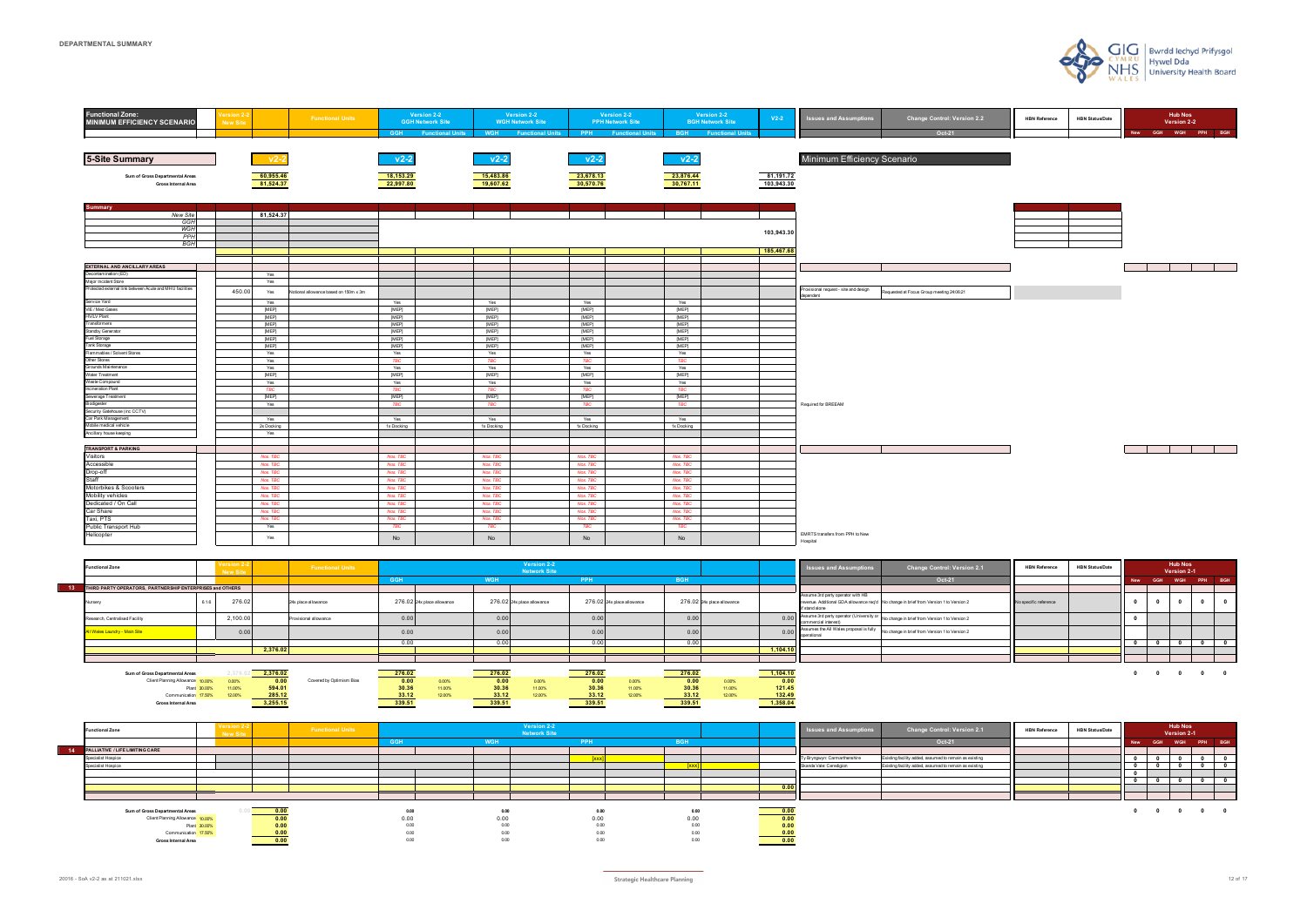|              | unctional Zone:<br><b>MAXIMUM EFFICIENCY SCENARIO</b> |                | <b>New Site</b>         | <b>Functional Units</b>                                                                                                                                    | <b>Version 2-2</b><br><b>GGH Network Site</b>                                                                    |              | Version 2-2<br><b>WGH Network Site</b>                                                                    |             | <b>Version 2-2</b><br><b>PPH Network Site</b>                                                             |                           | <b>Version 2-2</b><br><b>BGH Network Site</b>                                                                 | $V2-2$   | <b>Issues and Assumptions</b>                                                                                                                                                                                  | <b>Change Control: Version 2.2</b>                                                                                                                                               | <b>HBN Reference</b>                          | <b>HBN Status/Date</b>          |              |              | <b>Hub Nos</b><br>Version 2-2         |                                                   |                         |
|--------------|-------------------------------------------------------|----------------|-------------------------|------------------------------------------------------------------------------------------------------------------------------------------------------------|------------------------------------------------------------------------------------------------------------------|--------------|-----------------------------------------------------------------------------------------------------------|-------------|-----------------------------------------------------------------------------------------------------------|---------------------------|---------------------------------------------------------------------------------------------------------------|----------|----------------------------------------------------------------------------------------------------------------------------------------------------------------------------------------------------------------|----------------------------------------------------------------------------------------------------------------------------------------------------------------------------------|-----------------------------------------------|---------------------------------|--------------|--------------|---------------------------------------|---------------------------------------------------|-------------------------|
|              | <b>MAIN ENTRANCE FACILITIES</b>                       | 6.1            |                         |                                                                                                                                                            | <b>GGH</b><br><b>Functional Units</b>                                                                            | <b>WGH</b>   | <b>Functional Units</b>                                                                                   | PPH         | <b>Functional Units</b>                                                                                   | <b>BGH</b>                | <b>Functional Units</b>                                                                                       |          |                                                                                                                                                                                                                | Oct-21<br>o change from Likely Scenario                                                                                                                                          |                                               |                                 | <b>New</b>   |              | GGH WGH PPH BGH                       |                                                   |                         |
|              | 1.1 Main Entrance Concourse                           | 6.1.1          | 463.68                  | Concourse, Front-of-House support, Visitor<br>/elfare                                                                                                      | oncourse, Front-of-House<br>278.33 support, Visitor Welfare<br>managed by 'hotel service'                        |              | oncourse, Front-of-House<br>278.33 support, Visitor Welfare<br>managed by 'hotel service'                 |             | Concourse, Front-of-House<br>278.33 support, Visitor Welfare<br>managed by 'hotel service'                |                           | Concourse, Front-of-House<br>278.33 support, Visitor Welfare<br>managed by 'hotel service'                    |          | Assumes single principle point of public<br>ingress/egress; additional space is<br>(see also Ambulatory allowances)                                                                                            | Vo change in brief from Version 1 to Version 2<br>required if level of permeability increases Retention of existing BGH may be considered                                        | <b>IBN 51</b>                                 | Archived                        |              |              |                                       |                                                   |                         |
| 1.2          | Fransport & Discharge                                 |                | 115.35                  | Managed by Clinical and PTS staff                                                                                                                          | Part of Main Entrance<br>0.00                                                                                    | 0.00         | Part of Main Entrance                                                                                     |             | 0.00 Part of Main Entrance                                                                                | 115.35                    | Managed by Clinical and PT                                                                                    |          | Optional allowance; may be omitted or<br>ubsumed with above                                                                                                                                                    | No change in brief from Version 1 to Version 2 for New Site<br>tention of existing BGH may be considered                                                                         | <b>BN 51</b>                                  | chived                          |              |              |                                       |                                                   |                         |
| 1.3          | Retail (Non Food)                                     | 6.1.           | 127.05                  | Gift shop, demountable 'pop-ups', non-food                                                                                                                 | Part of Main Entrance<br>0.00                                                                                    | 0.00         | Part of Main Entrance                                                                                     | 0.00        | Part of Main Entrance                                                                                     |                           | 0.00 Part of Main Entrance                                                                                    |          | Assumed revenue opportunity                                                                                                                                                                                    | lo change in brief from Version 1 to Version 2 for New Site                                                                                                                      | <b>BN 51</b>                                  | rchived                         |              |              |                                       |                                                   |                         |
| 1.4          | Cafeteria / Food Court                                |                | 287.44                  | 60x covers via 2x outlets                                                                                                                                  | 0.00 Part of Staff Dining                                                                                        |              | 0.00 Part of Staff Dining                                                                                 |             | 0.00 Part of Staff Dining                                                                                 |                           | 0.00 Part of Staff Dining                                                                                     |          | Assumed revenue opportunity                                                                                                                                                                                    | tention of existing BGH may be considered<br>lo change in brief from Version 1 to Version 2 for New Site                                                                         | o specific reference                          |                                 |              |              |                                       |                                                   |                         |
| 1.5          | aith Centre                                           | 6.1.           | 89.67                   | 1x 30p Faith Room                                                                                                                                          | Quite Room / Contemplation<br>44.84                                                                              | 44.84        | Quite Room / Contemplatio                                                                                 |             | 89.67 1x 30p Faith Room                                                                                   |                           | 89.67 1x 30p Faith Room                                                                                       |          | Common provision across all sites                                                                                                                                                                              | tention of existing BGH may be considered<br>lo change in brief from Version 1 to Version 2 for New Site                                                                         | <b>BN 51</b>                                  | chived                          |              |              |                                       |                                                   |                         |
|              |                                                       |                |                         |                                                                                                                                                            |                                                                                                                  |              |                                                                                                           |             |                                                                                                           |                           |                                                                                                               |          |                                                                                                                                                                                                                | 2.1 adjustment to space allowance to reflect model and size<br>Vo change in brief from Version 1 to Version 2                                                                    |                                               |                                 |              |              |                                       |                                                   |                         |
| 1.6          | Nursery                                               | 6.1.           | 0.00<br>1,083.19        |                                                                                                                                                            | 0.00                                                                                                             | 0.00         |                                                                                                           | 0.00        |                                                                                                           | 0.00                      |                                                                                                               | 1,497.6  | See Third Party Operator category below                                                                                                                                                                        | tetention of existing BGH may be considered                                                                                                                                      | lo specific reference                         |                                 |              |              | $0.5$ 0 0 0.125 0.125                 |                                                   |                         |
|              | <b>EMERGENCY PORTAL</b>                               | 6.2            |                         |                                                                                                                                                            |                                                                                                                  |              |                                                                                                           |             |                                                                                                           |                           |                                                                                                               |          |                                                                                                                                                                                                                | lo change from Likely Scenario                                                                                                                                                   |                                               |                                 |              |              |                                       |                                                   |                         |
| 2.1.1        | <b>Emergency Centre</b>                               | 6.2.1          | 2,164.58                | Self Referral Entrance, Ambulance Entrance,<br>Decon, RAT, Resus, Triage, Majors, Minors<br>CDU, GP ooh, Children's Centre, MH Suite,<br>Satellite Imaging | 0.00                                                                                                             | 0.00         |                                                                                                           | 0.00        |                                                                                                           | 0.00                      |                                                                                                               |          | No satellite imaging included on the basis Aligned to WHBN<br>Emergency Centre will be co-located with HB confirmed 9/9/21<br>notes under ancillary areas                                                      | main Imaging. See also Major Incident New Build no change to 1x RAT, 1x Decon, 6x CDU and 4x Resus<br>crease Ass/Treat from 16x to 20x, see detail for Adult/Paeds spli          | <b>IBN 15-01</b>                              | 1.06.13 (replaces HBN 2         |              |              |                                       |                                                   |                         |
| 2.1.2        | NUMBER NOT USED                                       | 6.2.1          | 0.00                    |                                                                                                                                                            | 0.00                                                                                                             | 0.00         |                                                                                                           | 0.00        |                                                                                                           |                           |                                                                                                               |          |                                                                                                                                                                                                                | revious consideration now included under 'Assessment'                                                                                                                            |                                               |                                 |              |              |                                       |                                                   |                         |
|              | 2.1.3 ED [Existing Dept - Refurbished]                | 6.2.1          | 0.00                    |                                                                                                                                                            | 0.00                                                                                                             | 0.00         |                                                                                                           | 0.00        |                                                                                                           | 1,000.59                  | arget: 4x Assessment, 5x<br>Treatment and 3x Resus.<br>Triage, Minors, GP ooh, MH<br>Suite, Satellite Imaging |          | Assumes new MOC and capacity can be<br>contained within a refurbished area<br>equivalent to the existing NET<br>departmental area with on cost<br>allowances uplifted to current standards                     | xisting net useable room list sub total taken from CEREDIGION<br>D TABLE 2019_Devekoping, rec'd June 2021                                                                        | <b>BN 15-01</b>                               | 11.06.13 (replaces HBN 2        |              |              |                                       |                                                   |                         |
| 2.2          | Admissions Unit (Assessment)                          |                | 1,848.2                 | Ilowance based on 2x 24x bed Joint<br>sessment Unit (40x adult, 8x paediatric)                                                                             | 0.00                                                                                                             | 0.00         |                                                                                                           |             | lased on 1x 24x bed Joint<br>1,074.11 Assessment Unit (20x adult<br>4x paediatric)                        |                           | ased on 1x 24x bed Joint<br>1,074.11 Assessment Unit (20x adult,<br>4x paediatric)                            |          | Joint Medical and Surgical assessment<br>including frailty. Includes a 12x place<br>monitored seating area. NB: aspiration fo<br>dedicated Children's Centre TBC. HDU<br>stabilisation included at BGH and PPH | ssumption - HB confirmed 7/9/21<br>Stabilisation units added in v2                                                                                                               | <b>IBN 04-01</b><br>IBN 08-02<br><b>BN 23</b> | 1.12.09<br>25.03.15<br>01.01.04 |              |              |                                       |                                                   |                         |
| 2.3          | MIU / Urgent Care Centre                              |                | 0.00<br>4,012.79        | Triage, Minors, GP ooh, MH Suite, Satellite<br>Imaging. Provision for 'streaming' TBC plus<br>final review of capacity required                            | Triage, Minors, GP ooh, MH<br>Suite, Satellite Imaging<br>618.65                                                 | 553.7        | Triage, Minors, GP ooh, MH<br>Suite, Satellite Imaging                                                    | 724.78      | Triage, Minors, GP ooh, MH<br>Suite, Satellite Imaging                                                    | 0.00                      |                                                                                                               | 5,045.9  | MIU/UCC capacities are no longer<br>standardised in v2 (PPH=5+5, GGH=3+4,<br>$WGH=2+3$                                                                                                                         | <b>Nigned to WHBN</b><br>HB confirmed 9/9/21<br>MIU/UCC has NOT been added to New Build, which Focus Group<br>had requested; this is subject to further review at the next stage |                                               |                                 |              |              | $0.5$ $0.125$ $0.125$ $0.25$ $0.25$   |                                                   |                         |
|              | <b>AMBULATORY CENTRE</b>                              | 6.3            |                         |                                                                                                                                                            |                                                                                                                  |              |                                                                                                           |             |                                                                                                           |                           |                                                                                                               |          |                                                                                                                                                                                                                | o change from Likely Scenario                                                                                                                                                    |                                               |                                 |              |              |                                       |                                                   |                         |
| 3.1          | <b>Generic Outpatients</b>                            | 6.3.1          | 455.23                  | 2x clusters (1x module = 5+1+1) C/E Clinic                                                                                                                 | $3x$ clusters (1x module =<br>632.68 5+1+1) C/E Clinic Suite inc                                                 |              | 4x clusters (1x module =<br>910.46 5+1+1) C/E Clinic Suite inc                                            |             | 4x clusters (1x module =<br>910.46 5+1+1) C/E Clinic Suite inc                                            |                           | $2x$ clusters (1x module =<br>455.23 5+1+1) C/E Clinic Suite inc                                              |          | Generic and self-contained clusters                                                                                                                                                                            | ctivity aligned with Activity Model v11 and high level modelling -                                                                                                               | <b>BN 12-01 Supp A</b>                        | Sept 2007                       | 0.25         | 0.25         | 0.5                                   | 0.5                                               | 0.25                    |
|              |                                                       | 6.3.1          |                         |                                                                                                                                                            | 2x multi modality                                                                                                |              | 2x multi modality                                                                                         |             | 2x multi modality                                                                                         |                           | 2x multi modality                                                                                             |          |                                                                                                                                                                                                                | B confirmed 9/9/21                                                                                                                                                               | <b>BN 23</b>                                  | 1.01.04                         |              |              |                                       |                                                   |                         |
| 3.2<br>3.3   | eneric Outpatients<br>SARC                            |                | 0.00                    | Off-site solution                                                                                                                                          | 0.00 Off site provision                                                                                          |              | 0.00 Off site provision                                                                                   |             | 0.00 Off site provision                                                                                   |                           | 0.00 Off site provision                                                                                       |          | Provision is required at Aberystwyth but<br>not on the hospital site                                                                                                                                           |                                                                                                                                                                                  |                                               |                                 |              |              |                                       |                                                   |                         |
| 3.4          | Breast Unit                                           |                |                         |                                                                                                                                                            | 0.00                                                                                                             | 0.00         |                                                                                                           |             | PPH: 3x mammography, 2x<br>595.00 ultrasound, 8x consult / exam,<br>1x prosthetic                         | 0.00                      |                                                                                                               |          | See also mobile screening vehicle<br>docking station provision plus other<br>service provider facilities & locations                                                                                           | 2 meeting 7/9/21<br>Target area is based on the existing facility footprint and the service<br>eing retained at PPH                                                              |                                               |                                 |              |              |                                       | 0.125                                             |                         |
| 3.5          | Pre Operative Assessment                              | 6.3.2          | Part OPD, pa<br>Day Cas |                                                                                                                                                            | Part of OPD                                                                                                      | Part of OPD  |                                                                                                           | Part of OPD |                                                                                                           | Part OPD, par<br>Day Case |                                                                                                               |          |                                                                                                                                                                                                                |                                                                                                                                                                                  |                                               |                                 | $\mathbf{0}$ | $\bullet$    | $\bullet$                             | $\mathbf{0}$                                      | $\bullet$               |
| 3.6          | Renal Dialysis Unit                                   | 6.3.3          |                         |                                                                                                                                                            |                                                                                                                  |              |                                                                                                           |             |                                                                                                           |                           |                                                                                                               |          |                                                                                                                                                                                                                |                                                                                                                                                                                  | <b>IBN 07-02</b>                              | 20.03.13                        |              |              |                                       |                                                   |                         |
|              |                                                       |                |                         |                                                                                                                                                            |                                                                                                                  |              |                                                                                                           |             |                                                                                                           |                           |                                                                                                               |          |                                                                                                                                                                                                                |                                                                                                                                                                                  |                                               |                                 |              |              |                                       |                                                   |                         |
| 3.7          | Chemotherapy                                          | 6.3.4          |                         |                                                                                                                                                            |                                                                                                                  |              |                                                                                                           |             |                                                                                                           |                           |                                                                                                               |          |                                                                                                                                                                                                                | B instruction 9/9/21 - model at OBC                                                                                                                                              | <b>IBN 02-01</b>                              | 20.03.13                        |              |              |                                       |                                                   |                         |
| 3.8          | Streamed Chair-based Treatment Suite                  |                | 720.00                  | 2x 8-place clusters for chair based treatment                                                                                                              | 720 2x 8-place clusters for chair<br>ased treatment                                                              |              | 720 2x 8-place clusters for chair<br>ased treatment                                                       |             | 720 2x 8-place clusters for chair<br>based treatment                                                      |                           | 720 2x 8-place clusters for chair<br>ased treatment                                                           |          | x 8-place streamed for Chemo, 1x 8-<br>blace steamed for Renal<br>May need to support security ID photo /                                                                                                      | area change to Network Sites from v1 to v2, facilities added to<br>e New Site                                                                                                    |                                               |                                 |              |              | $0.125$ 0.125 0.125 0.125 0.125       |                                                   |                         |
|              | 3.9 Medical Illustration                              | 6.3.5          | 90.00                   | Allowance based on evidenced metric                                                                                                                        | 0.00                                                                                                             | 0.00         |                                                                                                           | 0.00        |                                                                                                           | 0.00                      |                                                                                                               |          | card issue                                                                                                                                                                                                     | badge / access control swipe / proximity No change in brief from Version 1 to Version 2                                                                                          | lo specific reference                         |                                 | $\mathbf{0}$ |              |                                       |                                                   |                         |
| 3.10         | Clinical Trials Suite (Research)                      |                | 68.00                   | 2x room trials suite with associated support                                                                                                               | 0.00                                                                                                             | 0.00         |                                                                                                           |             | 68.00 <sup>2x room trials suite with</sup><br>associated support                                          |                           | 68.00 <sup>2x room trials suite with</sup><br>associated support                                              |          | Available to support a range of research<br>prants and applications                                                                                                                                            | educed from 5x sites to 3x sites in v2<br>Currently there is no Women's Centre brief: NB this may be                                                                             |                                               |                                 | $\mathbf{0}$ |              |                                       | $\boldsymbol{o}$                                  | $\boldsymbol{o}$        |
|              | 3.11.1 Women's Centre: Supplemental Provisions        |                | 300.00                  | pvisional allowance                                                                                                                                        | 0.00                                                                                                             | 0.00         |                                                                                                           | 0.00        |                                                                                                           | 0.00                      |                                                                                                               |          | To include both front and back of house<br>support accommodation                                                                                                                                               | combined with Children's Centre allowance                                                                                                                                        |                                               |                                 | $\bullet$    |              |                                       |                                                   |                         |
|              | 3.11.2 Children's Centre: Supplemental Provisions     |                | 300.00                  | pvisional allowance                                                                                                                                        | 0.00                                                                                                             | 0.00         |                                                                                                           | 0.00        |                                                                                                           |                           | 300.00 Provisional allowance                                                                                  |          | To include both front and back of house<br>support accommodation                                                                                                                                               | urrently there is no Children's Centre brief or confirmed preferr<br>ocation: NB this may be combined with Women's Centre<br>allowance on the new site                           |                                               |                                 | $\bullet$    |              |                                       |                                                   | $\boldsymbol{0}$        |
| 3.12<br>3.13 | Cardiology<br>Neurophysiology / Respiratory functions | 6.3.6<br>6.3.7 | 0.00<br>0.00            |                                                                                                                                                            | 0.00<br>0.00                                                                                                     | 0.00<br>0.00 |                                                                                                           |             |                                                                                                           |                           |                                                                                                               |          |                                                                                                                                                                                                                |                                                                                                                                                                                  | <b>IBN 01-01</b><br>lo specific reference     | 20.03.13                        |              |              |                                       |                                                   |                         |
| 3.14         | Multi-modality Diagnostic and Treatment Suite         |                | 766.45                  | 10x modalities, 1x Neuro-Gym                                                                                                                               | $0.00$ <sup>2x rooms included as part of</sup><br>generic OP                                                     |              | $0.002x$ rooms included as part of<br>generic OP                                                          |             | $0.002x$ rooms included as part of<br>generic OP                                                          |                           | $0.00$ <sup>2x rooms included as part of</sup><br>generic OP                                                  |          | Shared use of generic OP                                                                                                                                                                                       | HB confirmed 9/9/21 - no dedicated provision, use of generic OP                                                                                                                  |                                               |                                 | 0.33         |              |                                       |                                                   |                         |
| 3.15         | <b>Specialist Outpatients</b>                         |                | 0.00                    |                                                                                                                                                            | 1x Nero-Gym, 4x hybrid<br>0.00                                                                                   | 0.00         | 1x Nero-Gym, 4x hybrid                                                                                    | 0.00        | Ix Nero-Gym, 4x hybrid                                                                                    | 0.00                      | 1x Nero-Gym, 4x hybrid                                                                                        |          | Included within ambulatory rehabilitation                                                                                                                                                                      | HB confirmed 9/9/21                                                                                                                                                              |                                               |                                 |              |              | $0.33$ $0.33$                         | $\begin{array}{ c c }\n\hline\n0.33\n\end{array}$ | $\overline{0.33}$       |
|              | 3.16 Ante Natal & Foetal Medicine                     | 6.3.8          | 450.00                  | owance based on evidenced metric - 4x<br>consulting/examination / assessment rooms                                                                         | treatment rooms<br>Allowance based on<br>390.00 evidenced metric - 2x<br>consulting / examination<br><b>coms</b> |              | treatment rooms<br>Allowance based on<br>390.00 evidenced metric - 2x<br>consulting / examination<br>ooms |             | treatment rooms<br>Allowance based on<br>390.00 evidenced metric - 2x<br>consulting / examination<br>poms |                           | treatment rooms<br>Allowance based on<br>390.00 evidenced metric - 2x<br>consulting / examination<br>oms      |          | provision                                                                                                                                                                                                      | escription reflects PW direction received 15:12:20<br>HB confirmed 9/9/21<br>Vo change in brief from Version 1 to Version 2                                                      | IBN 09-02                                     | 20.03.13                        | $\mathbf{0}$ | $\mathbf{0}$ | $^{\circ}$                            | $\mathbf{0}$                                      | $\overline{\mathbf{0}}$ |
|              | 3.17 Imaging - Radiology (excluding Interventional)   | 6.3.9          | 1,060.80                | 3x Plain Film, 1x Fluoroscopy, 1x<br>Mammography, 4x Ultrasound, 3x CT, 2x MF<br>(plus docking station for 1x mobile DEXA unit)                            | 329.37 2x Plain Film, 2x Ultrasound                                                                              |              | 329.37 2x Plain Film, 2x Ultrasound                                                                       |             | 2x Plain Film, 2x Ultrasound<br>577.41 1x Mammography, 1x CT, 1x                                          |                           | 2x Plain Film, 2x Ultrasound<br>577.41 1x Mammography, 1x CT, 1x                                              |          | For Interventional Radiology (IR), see<br>ntervention Suites below                                                                                                                                             | 3 instruction 31/8/21<br>See also reference to Mobile DEXA Unit                                                                                                                  | IBN 6                                         | 01.01.01                        |              |              | $0.5$ $0.125$ $0.125$ $0.125$ $0.125$ |                                                   |                         |
|              | 3.18 Nuclear Medicine                                 | 6.3.1          | 290.00                  | Allowance based on evidenced metric. 1x<br>amma camera                                                                                                     | 0.00                                                                                                             | 0.00         |                                                                                                           | 0.00        |                                                                                                           | 0.00                      |                                                                                                               |          |                                                                                                                                                                                                                | change in brief from Version 1 to Version 2                                                                                                                                      | HBN 6<br><b>IBN 14-01</b>                     | 01.01.01<br>20.03.13            | $\bullet$    |              |                                       |                                                   |                         |
| 3.19         | Rehabilitation                                        | 6.3.11         | 0.00                    |                                                                                                                                                            | 6x room Suite: 4x Procedures<br>292.32 Rooms (inc 1x Paeds) 1x<br>Gym 1x Treatment                               |              | 6x room Suite: 4x Procedures<br>292.32 Rooms (inc 1x Paeds) 1x<br>Gym 1x Treatment                        |             | 6x room Suite: 4x Procedures<br>292.32 Rooms (inc 1x Paeds) 1x<br>Gym 1x Treatment                        |                           | 6x room Suite: 4x Procedures<br>292.32 Rooms (inc 1x Paeds) 1x<br>Gym 1x Treatment                            |          | Read with Multi-modality facility above                                                                                                                                                                        | <b>IB confirmed 7/9/21</b><br>Separate provision for IP<br>lo change in brief from Version 1 to Version 2                                                                        | <b>IBN 08</b>                                 | Archived                        |              |              |                                       |                                                   |                         |
| 3.21         | Radiation Oncology                                    | 6.3.12         | 0.00                    |                                                                                                                                                            | 0.00                                                                                                             | 0.00         |                                                                                                           | 0.00        |                                                                                                           | 0.00                      |                                                                                                               |          | All activity undertaken at tertiary centre                                                                                                                                                                     | No change in brief from Version 1 to Version 2                                                                                                                                   | <b>BN 02-01</b>                               | 20.03.13                        |              |              |                                       |                                                   |                         |
|              |                                                       |                | 4,500.47                |                                                                                                                                                            |                                                                                                                  |              |                                                                                                           |             |                                                                                                           |                           |                                                                                                               | 11,362.6 |                                                                                                                                                                                                                |                                                                                                                                                                                  |                                               |                                 |              |              |                                       |                                                   |                         |



| <b>HBN Reference</b>                                      | <b>HBN Status/Date</b>             |       |           | <b>Hub Nos</b><br>Version 2-2 |       |            |
|-----------------------------------------------------------|------------------------------------|-------|-----------|-------------------------------|-------|------------|
|                                                           |                                    | New   | GGH       | <b>WGH</b>                    | PPH   | <b>BGH</b> |
|                                                           |                                    |       |           |                               |       |            |
| <b>HBN 51</b>                                             | Archived                           |       |           |                               |       |            |
| <b>HBN 51</b>                                             | Archived                           |       |           |                               |       |            |
| <b>HBN 51</b>                                             | Archived                           |       |           |                               |       |            |
| No specific reference                                     |                                    |       |           |                               |       |            |
| <b>HBN 51</b>                                             | Archived                           |       |           |                               |       |            |
| No specific reference                                     |                                    |       |           |                               |       |            |
|                                                           |                                    | 0.5   | 0         | 0                             | 0.125 | 0.125      |
|                                                           |                                    |       |           |                               |       |            |
| <b>HBN 15-01</b>                                          | 11.06.13 (replaces HBN 22<br>2005) |       |           |                               |       |            |
| <b>HBN 15-01</b>                                          | 11.06.13 (replaces HBN 22<br>2005) |       |           |                               |       |            |
| HBN 04-01<br>HBN 08-02<br><b>HBN 23</b>                   | 01.12.09<br>25.03.15<br>01.01.04   |       |           |                               |       |            |
|                                                           |                                    | 0.5   | 0.125     | 0.125                         | 0.25  | 0.25       |
|                                                           |                                    |       |           |                               |       |            |
| <b>HBN 12</b><br><b>HBN 12-01 Supp A</b><br><b>HBN 23</b> | 2004<br>Sept 2007<br>01.01.04      | 0.25  | 0.25      | 0.5                           | 0.5   | 0.25       |
|                                                           |                                    |       |           |                               |       |            |
|                                                           |                                    |       |           |                               | 0.125 |            |
|                                                           |                                    | 0     | $\pmb{0}$ | $\pmb{0}$                     | 0     | $\pmb{0}$  |
| HBN 07-02                                                 | 20.03.13                           |       |           |                               |       |            |
|                                                           |                                    |       |           |                               |       |            |
| HBN 02-01                                                 | 20.03.13                           | 0.125 | 0.125     | 0.125                         | 0.125 | 0.125      |
| No specific reference                                     |                                    | 0     |           |                               |       |            |
|                                                           |                                    | 0     |           |                               | 0     | 0          |
|                                                           |                                    | 0     |           |                               |       |            |
|                                                           |                                    |       |           |                               |       |            |
|                                                           |                                    | 0     |           |                               |       | 0          |
| <b>HBN 01-01</b><br>No specific reference                 | 20.03.13                           |       |           |                               |       |            |
|                                                           |                                    | 0.33  |           |                               |       |            |
|                                                           |                                    |       | 0.33      | 0.33                          | 0.33  | 0.33       |
| HBN 09-02                                                 | 20.03.13                           | 0     | 0         | 0                             | 0     | 0          |
| HBN 6                                                     | 01.01.01                           | 0.5   | 0.125     | 0.125                         | 0.125 | 0.125      |
| HBN 6<br>HBN 14-01                                        | 01.01.01<br>20.03.13               | 0     |           |                               |       |            |
| <b>HBN 08</b>                                             | Archived                           | 0.33  | 0.33      | 0.33                          | 0.33  | 0.33       |
| HBN 02-01                                                 | 20.03.13                           |       |           |                               |       |            |
|                                                           |                                    |       |           |                               |       |            |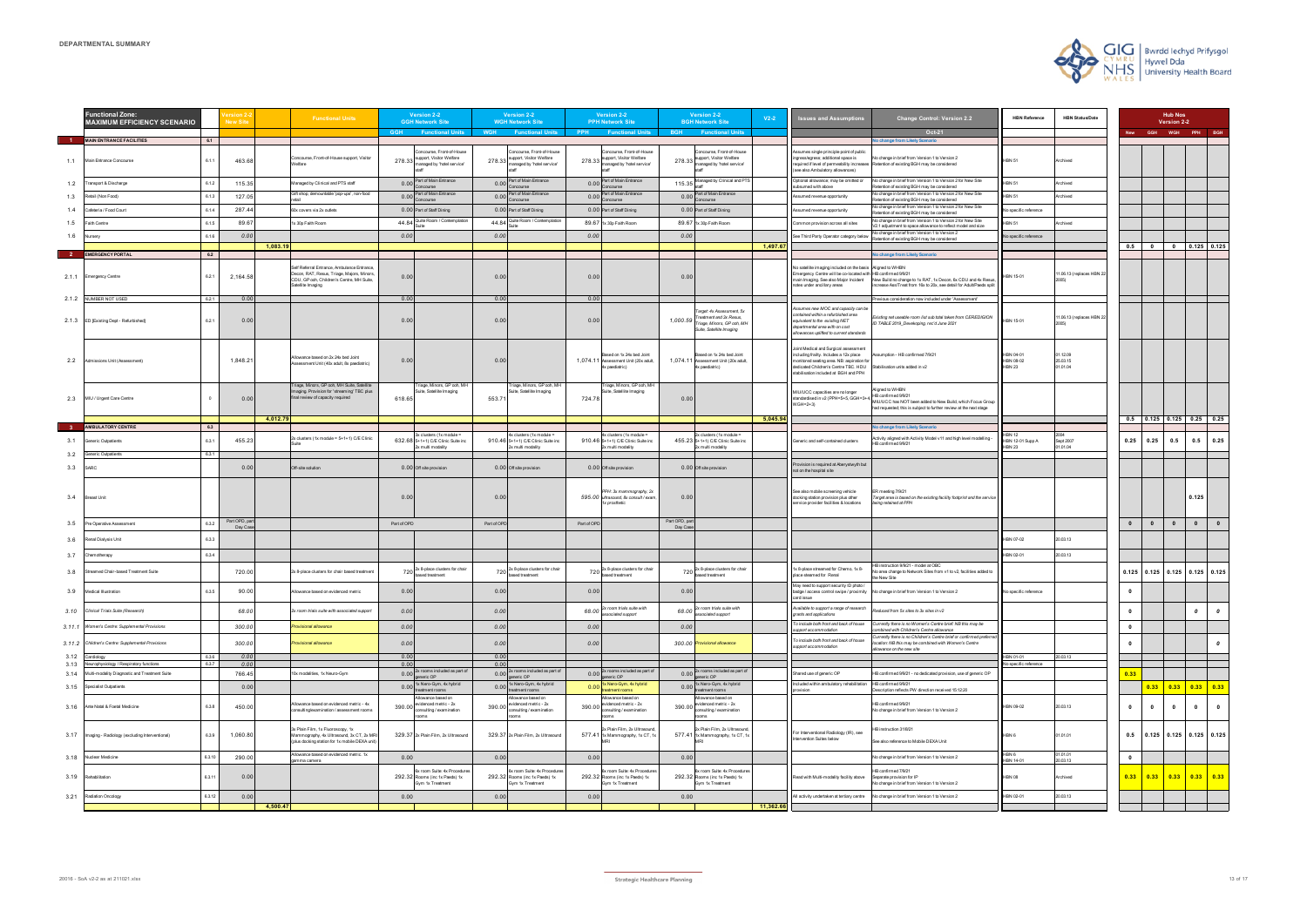| <b>HBN Reference</b>                    | <b>HBN Status/Date</b>                                              |       |            | <b>Hub Nos</b><br>Version 2-2 |             |             |
|-----------------------------------------|---------------------------------------------------------------------|-------|------------|-------------------------------|-------------|-------------|
|                                         |                                                                     | New   | <b>GGH</b> | <b>WGH</b>                    | PPH         | <b>BGH</b>  |
|                                         |                                                                     |       |            |                               |             |             |
| HBN 04-01<br>HBN 08-02<br><b>HBN 23</b> | 01.12.09<br>25.03.15<br>01.01.04                                    | 6     | 1          | 1                             | $\mathbf 2$ | $\mathbf 2$ |
| HBN 04-02                               | 20.03.13                                                            | 0     | 0          | 0                             | 0.25        | 0.25        |
| HBN 09-03                               | 20.03.13                                                            | 0.25  | 0          | 0                             | 0           | 0           |
| <b>HBN 08</b>                           | Archived                                                            | 0     | 0          | 0                             | 0           | 0           |
|                                         |                                                                     |       |            |                               |             |             |
|                                         |                                                                     |       |            |                               |             |             |
| <b>HBN 26</b><br>HBN 01-01<br>HBN 09-02 | 02.01.04<br>20.03.13<br>20.03.13                                    | 1     |            |                               |             | 0.25        |
| <b>HBN 10-02</b>                        | 01.05.07                                                            | 0.125 |            |                               | 0.125       | 0.125       |
| <b>HBN 10-02</b>                        | 01.05.07                                                            |       | 0.125      | 0.125                         |             |             |
| HBN 09-02                               | 20.03.13                                                            | 0.25  |            |                               |             | 0.25        |
|                                         |                                                                     |       | 0.125      | 0.125                         | 0.125       | $\pmb{0}$   |
| No specific reference                   |                                                                     |       |            |                               |             |             |
|                                         |                                                                     |       |            |                               |             |             |
| HBN 03-01<br>HBN 03-02                  | 20.03.13<br>30.06.17                                                | 0     | $\pmb{0}$  | 0                             | 0           | 0.5         |
|                                         |                                                                     | 0     | 0.125      | 0.125                         | 0.125       | 0.125       |
|                                         |                                                                     |       |            |                               |             |             |
|                                         |                                                                     |       |            |                               |             |             |
| No specific reference                   |                                                                     | 0     |            |                               |             |             |
| <b>HBN 14-01</b>                        | 20.03.13                                                            | 0.25  | 0          | 0                             | 0.125       | 0.125       |
| <b>HBN 13</b>                           | 02.01.04                                                            |       |            |                               |             |             |
| <b>HBN 15</b>                           | Archived                                                            | 0     | 0          | 0                             | 0           | 0           |
| <b>HBN 20</b>                           | 2005. Only available on<br>National Building<br>Specification (NBS) | 0     | 0          | 0                             | 0           | 0           |
| HBN 47                                  | Archived                                                            |       |            |                               |             |             |
| No specific reference                   |                                                                     | 0     |            |                               |             |             |
| No specific reference                   |                                                                     | 0     |            |                               |             |             |
| No specific reference                   |                                                                     | 0     | 0          | 0                             | 0           | 0           |
|                                         |                                                                     |       |            |                               |             |             |

|            | <b>Functional Zone:</b><br><b>MAXIMUM EFFICIENCY SCENARIO</b>          | <b>New Site</b> |           |           | <b>Functional Units</b>                                                                                                                                                                                        |            | Version 2-2<br><b>GGH Network Site</b>                                                                                |            | Version 2-2<br><b>WGH Network Site</b>                                                                                                  |                | Version 2-2<br><b>PPH Network Site</b>                                                                                                 |            | <b>Version 2-2</b><br><b>BGH Network Site</b>                                                                 | $V2-2$    | <b>Issues and Assumptions</b>                                                                                                                    | <b>Change Control: Version 2.2</b>                                                                                                                                                                                                | <b>HBN Reference</b>                           | <b>HBN Status/Date</b>                                              |                         |                | <b>Hub Nos</b><br>Version 2-2    |                         |                         |
|------------|------------------------------------------------------------------------|-----------------|-----------|-----------|----------------------------------------------------------------------------------------------------------------------------------------------------------------------------------------------------------------|------------|-----------------------------------------------------------------------------------------------------------------------|------------|-----------------------------------------------------------------------------------------------------------------------------------------|----------------|----------------------------------------------------------------------------------------------------------------------------------------|------------|---------------------------------------------------------------------------------------------------------------|-----------|--------------------------------------------------------------------------------------------------------------------------------------------------|-----------------------------------------------------------------------------------------------------------------------------------------------------------------------------------------------------------------------------------|------------------------------------------------|---------------------------------------------------------------------|-------------------------|----------------|----------------------------------|-------------------------|-------------------------|
|            |                                                                        |                 |           |           |                                                                                                                                                                                                                | <b>GGH</b> | <b>Functional Units</b>                                                                                               | <b>WGH</b> | <b>Functional Units</b>                                                                                                                 | <b>PPH</b>     | <b>Functional Units</b>                                                                                                                | <b>BGH</b> | <b>Functional Units</b>                                                                                       |           |                                                                                                                                                  | Oct-21                                                                                                                                                                                                                            |                                                |                                                                     | <b>New</b>              |                | GGH WGH PPH BGH                  |                         |                         |
|            | 4 INPATIENT BEDS<br>6.4                                                |                 |           |           |                                                                                                                                                                                                                |            |                                                                                                                       |            |                                                                                                                                         |                |                                                                                                                                        |            |                                                                                                               |           |                                                                                                                                                  | anges to Generic IP beds for all sites (excl. GGH and WGI<br>line with HB model                                                                                                                                                   |                                                |                                                                     |                         |                |                                  |                         |                         |
|            | 4.1 Acute Beds (Generic)<br>6.4.1                                      |                 | 15,353.52 |           | 16x IP Wards: 1x Day Case wards (2x<br>sessment included above as part of JAU)                                                                                                                                 |            | 2,684.27 GGH: 3x Wards                                                                                                |            | 1,789.52 WGH: 2x Wards                                                                                                                  |                | 3,579.03 PPH: 4x Wards                                                                                                                 |            | 3,579.03 BGH: 4x Wards                                                                                        |           | 100% singles at New Site, 50% singles<br><b>Isewhere</b>                                                                                         | v2 aligned with Activity Model v11<br>v2.1 updated to reflect 66% single room on network sites                                                                                                                                    | IBN 04-01<br>IBN 08-02<br><b>IBN 23</b>        | 1.12.09<br>25.03.15<br>01.01.04                                     | 6                       |                | $\overline{1}$<br>$\overline{1}$ | $\overline{\mathbf{2}}$ | $\overline{2}$          |
|            | o. of Wards                                                            |                 |           | 15,353.52 |                                                                                                                                                                                                                |            |                                                                                                                       |            |                                                                                                                                         |                |                                                                                                                                        |            |                                                                                                               | 11,631.85 |                                                                                                                                                  | HB instruction 31/8/21                                                                                                                                                                                                            |                                                |                                                                     |                         |                |                                  |                         |                         |
| 4.2        | Critical Care Beds                                                     | 6.4.2           | 1,334.97  |           | 24x bed unit for sizing (22x beds configured 2x<br>8-bed cluster plus 1x 6-bed isolation cluster)                                                                                                              | 0.00       |                                                                                                                       | 0.00       |                                                                                                                                         | 650.00         | Iotional supplemental<br>allowance added to standard<br>ward template based on 5x<br>HDU at PPH                                        |            | Notional supplemental<br>allowance added to standard<br>$650.00$ ward template based on 4x<br>HDU beds at BGH |           | HDU allowances increased at BGH and                                                                                                              | No change to space allowance between v1 and v2, however, whils<br>bed nos decrease from 24 to 22 on the new site it is envisaged that<br>the nursing modules will be based on 2x 8-bed cluster plus 1x 6-bed<br>isolation cluster | HBN 04-02                                      | 20.03.13                                                            | $\bf{0}$                | $\mathbf{0}$   | $\mathbf{0}$                     | 0.25                    | 0.25                    |
| 4.3        | 6.4.3<br>Neonatal Unit (including Transitional Care)                   |                 | 867.5     |           | 1x Level 3 (stabilisation), 4x Level 2, 2x Level<br>(Isolation), 6x Level 1 (special care), 2x<br><b>Transitional Care</b>                                                                                     | 0.00       |                                                                                                                       | 0.00       |                                                                                                                                         | 0.00           |                                                                                                                                        |            | Notional allowance for<br>250.00 stabilisation and transfer unit<br>(Level 1 special care)                    |           | Fransitional Care cots now counted as<br>part of activity in v2                                                                                  | ligned to W&C Business Case                                                                                                                                                                                                       | HBN 09-03                                      | 20.03.13                                                            | 0.25                    | $\mathbf{0}$   | $\mathbf{0}$                     | $\mathbf{0}$            | $\mathbf{0}$            |
| 4.4        | IP Therapy                                                             |                 | 292.32    |           | 4x Procedures Rooms (inc Paeds) 1x Gym 1:<br>reatment                                                                                                                                                          |            | 192.93 Procedures Rooms, 1x Gyn                                                                                       |            | 192.93 Procedures Rooms, 1x Gyr                                                                                                         | 219.24         | Procedures Rooms, 1x Gyn<br>1x Treatment                                                                                               |            | Procedures Rooms, 1x Gym<br>219.24 Truement                                                                   |           | Design will need to consider distances<br>and adjacencies                                                                                        | Pro rate alignment with bed numbers                                                                                                                                                                                               | <b>IBN 08</b>                                  | Archived                                                            | $\bullet$               |                | $\mathbf{0}$<br>$\mathbf{0}$     | $\mathbf 0$             | $\overline{\mathbf{0}}$ |
|            |                                                                        |                 |           | 2,494.80  |                                                                                                                                                                                                                |            |                                                                                                                       |            |                                                                                                                                         |                |                                                                                                                                        |            |                                                                                                               | 2,374.34  |                                                                                                                                                  |                                                                                                                                                                                                                                   |                                                |                                                                     |                         |                |                                  |                         |                         |
| - 5<br>5.1 | INTERVENTION SUITES<br>6.5<br>Operating Theatres & Intervention Suites | 6.5.1           | 4,329.94  |           | 13x General Theatres, 1x Hybrid Theatre (IR<br>1x Intervention Suite (Cath Lab), 36x PACU -<br>all arranged in 2x theatre clusters                                                                             | 0.00       |                                                                                                                       | 0.00       |                                                                                                                                         | 0.00           |                                                                                                                                        |            | 840.00 Notional allowance for a twin                                                                          |           | Includes IR suite at New Site                                                                                                                    | HB instruction 31/8/21                                                                                                                                                                                                            | <b>HBN 26</b><br><b>HBN 01-01</b><br>HBN 09-02 | 02.01.04<br>20.03.13<br>20.03.13                                    |                         |                |                                  |                         | 0.25                    |
| 5.2        | Daycase Theatres and Endoscopy                                         | 6.5.2           | 2,444.97  |           | 6x Day Case Theatres, 3x Endoscopy suites<br>Trolley target = 25 configured 24x bays and 9                                                                                                                     | 0.00       |                                                                                                                       | 0.00       |                                                                                                                                         | 1,158.81       | 2x Day Case Theatres, 1x<br>loscopy suite (Trolley<br>rget = 17 configured 12x<br>ys and 6x recliners)                                 | 1,148.81   | 3x Day Case Theatres, 1x<br>doscopy suite (Trolley<br>target = 11 configured 8x bay<br>and 4x recliners)      |           |                                                                                                                                                  | HB instruction 31/8/21<br>Trollies aligned with Activity Model v11                                                                                                                                                                | <b>HBN 10-02</b>                               | 01.05.07                                                            | 0.125                   |                |                                  |                         | $0.125$ 0.125           |
| 5.3        | 6.5.2<br>Daycase Procedures Suite                                      |                 |           |           |                                                                                                                                                                                                                |            | 1x Procedures suite (Trolley<br>421.39 target = 10 configured 7x bays<br>and 3x recliners)                            |            | 1x Procedures suite (Trolle<br>421.39 target = 10 configured 7x bay<br>and 3x recliners)                                                | 0.00           |                                                                                                                                        | 0.00       |                                                                                                               |           |                                                                                                                                                  | HB instruction 31/8/21<br>Trollies aligned with Activity Model v11                                                                                                                                                                | <b>HBN 10-02</b>                               | 01.05.07                                                            |                         |                | $0.125$ 0.125                    |                         |                         |
| 5.4        | Delivery Suite                                                         | 6,5.3           | 1,167.76  |           | 2x Obstetric Theatres, 7x Delivery<br>comprising 2x higher risk, 1x isolation, 1x<br>multi birth, 1x pool delivery, 2x lower risk), 1x<br>bereavement, plus a 6x bed higher dependency<br>/ post op escalation | 0.00       |                                                                                                                       | 0.00       |                                                                                                                                         | 0.00           |                                                                                                                                        |            | 750.00 Notional allowance based on                                                                            |           |                                                                                                                                                  | Aligned to W&C Business Case<br>Arithmetical error correction (new site)                                                                                                                                                          | HBN 09-02                                      | 20.03.13                                                            | 0.25                    |                |                                  |                         | 0.25                    |
|            | 5.5 Midwife Led Unit                                                   |                 |           |           | No requirement                                                                                                                                                                                                 |            | 2x Delivery, 1x Delivery with<br>461.37 pool, 2x single bed, 1x 4-bed                                                 |            | 2x Delivery, 1x Delivery with<br>461.37 pool, 2x single bed, 1x 4-bed                                                                   |                | 230.69 <sup>1x Delivery</sup> (pro rata<br>allowance)                                                                                  |            | 0.00 No requirement @ BGH                                                                                     |           |                                                                                                                                                  | Aligned to W&C Business Case                                                                                                                                                                                                      |                                                |                                                                     |                         |                | $0.125$ 0.125 0.125              |                         |                         |
| 5.6        | Invitro Fertilisation Unit<br>6.5.4                                    |                 |           | 7,942.67  |                                                                                                                                                                                                                |            |                                                                                                                       |            |                                                                                                                                         |                |                                                                                                                                        |            |                                                                                                               | 5,893.82  |                                                                                                                                                  |                                                                                                                                                                                                                                   | No specific reference                          |                                                                     |                         |                |                                  |                         |                         |
|            | <b>MENTAL HEALTH (Part - Stand Alone)</b><br>6.6                       |                 |           |           |                                                                                                                                                                                                                |            |                                                                                                                       |            |                                                                                                                                         |                |                                                                                                                                        |            |                                                                                                               |           |                                                                                                                                                  | No change from Likely Scenario                                                                                                                                                                                                    |                                                |                                                                     |                         |                |                                  |                         |                         |
| 6.1        | Mental Health Unit<br>6.4.4                                            |                 | 0.00      |           | See stand alone facility                                                                                                                                                                                       | 0.00       |                                                                                                                       | 0.00       |                                                                                                                                         | 0.00           |                                                                                                                                        | 913.87     | 11x Bed unit (existing Enlli<br>Ward GDA = $1,063$ )                                                          |           | HB to confirm requirement for repurpose<br>100% single bedrooms                                                                                  | See stand alone facility notes                                                                                                                                                                                                    | HBN 03-01<br>HBN 03-02                         | 20.03.13<br>30.06.17                                                | $\mathbf{0}$            | $\mathbf{0}$   | $\mathbf{0}$                     | $\mathbf{0}$            | 0.5                     |
|            | 6.2 Mental Health Hospitality Unit                                     |                 | 0.00      |           | See stand alone facility                                                                                                                                                                                       |            | 2x OP assessment, 1x Group<br>436.12 room, 4x IP single bedrooms,<br>Assessment / Day facilities                      |            | 2x OP assessment, 1x Group<br>436.12 room, 4x IP single bedrooms,<br>Assessment / Day facilities                                        |                | 2x OP assessment, 1x Group<br>436.12 room, 4x IP single bedrooms<br>ssessment / Day facilities                                         |            | 2x OP assessment, 1x Group<br>436.12 room, 4x IP single bedrooms,<br>Assessment / Day facilities              |           | HB to confirm requirement for repurpose<br>sites: Provisions not specifically<br>referenced at MH Focus Group events<br>100% single bedrooms     | Vo change from v1 to v2                                                                                                                                                                                                           |                                                |                                                                     |                         | $\overline{0}$ | $0.125$ 0.125 0.125 0.125        |                         |                         |
|            | <b>CLINICAL SUPPORT</b><br>6.6                                         |                 |           | 0.00      |                                                                                                                                                                                                                |            |                                                                                                                       |            |                                                                                                                                         |                |                                                                                                                                        |            |                                                                                                               | 2,658.3   |                                                                                                                                                  | No change from Likely Scenario                                                                                                                                                                                                    |                                                |                                                                     |                         |                |                                  |                         |                         |
| 7.1        | 6.6.1<br>On Call Suites (including Junior Doctors Accommodation)       |                 | 178.50    |           | ONS x4 plus mess facilities                                                                                                                                                                                    | 0.00       |                                                                                                                       | 0.00       |                                                                                                                                         | 0.00           |                                                                                                                                        | 0.00       |                                                                                                               |           |                                                                                                                                                  | No change in brief from Version 1 to Version 2 other than to correct<br>arithmetical error<br>/2 Provision within staff welfare hub included                                                                                      | No specific reference                          |                                                                     | $\mathbf{0}$            |                |                                  |                         |                         |
| 7.2        | Pharmacy                                                               | 6.6.2           | 945.00    |           | Includes Aseptic, Radiopharmacy and TPN<br>functions                                                                                                                                                           | 254.52     | Local stock holding, ward box<br>management and dispensing                                                            | 254.52     | Local stock holding, ward box<br>management and dispensing                                                                              | 509.04         | Local stock holding, ward box<br>anagement and dispensing                                                                              | 509.04     | Local stock holding, ward box<br>management and dispensing                                                    |           |                                                                                                                                                  | Pro rata reduction in line with revised bed numbers                                                                                                                                                                               | <b>HBN 14-01</b>                               | 20.03.13                                                            | 0.25                    | $\mathbf{0}$   | $\mathbf{0}$                     |                         | $0.125$ 0.125           |
|            | 7.3 Sterile Services - On Site Sterilisation (Whole Hospital)          | 6.6.3           | 802.37    |           | Allowance based on evidenced metric for 200<br>to 500 beds                                                                                                                                                     |            | 0.00 Provision inc within RDC                                                                                         |            | 0.00 Provision inc within RDC                                                                                                           |                | lowance based on<br>643.78 evidenced HSDU metric for<br>100-200 beds                                                                   |            | Allowance based on<br>643.78 evidenced HSDU metric for<br>100-200 beds                                        |           | The sustainability of having HSDUs at<br>WGH and GGH is at the lowest threshold; No change from v1 to v2<br>review, which could also include PPH | options to service from the new site under V2.1 provision for WGH and GGH assumed to be within RDC                                                                                                                                | <b>IBN 13</b>                                  | 02.01.04                                                            |                         |                |                                  |                         |                         |
| 7.4        | 6.6.4<br>Pathology                                                     |                 | 2,400.00  |           | Notional allowance based on full service<br>provision (target area subject to outcome of<br>Regional Network Review)                                                                                           |            | 39.38 Sub-Dept: Analyser Suite                                                                                        |            | 39.38 Sub-Dept: Analyser Suite                                                                                                          | 330.75 Hot Lab |                                                                                                                                        |            | Hot Lab<br>330.75 NB extg Pathology has had<br>recent upgrade, but not<br>Mortuary                            |           | Confirm level of investment required on<br>the network sites                                                                                     | Reduced target for New Site. Reduced specialties across the<br><b>Network Sites</b>                                                                                                                                               | <b>IBN 15</b>                                  | Archived                                                            | $\mathbf{0}$            | $\mathbf{0}$   | $\mathbf{0}$                     | $\mathbf{0}$            | $\overline{\mathbf{0}}$ |
|            | 6.6.5<br>7.5 Mortuary                                                  |                 | 324.84    |           | Allowance based on 2x PM tables, 32x body<br>store (subject to bariatric and freezers)<br>Assumes shared support with Pathology                                                                                |            | GGH - Target if re-located is<br>228.00 228 (24x body store). Existing<br>area is 714 if retained (44x<br>body store) |            | WGH - target 24x body store<br>equates to existing 25x;<br>228.00 assess if condition B is<br>achievable and location suits<br>etention |                | PPH - target 24x body store<br>equates to existing 24x;<br>228.00 assess if condition B is<br>achievable and location suits<br>tention |            | 228.00 BGH - target 24x; requires                                                                             |           | Assumes shared support with Pathology<br>across all sites                                                                                        | lew Site - additional safeguarding added<br>Allowance for each Network Site based on 24x body store (subject<br>o bariatric & freezers), noting options for GGH                                                                   | HBN 20                                         | 2005. Only available on<br>National Building<br>Specification (NBS) | $\bf{0}$                |                | $\mathbf{0}$<br>$\mathbf{0}$     | $\mathbf{0}$            | $\overline{\mathbf{0}}$ |
| 7.6        | 6.6.6<br>Medical Records                                               |                 | 0.00      |           | Sorting Office part of RDC. Nominal hard copy<br>holding on site, see IM&T                                                                                                                                     |            | Sorting Office part of RDC.<br>0.00 Limited hard copy on site -<br>see IM&T                                           |            | Sorting Office part of RDC.<br>0.00 Limited hard copy on site -<br>see IM&T                                                             |                | Sorting Office part of RDC<br>0.00 Limited hard copy on site -<br>ee IM&T                                                              |            | Sorting Office part of RDC.<br>0.00 Limited hard copy on site -<br>see IM&T                                   |           | See also IM&T provision<br>Operational policy for Medical Records; to No change from v1 to v2<br>be confirmed                                    |                                                                                                                                                                                                                                   | HBN 47                                         | Archived                                                            |                         |                |                                  |                         |                         |
| 7.7        | 6.6.7<br>Clinical Engineering                                          |                 | 225.80    |           | See also specific departmental allowances                                                                                                                                                                      |            | Satellite CE Technician / bas<br>35.00 of operations. See also<br>specific dept provision                             |            | Satellite CE Technician / bas<br>35.00 of operations. See also<br>specific dept provision                                               |                | atellite CE Technician / bas<br>35.00 of operations. See also<br>specific dept provision                                               |            | Satellite CE Technician / bas<br>35.00 of operations. See also<br>specific dept provision                     |           |                                                                                                                                                  | CE satellite provision made for peripatetic team members attending<br>network sites                                                                                                                                               | No specific reference                          |                                                                     | $\overline{\mathbf{0}}$ |                |                                  |                         |                         |
| 7.8        | 6.6.8<br>quipment Resource Centre                                      |                 | 448.56    |           | See also Clinical Engineering and RDC                                                                                                                                                                          |            | $0.00$ See RDC                                                                                                        |            | $0.00$ See RDC                                                                                                                          |                | $0.00$ See RDC                                                                                                                         |            | 0.00 See RDC                                                                                                  |           |                                                                                                                                                  | No change from v1 to v2<br>V2.1 provision for network sites assumed to be within RDC                                                                                                                                              | lo specific reference                          |                                                                     | $\mathbf{0}$            |                |                                  |                         |                         |
| 7.9        | 6.6.9<br>nformation Management & Technology (IM&T)                     |                 | 361.62    |           | Includes Training, short term hard copy<br>holding, EPR and Data processing                                                                                                                                    |            | Includes Training, short term<br>180.81 hard copy holding, EPR and<br>Data processing                                 |            | Includes Training, short term<br>180.81 hard copy holding, EPR and<br>Data processing                                                   |                | Includes Training, short term<br>361.62 hard copy holding, EPR and<br>Data processing                                                  |            | Includes Training, short term<br>361.62 hard copy holding, EPR and<br>Data processing                         |           |                                                                                                                                                  | Short term holding of hard copy added in v2. Pro rata reduction in<br>line with reduced bed numbers                                                                                                                               | lo specific reference                          |                                                                     | $\mathbf{0}$            | $\mathbf{0}$   | $\mathbf 0$                      | $\mathbf{0}$            | $\overline{\mathbf{0}}$ |
|            |                                                                        |                 |           | 5,686.69  |                                                                                                                                                                                                                |            |                                                                                                                       |            |                                                                                                                                         |                |                                                                                                                                        |            |                                                                                                               | 5,691.78  |                                                                                                                                                  |                                                                                                                                                                                                                                   |                                                |                                                                     |                         |                |                                  |                         |                         |

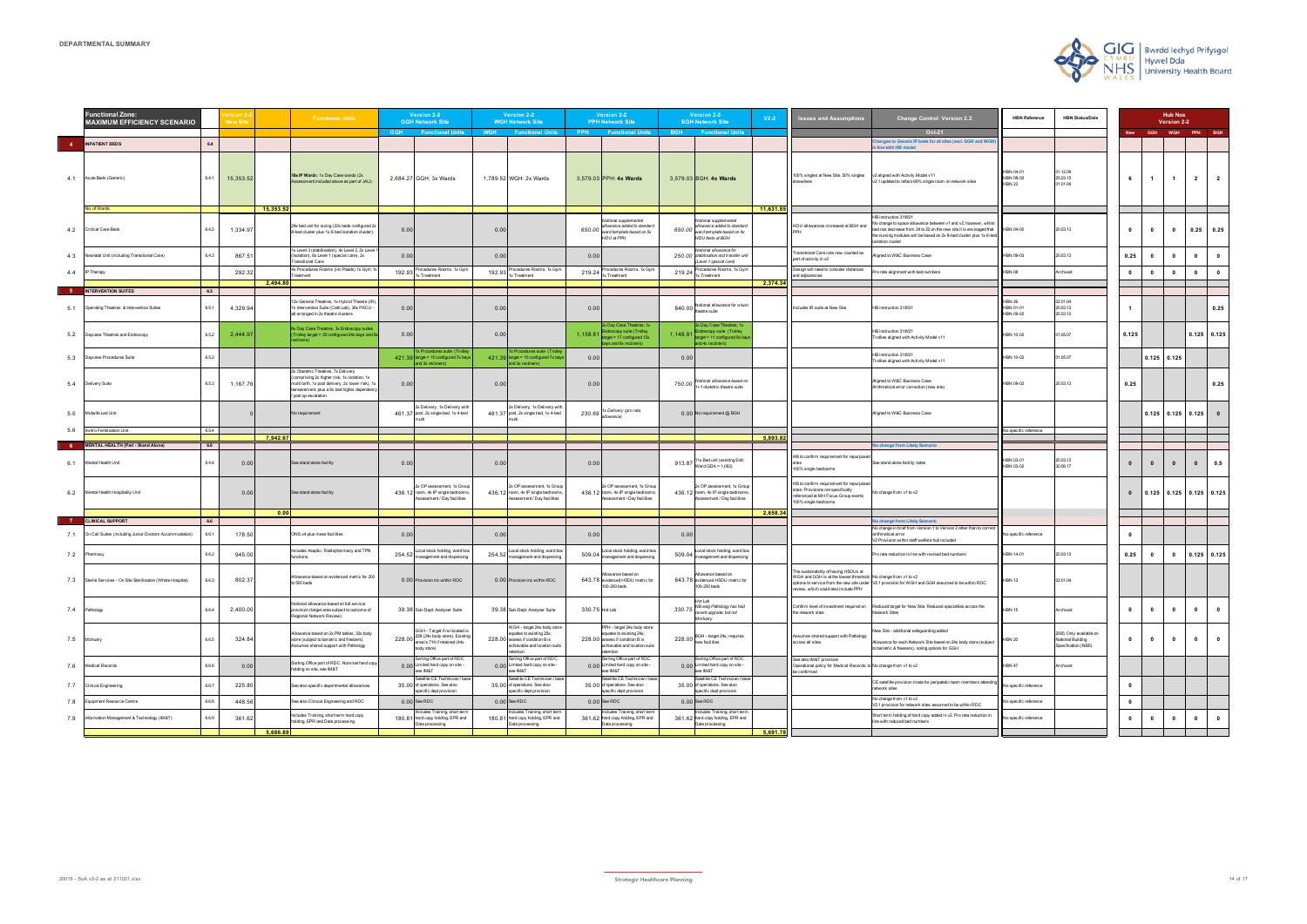| <b>Hub Nos</b><br>Version 2-2 |                                 |                         |                         |       |  |  |  |  |  |  |
|-------------------------------|---------------------------------|-------------------------|-------------------------|-------|--|--|--|--|--|--|
| New                           | <b>WGH</b><br>GGH<br>PPH<br>BGH |                         |                         |       |  |  |  |  |  |  |
|                               |                                 |                         |                         |       |  |  |  |  |  |  |
| 0                             | 0                               | 0                       | 0                       | 0     |  |  |  |  |  |  |
| 0                             | 0                               | 0                       | 0                       | 0     |  |  |  |  |  |  |
| 0                             |                                 |                         |                         |       |  |  |  |  |  |  |
|                               |                                 |                         |                         |       |  |  |  |  |  |  |
|                               |                                 |                         |                         |       |  |  |  |  |  |  |
|                               |                                 |                         |                         |       |  |  |  |  |  |  |
|                               |                                 |                         |                         |       |  |  |  |  |  |  |
| 0                             | 0                               | 0                       | 0                       | 0     |  |  |  |  |  |  |
|                               |                                 |                         |                         |       |  |  |  |  |  |  |
|                               |                                 |                         |                         |       |  |  |  |  |  |  |
| 0                             | 0                               | 0                       | 0                       | 0     |  |  |  |  |  |  |
|                               |                                 |                         |                         |       |  |  |  |  |  |  |
| 0                             | 0                               | 0                       | 0                       | 0     |  |  |  |  |  |  |
| 0                             | 0                               | 0                       | 0                       | 0     |  |  |  |  |  |  |
| 0                             | $\mathbf{0}$                    | 0                       | 0                       | 0     |  |  |  |  |  |  |
| 0                             | 0                               | 0                       | 0                       | 0     |  |  |  |  |  |  |
| 0.125                         | 0.125                           | 0.125                   | 0.125                   | 0.125 |  |  |  |  |  |  |
| 0                             | $\mathbf{0}$                    | 0                       | 0                       | 0     |  |  |  |  |  |  |
| 0                             | $\mathbf{0}$                    | 0                       | 0                       | 0     |  |  |  |  |  |  |
| $\overline{\mathbf{0}}$       | 0                               | $\overline{\mathbf{0}}$ | $\overline{\mathbf{0}}$ | 0     |  |  |  |  |  |  |
|                               |                                 |                         |                         |       |  |  |  |  |  |  |
|                               |                                 |                         |                         |       |  |  |  |  |  |  |
| 0                             | 0                               | 0                       | 0                       | 0     |  |  |  |  |  |  |
| 0                             |                                 |                         |                         | 0     |  |  |  |  |  |  |
|                               |                                 |                         |                         |       |  |  |  |  |  |  |
|                               |                                 |                         |                         |       |  |  |  |  |  |  |

|                         | <b>Functional Zone:</b><br><b>MAXIMUM EFFICIENCY SCENARIO</b>                             | New Si           | <b>Functional Units</b>                                                                                               |                                   | Version 2-2<br><b>GGH Network Site</b>                                                          |                                   | Version 2-2<br><b>WGH Network Site</b>                                                           |                                   | Version 2-2<br><b>PPH Network Site</b>                                                            |                                   | Version 2-2<br><b>BGH Network Site</b>                                                             | $V2-2$                            | <b>Issues and Assumptions</b>                                                                                                                                                       | <b>Change Control: Version 2.2</b>                                                                                           | <b>HBN Reference</b>                 | <b>HBN Status/Date</b> |              |                         | <b>Hub Nos</b><br>Version 2-2   |              |              |
|-------------------------|-------------------------------------------------------------------------------------------|------------------|-----------------------------------------------------------------------------------------------------------------------|-----------------------------------|-------------------------------------------------------------------------------------------------|-----------------------------------|--------------------------------------------------------------------------------------------------|-----------------------------------|---------------------------------------------------------------------------------------------------|-----------------------------------|----------------------------------------------------------------------------------------------------|-----------------------------------|-------------------------------------------------------------------------------------------------------------------------------------------------------------------------------------|------------------------------------------------------------------------------------------------------------------------------|--------------------------------------|------------------------|--------------|-------------------------|---------------------------------|--------------|--------------|
|                         |                                                                                           |                  |                                                                                                                       |                                   | GGH Functional Units                                                                            |                                   | WGH Functional Units                                                                             | <b>PPH</b>                        | <b>Eunctional Units</b>                                                                           | <b>RGH</b>                        | <b>Eunctional Units</b>                                                                            |                                   |                                                                                                                                                                                     | Oct-21                                                                                                                       |                                      |                        | <b>New</b>   | <b>GGH</b>              | WGH                             | PPH BGH      |              |
| $\overline{\mathbf{8}}$ | <b>ADMINISTRATION AND EDUCATION &amp; TRAINING (Part</b>                                  |                  |                                                                                                                       |                                   |                                                                                                 |                                   |                                                                                                  |                                   |                                                                                                   |                                   |                                                                                                    |                                   |                                                                                                                                                                                     | o change from Likely Scenario                                                                                                |                                      |                        |              |                         |                                 |              |              |
| 8.1                     | Administration<br>6.1.7                                                                   | 0.00             | ee stand alone facility                                                                                               |                                   | 0.00 See stand alone facility                                                                   |                                   | 0.00 See stand alone facility                                                                    |                                   | 0.00 See stand alone facility                                                                     |                                   | 0.00 See stand alone facility                                                                      |                                   | Requires further validation                                                                                                                                                         | rithmetical error corrected for new site. Leaner metric adopted f<br>andard module. Numbers reduced across the network sites | HBN 18                               | Archived               | $\mathbf{0}$ | $\bf{0}$                | $\mathbf{0}$                    | $\mathbf 0$  |              |
| 8.2                     | Education & Training Satellite Hub(s)<br>618                                              | 765.7            | 3x Satellite Hubs, associated with IP, OP and<br>W&C                                                                  | 255.23                            | x Satellite Hubs per networ                                                                     |                                   | 255.23 1x Satellite Hubs per network                                                             |                                   | 255.23 <sup>1x</sup> Satellite Hubs per network                                                   |                                   | 510.47 <sup>1x</sup> Satellite Hub per network<br>site plus dedicated PGMC                         |                                   | Hubs agreed 22:09:21 (PW/ER)                                                                                                                                                        | PGMC added to BGH                                                                                                            | <b>HBN 18</b>                        | Archived               | $\mathbf{0}$ | $\bf{0}$                | $\mathbf{0}$                    | $\mathbf{0}$ | $\mathbf{0}$ |
| 8.3                     | Education & Training: Central Faculty / PGMEC                                             | 0.00             | See stand alone facility                                                                                              | 0.00                              |                                                                                                 | 0.00                              |                                                                                                  | 0.00                              |                                                                                                   | 0.00                              |                                                                                                    |                                   |                                                                                                                                                                                     | oved to stand alone facility                                                                                                 |                                      |                        | $\mathbf{0}$ |                         |                                 |              |              |
| 8.4                     | Research                                                                                  | 0.00             | See Ambulatory provision                                                                                              |                                   | 0.00 See Ambulatory provision                                                                   |                                   | 0.00 See Ambulatory provision                                                                    |                                   | 0.00 See Ambulatory provision                                                                     |                                   | 0.00 See Ambulatory provision                                                                      |                                   | See Third Party Operator category below<br>Proposed links with EBME need to be<br>inderstood                                                                                        | Vo change from v1 to v2                                                                                                      |                                      |                        |              |                         |                                 |              |              |
|                         | Reserve Space                                                                             | 0.00             | See Planning Contingency                                                                                              |                                   | 0.00 See Planning Contingency                                                                   |                                   | 0.00 See Planning Contingency                                                                    |                                   | 0.00 See Planning Contingency                                                                     |                                   | 0.00 See Planning Contingency                                                                      |                                   | A requirement to reserve a proportion of<br>unallocated space on each site: For<br>Network sites this is converting retained<br>estate into low tech accommodation such<br>as admin | Quantum to be agreed for each site                                                                                           |                                      |                        |              |                         |                                 |              |              |
|                         |                                                                                           |                  | 765.70                                                                                                                |                                   |                                                                                                 |                                   |                                                                                                  |                                   |                                                                                                   |                                   |                                                                                                    | 1,276.17                          |                                                                                                                                                                                     |                                                                                                                              |                                      |                        |              |                         |                                 |              |              |
|                         | STAFF & VISITOR WELFARE<br>6.7                                                            |                  |                                                                                                                       |                                   | nal numbers subject to                                                                          |                                   | nal numbers subject to                                                                           |                                   | al numbers subject to                                                                             |                                   | inal numbers subject to                                                                            |                                   |                                                                                                                                                                                     | lo change from Likely Scenario                                                                                               |                                      |                        |              |                         |                                 |              |              |
| 9.1                     | Welfare Hub<br>6.7.1                                                                      | 2,952.           | inal numbers subject to lavout and<br>djacencies                                                                      | 780.41                            | layout and adjacencies<br>notional 5x per site)                                                 |                                   | 850.46 layout and adjacencies<br>(notional 5x per site)                                          |                                   | 1,340.85 layout and adjacencies<br>notional 5x per site)                                          | 1,480.96                          | layout and adjacencies<br>notional 5x per site)                                                    |                                   |                                                                                                                                                                                     | ew metrics annly created by y2<br>Staff Welfare Hub includes Staff On Call provision in v2                                   | HBN 00-03 Fig 106 for on<br>all room |                        |              |                         |                                 |              |              |
| 9.2                     | Staff Dining<br>6.7,2                                                                     | 650.2            | 180 covers                                                                                                            |                                   | 315.00 60 covers. Includes cafeteria                                                            |                                   | 315.00 60 covers. Includes cafeteria                                                             |                                   | 475.65 120 covers. Includes cafeteri                                                              |                                   | 475.65 120 covers. Includes cafeteria                                                              |                                   |                                                                                                                                                                                     | Shared staff and public facilities across network sites<br>/2.1 reduced quantum in line with reduced bed numbers             | No specific reference                |                        | $\mathbf{0}$ | $\mathbf{0}$            | $\mathbf{0}$                    | $\mathbf{0}$ | $\mathbf{0}$ |
|                         |                                                                                           |                  | 3,602.37                                                                                                              |                                   |                                                                                                 |                                   |                                                                                                  |                                   |                                                                                                   |                                   |                                                                                                    | 6,033.98                          |                                                                                                                                                                                     |                                                                                                                              |                                      |                        |              |                         |                                 |              |              |
| 10                      | <b>FACILITIES MANAGEMENT</b><br>6.8                                                       |                  |                                                                                                                       |                                   |                                                                                                 |                                   |                                                                                                  |                                   |                                                                                                   |                                   |                                                                                                    |                                   |                                                                                                                                                                                     | <b>No change from Likely Scenario</b>                                                                                        |                                      |                        |              |                         |                                 |              |              |
| 10.1                    | 6.8.1<br>FM Hub (Satellite Support)                                                       | 1,811.3          | nal numbers subject to layout and<br>diacencies                                                                       | 478.85                            | nal numbers subject to<br>vout and adjacencies                                                  | 521.83                            | inal numbers subject to<br>lavout and adiacencies                                                | 822.72                            | inal numbers subject to<br>wout and adiacencies                                                   | 908.69                            | inal numbers subject to<br>avout and adiacencies                                                   |                                   |                                                                                                                                                                                     | Vew metrics apply created by v2                                                                                              | No specific reference                |                        |              |                         |                                 |              |              |
| 10.2                    | 6.8.2<br>Kitchen Catering                                                                 | 800.00           | Interpolated notional allowance based on 300 t<br>400 beds                                                            | 450.00                            | otional allowance up to 100                                                                     | 450.00                            | Notional allowance up to 100                                                                     | 600.00                            | <b>Votional allowance based on</b><br>00 to 200 beds                                              |                                   | Votional allowance based o<br>600.00 100 to 200 beds                                               |                                   |                                                                                                                                                                                     | No change from v1 to v2<br>2.1 amended to reflect site bed numbers                                                           | No specific reference                |                        | $\mathbf{0}$ | $\bf{0}$                | $\mathbf{0}$                    | $\mathbf{0}$ | $\mathbf{0}$ |
| 10.3                    | 6.8.3<br>Linen & Laundry                                                                  | 0.00             | ssume 3rd party operator off site                                                                                     | 0.00                              | sume 3rd party operator o                                                                       |                                   | 0.00 Assume 3rd party operator of                                                                | 0.00                              | sume 3rd party operator o                                                                         | 0.00                              | Assume 3rd party operator of                                                                       |                                   | See proposed All Wales Laundry solution                                                                                                                                             | Vo change from v1 to v2<br>V2.1 amended to reflect site bed numbers                                                          | No specific reference                |                        |              |                         |                                 |              |              |
| 10.4                    | 6.8.4<br>Waste                                                                            | 293.42           | Bx waste streams plus cleansing and admir<br>cilities                                                                 | 97.81                             | waste streams, plus<br>eansing & admin                                                          | 97.81                             | 3x waste streams, plus<br>cleansing & admin                                                      | 146.71                            | x waste streams, plus<br>ansing & admin                                                           | 146.71                            | 8x waste streams, plus<br>ansing & admin                                                           |                                   |                                                                                                                                                                                     | ro rata reduction across Network Sites                                                                                       | No specific reference                |                        | $\mathbf{0}$ | $\bf{0}$                | $\mathbf{0}$                    | $\mathbf{0}$ | $\mathbf{a}$ |
| 10.5                    | 685<br>FM Workshops                                                                       | 133.0            | Based on 3x Workshops. Electrical incl as pa<br>of EBME                                                               |                                   | 54.89 Based on single workshop                                                                  |                                   | 54.89 Based on single workshop                                                                   |                                   | ed on 3x Workshops.<br>109.78 Electrical incl as part of<br><b>BMF</b>                            |                                   | sed on 3x Workshops.<br>109.78 Electrical incl as part of<br>FRMF                                  |                                   |                                                                                                                                                                                     | Pro rata adjustment made to the Network Sites                                                                                | No specific reference                |                        | $\mathbf{0}$ | $\mathbf{0}$            | $\Omega$                        | $\mathbf{0}$ | $\mathbf{a}$ |
| 10.6                    | Stores (Receipt & Distribution) In house - Catering, Linen &<br>6.8.6<br>Sterile Services | 0.00             |                                                                                                                       | 0.00                              |                                                                                                 | 0.00                              |                                                                                                  | 0.00                              |                                                                                                   | 0.00                              |                                                                                                    |                                   |                                                                                                                                                                                     | lo change from v1 to v2                                                                                                      | No specific reference                |                        | $\mathbf{0}$ | $\bullet$               | $\mathbf{0}$                    | $\mathbf{0}$ | $\mathbf{0}$ |
| 10.7                    | Stores (Receipt & Distribution) Outsourced - Catering, Linen<br>6.8.7<br>Sterile Services | 581.09           | cludes mail sorting, holding for Pharmacy,<br>CSSD, Equipment, Catering, etc., plus admin<br>and FM support (no AGVs) |                                   | cludes mail sorting, holding<br>193.697 for Pharmacy, CSSD, Equip,<br>atering, FM admin & suppo |                                   | cludes mail sorting, holding<br>193.697 for Pharmacy, CSSD, Equip,<br>atering, FM admin & suppor |                                   | cludes mail sorting, holding<br>290.5455 for Pharmacy, CSSD, Equip,<br>Catering, FM admin & suppo |                                   | cludes mail sorting, holding<br>290,5455 for Pharmacy, CSSD, Equip,<br>Catering, FM admin & suppor |                                   | Delivery times adjusted to suit RDC and<br>variations in demand<br>Assumes no AGVs operating on any site                                                                            | Pro rata reduction across Network Sites                                                                                      | No specific reference                |                        | $\mathbf{0}$ | $\mathbf{0}$            | $\mathbf{0}$                    | $\mathbf{0}$ | $\mathbf{0}$ |
|                         |                                                                                           |                  | 3,618.90                                                                                                              |                                   |                                                                                                 |                                   |                                                                                                  |                                   |                                                                                                   |                                   |                                                                                                    | 6,618.94                          |                                                                                                                                                                                     |                                                                                                                              |                                      |                        |              |                         | $0.125$ 0.125 0.125 0.125 0.125 |              |              |
| $-11$                   | <b>EXTERNAL AND ANCILLARY AREAS</b><br>6.9<br>11.1 Ancillary Buildings<br>6.9.1           | 102.6            | EMRTS support plus car parking managemen                                                                              | 0.00                              |                                                                                                 | 0.00                              |                                                                                                  |                                   | 0.00 EMRTS (Welsh Flying<br>Medics) transfers to new site                                         |                                   | Assumes existing off site<br>0.00 helicopter arrangements<br>continue                              |                                   | Assume EMRTS (Welsh Flying Medics)<br>will transfer to New site<br>Assume BGH helicopter off-site landing<br>emains as existing                                                     | o change from Likely Scenario<br>o change from v1 to v2                                                                      | No specific reference                |                        | $\mathbf{0}$ | $\mathbf{0}$            | $\mathbf{0}$                    | $\mathbf{0}$ |              |
|                         | Mobile Imaging Vehicle - service connection point                                         |                  | x2 Includes DEXA Unit                                                                                                 |                                   | x1 req'd                                                                                        |                                   | x1 reg'd                                                                                         |                                   | x1 ren'                                                                                           |                                   | x1 ren'                                                                                            |                                   |                                                                                                                                                                                     | Provision added t Network Sites<br>See also Imaging above                                                                    | HBN 6                                | 01.01.01               | $\Omega$     | $\mathbf{0}$            | $\mathbf{0}$                    | $\mathbf{0}$ | $\mathbf{0}$ |
|                         | See checklist items listed below                                                          |                  |                                                                                                                       |                                   |                                                                                                 |                                   |                                                                                                  |                                   |                                                                                                   |                                   |                                                                                                    |                                   |                                                                                                                                                                                     |                                                                                                                              |                                      |                        | $\mathbf{0}$ | $\overline{\mathbf{0}}$ | $\mathbf{a}$                    | $\mathbf{0}$ | $\bullet$    |
|                         |                                                                                           |                  | 102.69                                                                                                                |                                   |                                                                                                 |                                   |                                                                                                  |                                   |                                                                                                   |                                   |                                                                                                    | 0.00                              |                                                                                                                                                                                     |                                                                                                                              |                                      |                        |              |                         |                                 |              |              |
|                         | 12 RESIDENCES                                                                             |                  |                                                                                                                       |                                   |                                                                                                 |                                   |                                                                                                  |                                   |                                                                                                   |                                   |                                                                                                    |                                   |                                                                                                                                                                                     | o change from Likely Scenario                                                                                                |                                      |                        |              |                         |                                 |              |              |
| 12.1                    | Safeguarding Short Stay                                                                   | 0.00             |                                                                                                                       | 0.00                              |                                                                                                 | 0.00                              |                                                                                                  | 0.00                              |                                                                                                   | 0.00                              |                                                                                                    |                                   | Requires briefing and validation plus<br>infirmed capacity                                                                                                                          | fove to stand alone facilities in v2                                                                                         |                                      |                        | $\mathbf{0}$ | $\bf{0}$                | $\mathbf{0}$                    | $\mathbf 0$  | $\mathbf{0}$ |
| 12.2                    | Placement                                                                                 | 0.00             | 00                                                                                                                    | 0.00                              |                                                                                                 | 0.00                              |                                                                                                  | 0.00                              |                                                                                                   | 0.00                              |                                                                                                    |                                   | Requires briefing and validation plus<br>onfirmed canacity                                                                                                                          | fove to stand alone facilities in v2                                                                                         |                                      |                        | $\mathbf{0}$ |                         |                                 |              | $\mathbf{0}$ |
|                         |                                                                                           |                  | 0.00                                                                                                                  |                                   |                                                                                                 |                                   |                                                                                                  |                                   |                                                                                                   |                                   |                                                                                                    | 0.00                              |                                                                                                                                                                                     |                                                                                                                              |                                      |                        |              |                         |                                 |              |              |
|                         |                                                                                           |                  |                                                                                                                       |                                   |                                                                                                 |                                   |                                                                                                  |                                   |                                                                                                   |                                   |                                                                                                    |                                   |                                                                                                                                                                                     | <b>No change from Likely Scenario</b>                                                                                        |                                      |                        |              |                         |                                 |              |              |
|                         | Sum of Gross Departmental Areas<br>Client Planning Allowance 10.00%                       | 49.163<br>0.00%  | 49,163.79<br>0.00<br><b>Covered by Optimism Bias</b>                                                                  | 10,865.85<br>0.00                 | 0.00%                                                                                           | 10,296.97<br>0.00                 | 0.00%                                                                                            | 18,143.62<br>0.00                 | 0.00%                                                                                             | 20,779.04<br>0.00                 | 0.00%                                                                                              | 60,085.48<br>0.00                 |                                                                                                                                                                                     | Note: GDA as stated is Net of any engineering allowances                                                                     |                                      |                        |              |                         | 10.54 2.785 3.035 4.785 5.285   |              |              |
|                         | Plant 30.00%<br>Communication 17.50%<br>Gross Internal Area                               | 25.00%<br>12.00% | 12,290.95<br><b>Includes Energy Centre</b><br>5,899.66<br>67,354.40                                                   | 1,629.88<br>1.303.90<br>13,799.63 | 15.00%<br>12.00%                                                                                | 1,544.55<br>1,235.64<br>13,077.15 | 15.00%<br>12.00%                                                                                 | 3,175.13<br>2.177.23<br>23,495.99 | 17.50%<br>12.00%                                                                                  | 3,636.33<br>2,493.48<br>26,908.86 | 17.50%<br>12.00%                                                                                   | 9,985.89<br>7,210.26<br>77,281.63 |                                                                                                                                                                                     | MEP values validated 04/10/21                                                                                                |                                      |                        |              |                         |                                 |              |              |

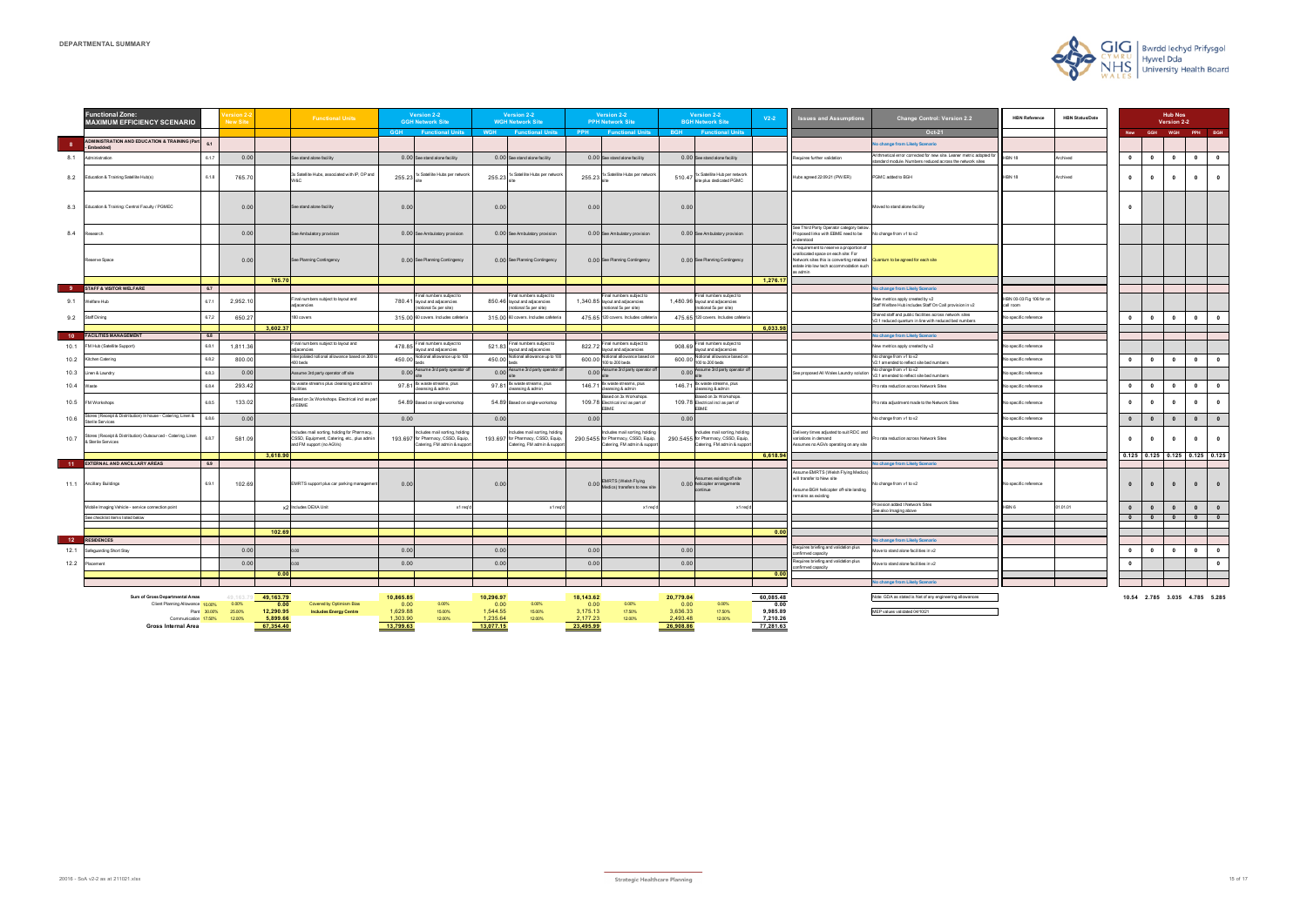|            |                                                      | <b>Hub Nos.</b><br>Version 2-2 |  |  |  |  |  |  |  |  |
|------------|------------------------------------------------------|--------------------------------|--|--|--|--|--|--|--|--|
| <b>New</b> | <b>WGH</b><br><b>BGH</b><br><b>GGH</b><br><b>PPH</b> |                                |  |  |  |  |  |  |  |  |

| 20.03.13<br>30.06.17 | 1 | $\mathbf{0}$ | $\pmb{0}$ | $\pmb{0}$ | $\pmb{0}$ |
|----------------------|---|--------------|-----------|-----------|-----------|
|                      |   |              |           |           |           |
|                      |   |              |           |           |           |
|                      |   |              |           |           |           |
|                      |   |              |           |           |           |
|                      |   |              |           |           |           |
|                      |   |              |           |           |           |
|                      |   |              |           |           |           |
|                      |   |              |           |           |           |
|                      |   |              |           |           |           |

| ew<br>p<br>lity) | HBN 03-01<br>HBN 03-02                | 20.03.13<br>30.06.17 |
|------------------|---------------------------------------|----------------------|
| cility           |                                       |                      |
|                  |                                       |                      |
|                  |                                       |                      |
|                  | HBN 00-03 Fig 106 for on<br>call room |                      |
|                  |                                       |                      |
|                  | No specific reference                 |                      |
|                  |                                       |                      |
|                  |                                       |                      |
|                  |                                       |                      |



| d for | <b>HBN 18</b>                         | Archived |
|-------|---------------------------------------|----------|
|       |                                       |          |
|       |                                       |          |
|       | HBN 00-03 Fig 106 for on<br>call room |          |
|       |                                       |          |
|       |                                       |          |
|       | No specific reference                 |          |
|       |                                       |          |
|       |                                       |          |
|       |                                       |          |

| 0.25 | 0.125 | 0.125 | 0.125 | 0.125 |
|------|-------|-------|-------|-------|
|      |       |       |       |       |
|      |       |       |       |       |
|      |       |       |       |       |
|      |       |       |       |       |
|      |       |       |       |       |
|      |       |       |       |       |
|      |       |       |       |       |
|      |       |       |       |       |
|      |       |       |       |       |



| 0 |  |  |
|---|--|--|
|   |  |  |
|   |  |  |

| <b>HBN Reference</b> | <b>HBN Status/Date</b> |
|----------------------|------------------------|
|                      |                        |

| 0 | 0 | 0 | 0 | 0 |
|---|---|---|---|---|
| 0 |   |   |   | 0 |
|   |   |   |   |   |
|   |   |   |   |   |